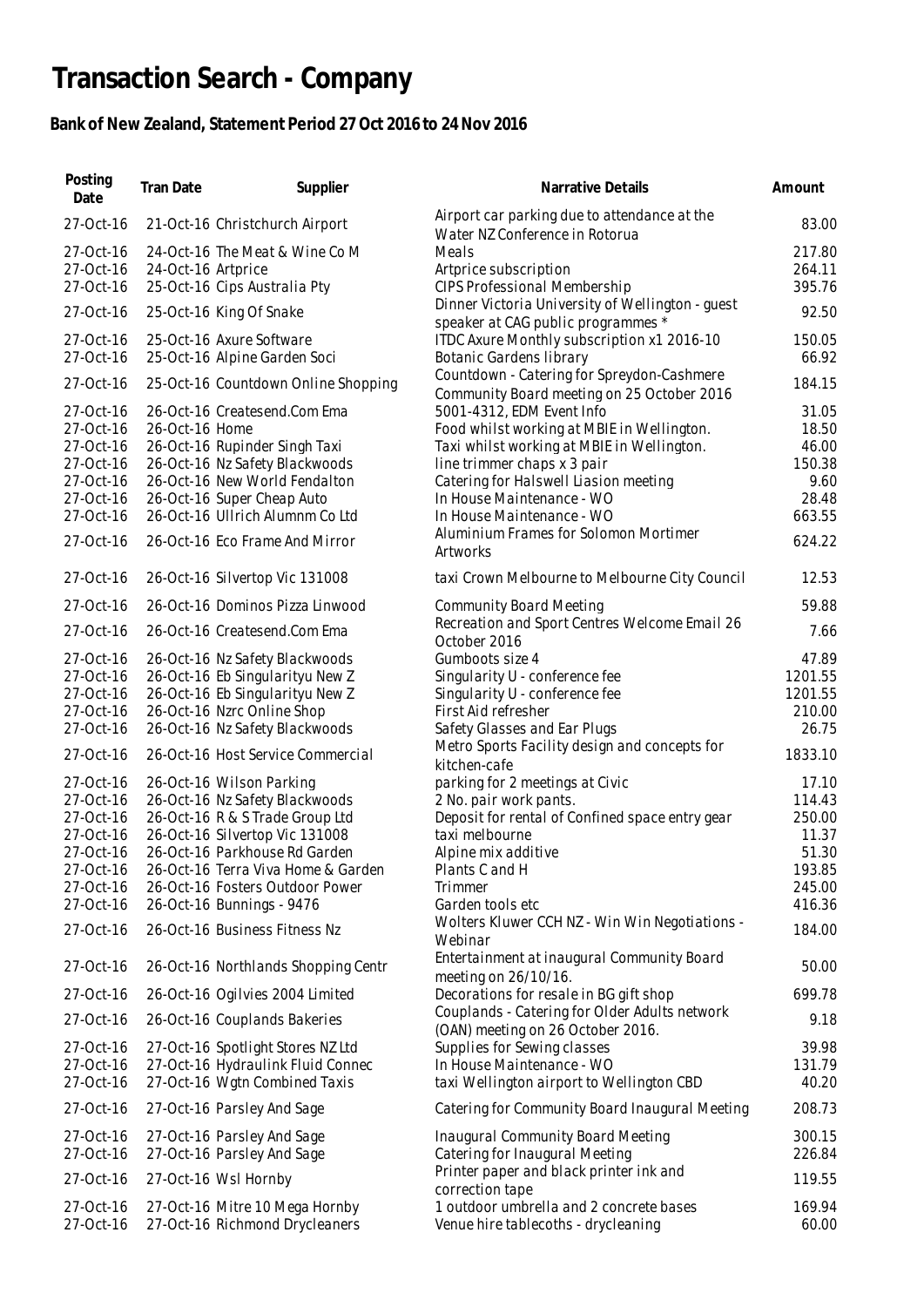| Posting<br>Date        | Tran Date           | Supplier                                                | Narrative Details                                                                             |
|------------------------|---------------------|---------------------------------------------------------|-----------------------------------------------------------------------------------------------|
| 27-Oct-16              |                     | 27-Oct-16 Ccc Parking                                   | CCC Parking - Meeting                                                                         |
| 27-Oct-16              |                     | 27-Oct-16 Wgtn Combined Taxis                           | Wellington Council, MBIE visit                                                                |
| 27-Oct-16              |                     | 27-Oct-16 Relish Catering                               | Morning tea and lunch for Elected members tean<br>building day                                |
| 27-Oct-16              |                     | 27-Oct-16 Relish Catering                               | Morning Tea, Lunch, afternoon nibbles for<br>Returning and newly elected members              |
| 27-Oct-16              |                     | 27-Oct-16 Relish Catering                               | Morning Tea, Lunch, afternoon nibbles for<br>Returning and newly elected members              |
| 27-Oct-16              |                     | 27-Oct-16 Bully Hayes                                   | catering for opening, cost shared with Friends                                                |
| 27-Oct-16              |                     | 27-Oct-16 Edgeware Supervalue                           | Morning tea costs for Spread the word seminar -<br>run by HHR Rec adviser                     |
| 27-Oct-16              |                     | 27-Oct-16 Sanco Tooling Ltd                             | sanding disks and saw blade for Gallery<br>workshop                                           |
| 27-Oct-16              | 27-Oct-16 Site Safe |                                                         | Site Safe                                                                                     |
| 27-Oct-16              | 27-Oct-16 Site Safe |                                                         | Site Safe                                                                                     |
| 27-Oct-16              |                     | 27-Oct-16 Ccc Parking                                   | Car parking for meeting with BECA                                                             |
| 27-Oct-16              |                     | 27-Oct-16 Nz Post Online                                | youshop postage ex USA oculus headset                                                         |
| 27-Oct-16              |                     | 27-Oct-16 Star Media                                    | Botanic Gardens library                                                                       |
| 28-Oct-16              |                     | 25-Oct-16 Bar Chulo                                     | Dinner for 3 at SAP conference CG, GC, PL                                                     |
| 28-Oct-16              |                     | 25-Oct-16 Smartsheet                                    | Smartsheet licence - Partnership Approvals team                                               |
| 28-Oct-16              |                     | 25-Oct-16 Taxi Epay Australia                           | taxi dinner to hotel                                                                          |
| 28-Oct-16              |                     | 26-Oct-16 Bookdepository.Com                            | <b>Contract Management Book</b>                                                               |
| 28-Oct-16              |                     | 26-Oct-16 Officemax                                     | Exhibition related materials for the Lisa Walker<br>$0+0=0$ exhibition                        |
| 28-Oct-16              |                     | 26-Oct-16 Gm Cabs Australia                             | Taxi to Hotel                                                                                 |
| 28-Oct-16              |                     | 26-Oct-16 Stalactites                                   | Conference Melbourne - Dinner                                                                 |
| 28-Oct-16              |                     | 27-Oct-16 Blacks Fasteners Lt                           | In House Maintenance - WO                                                                     |
| 28-Oct-16              |                     | 27-Oct-16 Amazing Auto                                  | In House Maintenance - WO                                                                     |
| 28-Oct-16              |                     | 27-Oct-16 Silvertop Vic 131008                          | taxi Melbourne CBD to Melbourne Airport                                                       |
|                        |                     |                                                         |                                                                                               |
| 28-Oct-16              |                     | 27-Oct-16 Wilson Parking New Zealan                     | Parking for Board meeting                                                                     |
| 28-Oct-16              | 27-Oct-16 Ipenz     |                                                         | IPENZ structural engineer chartership annual                                                  |
| 28-Oct-16              |                     | 27-Oct-16 Cyclone Cycles & Mowers L                     | repairs to canycom ride on mower                                                              |
| 28-Oct-16              |                     | 27-Oct-16 Silvertop Vic 131008                          | Taxi to meeting                                                                               |
| 28-Oct-16              |                     | 27-Oct-16 Silvertop Vic 131008                          | Taxi to Hotel                                                                                 |
| 28-Oct-16              |                     | 27-Oct-16 Silvertop Vic 131008                          | taxi to airport                                                                               |
| 28-Oct-16              |                     | 27-Oct-16 Bp Connect Marshlands                         | Milk for BLFP                                                                                 |
| 28-Oct-16              |                     | 27-Oct-16 Nz Safety Blackwoods                          | safety equipment for CDEM staff                                                               |
| 28-Oct-16              |                     | 27-Oct-16 Nz Safety Blackwoods                          | roadcones safety barriers                                                                     |
| 28-Oct-16              |                     | 27-Oct-16 Hirepool Ltd Ma                               | damaged hire equipment                                                                        |
| 28-Oct-16              |                     | 27-Oct-16 Corporate Consumable                          | Logitech MK235 mice and keyboard                                                              |
| 28-Oct-16              |                     | 27-Oct-16 Corporate Consumable                          | Plantronics EHS cable APU 72 for headset                                                      |
| 28-Oct-16              |                     | 27-Oct-16 Corporate Consumable                          | Headset and cable                                                                             |
| 28-Oct-16              |                     | 27-Oct-16 Relish Catering                               | Catering for Inaugural Papanui-Innes Communit<br>Board meeting on 26/10/16 at Papanui Service |
|                        |                     |                                                         | Centre.                                                                                       |
| 28-Oct-16              |                     | 28-Oct-16 Briscoes Chch Salisbury                       | Duster wand                                                                                   |
| 28-Oct-16<br>28-Oct-16 |                     | 28-Oct-16 New World Wigram<br>28-Oct-16 Blue Star Taxis | 5-3-08-4160 Food for Andre Rieu event team<br>taxi Christchurch Airport to home after REG     |
|                        |                     |                                                         | leadership group meeting in Wellington                                                        |
| 28-Oct-16              |                     | 28-Oct-16 Fendalton Service Ctr                         | Parking Coupons                                                                               |
| 28-Oct-16              |                     | 28-Oct-16 Ritchies Transport Hldg                       | Hire coach for Lifeguard Induction Training                                                   |
| 28-Oct-16              |                     | 28-Oct-16 Ccc Parking                                   | parking for city meeting - receipt lost                                                       |
| 28-Oct-16              |                     | 28-Oct-16 Ccc Parking                                   | car parking at civic                                                                          |
| 28-Oct-16              |                     | 28-Oct-16 James Bull & Co                               | Key cut for Whakahoa telecoms room                                                            |
| 28-Oct-16              |                     | 28-Oct-16 Peninsula Trading Post                        | masking tape                                                                                  |
| 28-Oct-16              |                     | 28-Oct-16 Craig Potton Publishing                       | 5 Elizabeth the Queen of Seas and 3 NZ Aotearoa                                               |
| 28-Oct-16              |                     | 28-Oct-16 Mitre 10 Beckenham                            | Hand Tools for Parks Rangers - Volunteer<br>Equipment                                         |
| 28-Oct-16              |                     | 28-Oct-16 Burwood Produce                               | bird seed                                                                                     |
| 28-Oct-16              |                     | 28-Oct-16 Appco Christchurch 58                         | spark plugs for fire pumps                                                                    |
| 28-Oct-16              |                     | 28-Oct-16 Repco Fitzgerald Ave                          | spark plug resistors and spark plugs for fire<br>numne                                        |

| .<br>Date              | Tran Date           | Supplier                                                     | Narrative Details                                                                              | Amount         |
|------------------------|---------------------|--------------------------------------------------------------|------------------------------------------------------------------------------------------------|----------------|
| 27-Oct-16              |                     | 27-Oct-16 Ccc Parking                                        | CCC Parking - Meeting                                                                          | 3.50           |
| 27-Oct-16              |                     | 27-Oct-16 Wgtn Combined Taxis                                | Wellington Council, MBIE visit                                                                 | 38.30          |
| 27-Oct-16              |                     | 27-Oct-16 Relish Catering                                    | Morning tea and lunch for Elected members team<br>building day                                 | 667.98         |
| 27-Oct-16              |                     | 27-Oct-16 Relish Catering                                    | Morning Tea, Lunch, afternoon nibbles for<br>Returning and newly elected members               | 1066.49        |
| 27-Oct-16              |                     | 27-Oct-16 Relish Catering                                    | Morning Tea, Lunch, afternoon nibbles for<br>Returning and newly elected members               | 1066.49        |
| 27-Oct-16              |                     | 27-Oct-16 Bully Hayes                                        | catering for opening, cost shared with Friends                                                 | 500.00         |
| 27-Oct-16              |                     | 27-Oct-16 Edgeware Supervalue                                | Morning tea costs for Spread the word seminar -<br>run by HHR Rec adviser                      | 38.49          |
| 27-Oct-16              |                     | 27-Oct-16 Sanco Tooling Ltd                                  | sanding disks and saw blade for Gallery<br>workshop                                            | 395.32         |
| 27-Oct-16              | 27-Oct-16 Site Safe |                                                              | Site Safe                                                                                      | 108.68         |
| 27-Oct-16              | 27-Oct-16 Site Safe |                                                              | Site Safe                                                                                      | 108.68         |
| 27-Oct-16              |                     | 27-Oct-16 Ccc Parking                                        | Car parking for meeting with BECA                                                              | 2.50           |
| 27-Oct-16              |                     | 27-Oct-16 Nz Post Online                                     | youshop postage ex USA oculus headset                                                          | 99.00          |
| 27-Oct-16              |                     | 27-Oct-16 Star Media                                         | Botanic Gardens library                                                                        | 70.00          |
| 28-Oct-16              |                     | 25-Oct-16 Bar Chulo                                          | Dinner for 3 at SAP conference CG, GC, PL                                                      | 100.64         |
| 28-Oct-16              |                     | 25-Oct-16 Smartsheet                                         | Smartsheet licence - Partnership Approvals team                                                | 88.95          |
| 28-Oct-16              |                     | 25-Oct-16 Taxi Epay Australia                                | taxi dinner to hotel                                                                           | 25.17          |
| 28-Oct-16              |                     | 26-Oct-16 Bookdepository.Com                                 | Contract Management Book                                                                       | 127.28         |
| 28-Oct-16              |                     | 26-Oct-16 Officemax                                          | Exhibition related materials for the Lisa Walker<br>$0+0=0$ exhibition                         | 140.00         |
| 28-Oct-16              |                     | 26-Oct-16 Gm Cabs Australia                                  | Taxi to Hotel                                                                                  | 16.17          |
| 28-Oct-16              |                     | 26-Oct-16 Stalactites                                        | Conference Melbourne - Dinner                                                                  | 160.04         |
| 28-Oct-16              |                     | 27-Oct-16 Blacks Fasteners Lt                                | In House Maintenance - WO                                                                      | 126.83         |
| 28-Oct-16              |                     | 27-Oct-16 Amazing Auto                                       | In House Maintenance - WO                                                                      | 413.39         |
| 28-Oct-16              |                     | 27-Oct-16 Silvertop Vic 131008                               | taxi Melbourne CBD to Melbourne Airport                                                        | 72.64          |
| 28-Oct-16              |                     | 27-Oct-16 Wilson Parking New Zealan                          | Parking for Board meeting                                                                      | 13.10          |
| 28-Oct-16              | 27-Oct-16 Ipenz     |                                                              | IPENZ structural engineer chartership annual                                                   | 524.40         |
| 28-Oct-16              |                     | 27-Oct-16 Cyclone Cycles & Mowers L                          | repairs to canycom ride on mower                                                               | 888.60         |
| 28-Oct-16              |                     | 27-Oct-16 Silvertop Vic 131008                               | Taxi to meeting                                                                                | 21.71          |
| 28-Oct-16              |                     | 27-Oct-16 Silvertop Vic 131008                               | Taxi to Hotel                                                                                  | 24.83          |
| 28-Oct-16              |                     | 27-Oct-16 Silvertop Vic 131008                               | taxi to airport                                                                                | 65.83          |
| 28-Oct-16              |                     | 27-Oct-16 Bp Connect Marshlands                              | Milk for BLFP                                                                                  | 17.16          |
| 28-Oct-16              |                     | 27-Oct-16 Nz Safety Blackwoods                               | safety equipment for CDEM staff                                                                | 169.65         |
| 28-Oct-16              |                     | 27-Oct-16 Nz Safety Blackwoods                               | roadcones safety barriers                                                                      | 85.93          |
| 28-Oct-16              |                     | 27-Oct-16 Hirepool Ltd Ma                                    | damaged hire equipment                                                                         | 169.39         |
| 28-Oct-16              |                     | 27-Oct-16 Corporate Consumable                               | Logitech MK235 mice and keyboard                                                               | 40.25          |
| 28-Oct-16              |                     | 27-Oct-16 Corporate Consumable                               | Plantronics EHS cable APU 72 for headset                                                       | 104.65         |
| 28-Oct-16              |                     | 27-Oct-16 Corporate Consumable                               | Headset and cable                                                                              | 283.48         |
| 28-Oct-16              |                     | 27-Oct-16 Relish Catering                                    | Catering for Inaugural Papanui-Innes Community<br>Board meeting on 26/10/16 at Papanui Service | 261.63         |
|                        |                     |                                                              | Centre.                                                                                        |                |
| 28-Oct-16              |                     | 28-Oct-16 Briscoes Chch Salisbury                            | Duster wand                                                                                    | 7.49           |
| 28-Oct-16              |                     | 28-Oct-16 New World Wigram                                   | 5-3-08-4160 Food for Andre Rieu event team                                                     | 77.99          |
| 28-Oct-16              |                     | 28-Oct-16 Blue Star Taxis                                    | taxi Christchurch Airport to home after REG<br>leadership group meeting in Wellington          | 78.20          |
| 28-Oct-16              |                     | 28-Oct-16 Fendalton Service Ctr                              | Parking Coupons                                                                                | 62.00          |
| 28-Oct-16              |                     | 28-Oct-16 Ritchies Transport Hldg                            | Hire coach for Lifeguard Induction Training                                                    | 414.00         |
| 28-Oct-16              |                     | 28-Oct-16 Ccc Parking                                        | parking for city meeting - receipt lost                                                        | 11.00          |
| 28-Oct-16              |                     | 28-Oct-16 Ccc Parking                                        | car parking at civic                                                                           | 6.70           |
| 28-Oct-16              |                     | 28-Oct-16 James Bull & Co                                    | Key cut for Whakahoa telecoms room                                                             | 18.40          |
| 28-Oct-16              |                     | 28-Oct-16 Peninsula Trading Post                             | masking tape                                                                                   | 12.99          |
| 28-Oct-16              |                     | 28-Oct-16 Craig Potton Publishing                            | 5 Elizabeth the Queen of Seas and 3 NZ Aotearoa                                                | 131.95         |
| 28-Oct-16              |                     | 28-Oct-16 Mitre 10 Beckenham                                 | Hand Tools for Parks Rangers - Volunteer<br>Equipment                                          | 179.94         |
| 28-Oct-16<br>28-Oct-16 |                     | 28-Oct-16 Burwood Produce<br>28-Oct-16 Appco Christchurch 58 | bird seed<br>spark plugs for fire pumps                                                        | 91.00<br>70.84 |
|                        |                     |                                                              | spark plug resistors and spark plugs for fire                                                  |                |
| 28-Oct-16              |                     | 28-Oct-16 Repco Fitzgerald Ave                               | pumps                                                                                          | 117.88         |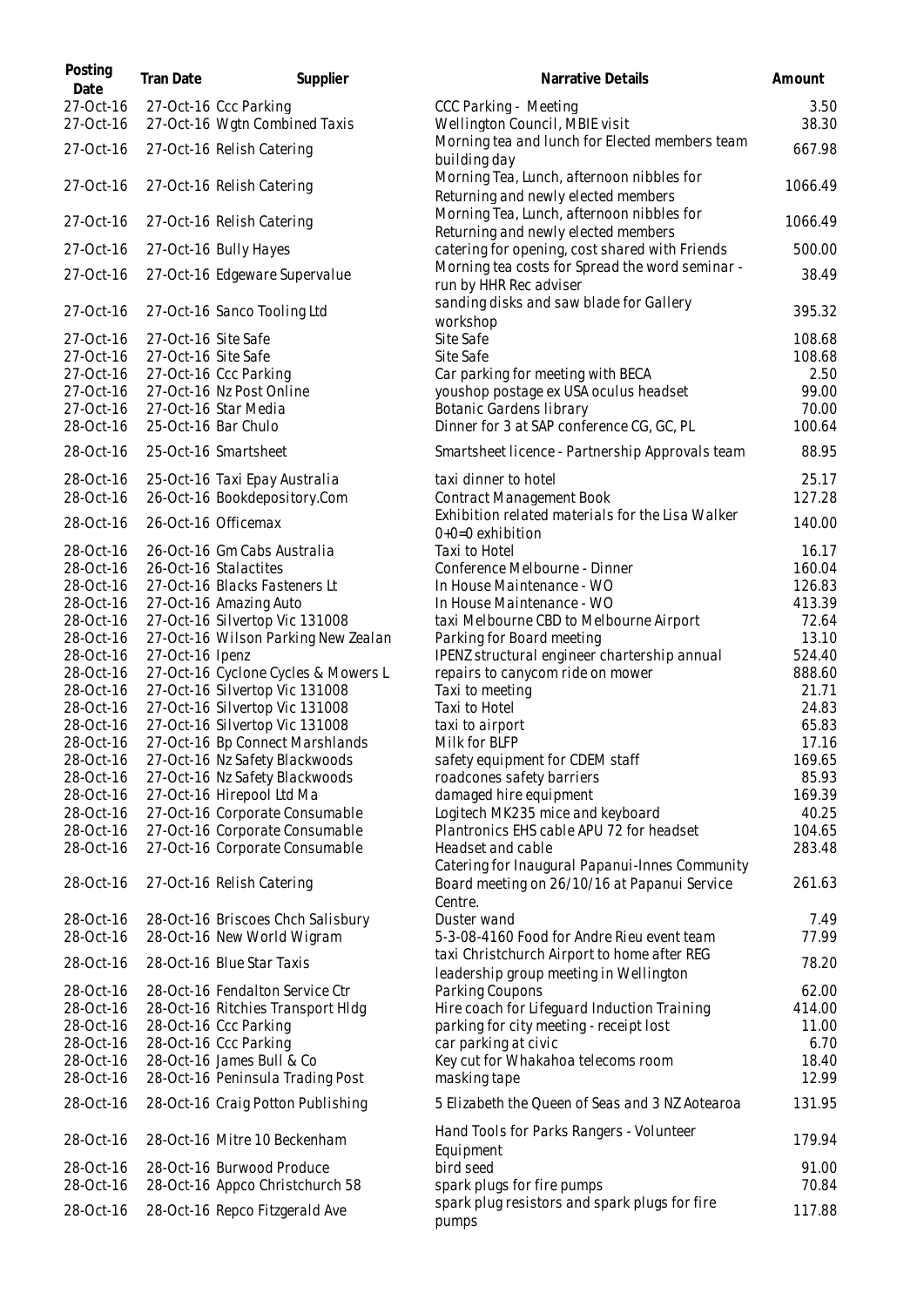| Posting<br>Date        | Tran Date        | Supplier                                               | Narrative Details                                                                                                        | Amount              |
|------------------------|------------------|--------------------------------------------------------|--------------------------------------------------------------------------------------------------------------------------|---------------------|
| 31-Oct-16              |                  | 26-Oct-16 Christchurch Airport                         | Christchurch Airport parking 26/10/16; WLG<br>meeting with SportNZ et al                                                 | 32.00               |
| 31-Oct-16              |                  | 26-Oct-16 Euro Exhibition Pty                          | Conference Melbourne - Dinner                                                                                            | 40.39               |
| 31-Oct-16              |                  | 26-Oct-16 Rock Shop Online                             | phono amplifier haines & hinterding exhibition                                                                           | 71.00               |
| 31-Oct-16              |                  | 26-Oct-16 Paypal *crawlers                             | Giftware for resale in BG gift shop                                                                                      | 427.80              |
| 31-Oct-16              |                  | 26-Oct-16 Paypal *crawlers                             | Incorrectly charged through Pay pal                                                                                      | 427.80              |
| 31-Oct-16              |                  | 27-Oct-16 Christchurch Airport                         | Parking for business trip to Wellington - Sport NZ                                                                       | 49.00               |
| 31-Oct-16              |                  | 27-Oct-16 Facebk *3u9cmaws62                           | Guy Fawkes, World Bowls and Rugby League<br>World Cup Instagrams Instagram posts                                         | 20.60               |
| 31-Oct-16              |                  | 27-Oct-16 Paypal *cowancreati                          | Vinyl record gift for sponsors of Guy Fawkes<br>display (no GST receipt)                                                 | 64.00               |
| 31-Oct-16              |                  | 27-Oct-16 Facebk *yt9cmaws62                           | Guy Fawkes, Animal Flow, World Bowls &<br>Newsline Facebook posts                                                        | 979.96              |
| 31-Oct-16              |                  | 27-Oct-16 Fiddlesticks                                 | Meeting with Sport NZ to confirm funding for Nga<br>Puna Wai.                                                            | 107.70              |
| 31-Oct-16              |                  | 27-Oct-16 The Vineyard Pty Ltd St                      | Conference Melbourne - dinner                                                                                            | 52.88               |
| 31-Oct-16              |                  | 27-Oct-16 Christchurch Airport                         | Parking at airport while out of town for meetings                                                                        | 25.00               |
| 31-Oct-16              |                  | 27-Oct-16 Paypal *antikvaria                           | Library book                                                                                                             | 27.19               |
| 31-Oct-16              |                  | 27-Oct-16 Paypal *crawlers                             | Credit Voucher Paypal *crawlersIncorrect charge<br>reversed - Pay pal Refund                                             | $-427.80$           |
| 31-Oct-16              |                  | 27-Oct-16 Carnival Homewares P                         | Giftware for resale in BG gift shop                                                                                      | 1333.29             |
| 31-Oct-16              | 28-Oct-16 Ca Anz |                                                        | CAANZ CPD Training                                                                                                       | 205.00              |
| 31-Oct-16              |                  | 28-Oct-16 Humes Pipeline Systems                       | Tools - CWW                                                                                                              | 102.00              |
| 31-Oct-16<br>31-Oct-16 | 28-Oct-16 Felix  | 28-Oct-16 Bunnings - 9476                              | breakfast at REG leadership group meeting<br>reflective tape for barrier arms                                            | 25.50<br>26.84      |
| 31-Oct-16              |                  | 28-Oct-16 Vehicle Testing NZ Ltd                       | Chipper WOF and Rego - Works order #                                                                                     | 149.41              |
| 31-Oct-16              |                  | 28-Oct-16 Regent Taxis 131008                          | 800888233<br>Taxi in gold coast from airport                                                                             | 55.65               |
| 31-Oct-16              |                  | 28-Oct-16 Jupiters Hotel & Casin                       | Dinner expenses while attending Gartner<br>conference.                                                                   | 81.93               |
| 31-Oct-16              |                  | 28-Oct-16 Createsend.Com Ema                           | CAG - The Bull is out to pasture email                                                                                   | 10.29               |
| 31-Oct-16              |                  | 28-Oct-16 Createsend.Com Ema                           | Newsline 28/10/2016                                                                                                      | 88.53               |
| 31-Oct-16              |                  | 28-Oct-16 Createsend.Com Ema                           | NZ Cup and Show October 28 2016                                                                                          | 90.12               |
| 31-Oct-16              |                  | 28-Oct-16 Bp Connect Qe Ii                             | LPG gas bottle refill BBQ trailer                                                                                        | 116.97              |
| 31-Oct-16              |                  | 28-Oct-16 The Service Company Ltd C                    | cleaning products for coastal offices                                                                                    | 45.24               |
| 31-Oct-16              |                  | 28-Oct-16 New Zealand Planning Inst                    | Registration Fees for an NZPI Course                                                                                     | 450.00              |
| 31-Oct-16              |                  | 28-Oct-16 Lil Regie Ltd                                | Attendance fee Porirua City Council - Wananga<br>curating indigenous art                                                 | 60.00               |
| 31-Oct-16              |                  | 28-Oct-16 P783 Kilmore Street                          | Parking for Meeting                                                                                                      | 6.60                |
| 31-Oct-16              |                  | 28-Oct-16 Mainland Taxis                               | Taxi airport to home                                                                                                     | 48.60               |
| 31-Oct-16              |                  | 28-Oct-16 Bunnings - 9482                              | building item for volunteer day works                                                                                    | 384.72              |
| 31-Oct-16              |                  | 28-Oct-16 Ross Galt Lock & Key                         | New padlock for lodge and lodge kitchen door<br>handle fixed                                                             | 398.50              |
| 31-Oct-16<br>31-Oct-16 |                  | 28-Oct-16 Hcd Flow - Chch<br>28-Oct-16 Bunnings - 9482 | 70mm male-female adaptors for fire trucks                                                                                | 111.80<br>$-129.30$ |
| 31-Oct-16              |                  |                                                        | Credit Voucher Bunnings - 9482<br>plywood, solvent cement, marine crc etc for fire                                       | 336.52              |
|                        |                  | 28-Oct-16 Bunnings - 9482                              | truck fit out Govs Bay                                                                                                   |                     |
| 31-Oct-16              |                  | 28-Oct-16 Carnival Homewares P                         | Freight of giftware for resale in BG gift shop                                                                           | 206.96              |
| 31-Oct-16              |                  | 28-Oct-16 Seedling New Zealand                         | Giftware for resale in BG gift shop                                                                                      | 520.21              |
| 31-Oct-16              |                  | 29-Oct-16 Hootsuite Media Inc.                         | Hootsuite licence<br>5-3-08-4160 Staff Wellness Iollies for Andre Rieu                                                   | 94.89               |
| 31-Oct-16              |                  | 29-Oct-16 New World South City                         | event                                                                                                                    | 13.56               |
| 31-Oct-16              |                  | 29-Oct-16 Twl 175 South City                           | 5-3-08-4401 Tissues for Vbase Touch supplies                                                                             | 29.97               |
| 31-Oct-16              |                  | 29-Oct-16 Playbill NZ Ltd                              | 5-3-08-4401 Merch for Vbase Touch - Andre Rieu                                                                           | 36.00               |
| 31-Oct-16              |                  | 29-Oct-16 Liquorland Riccarton                         | 5-3-08-4401 Andre Rieu Back of House                                                                                     | 47.98               |
| 31-Oct-16              |                  | 29-Oct-16 Facebk *ffpb3a2t62                           | Rugby League World Cup, Guy Fawkes and Animal<br>Flow Instagram posts<br>Newsline, Animal Flow, Guy Fawkes, Rugby League | 109.83              |
| 31-Oct-16              |                  | 29-Oct-16 Facebk *efpb3a2t62                           | World Cup, World Bowls and Lion Series<br>Facebook post *                                                                | 890.52              |
| 31-Oct-16              |                  | 29-Oct-16 Woodend Nurseries                            | Plant (Bonsai)                                                                                                           | 49.99               |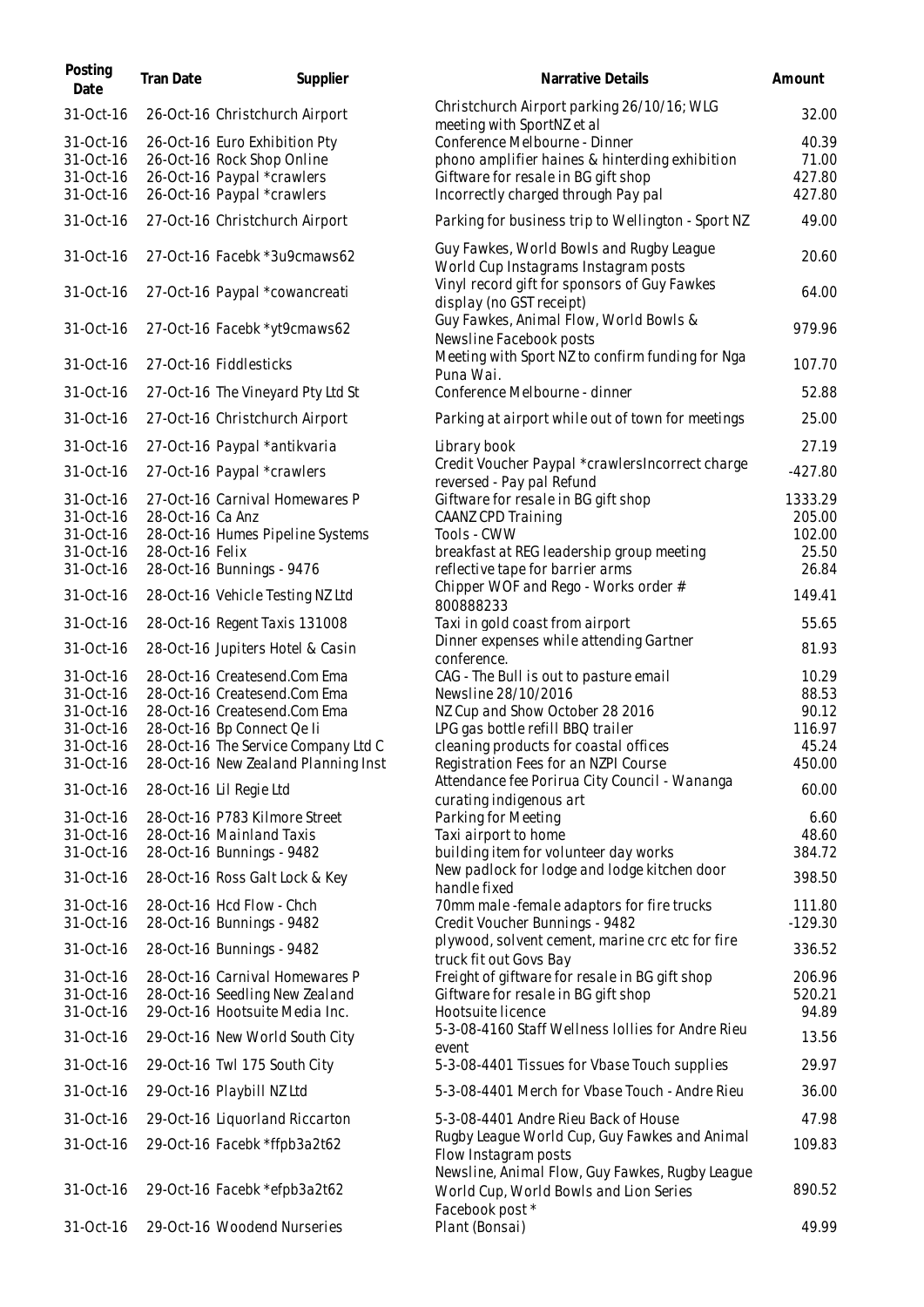| Posting<br>Date | Tran Date       | Supplier                            | Narrative Details                                                                  | Amount  |
|-----------------|-----------------|-------------------------------------|------------------------------------------------------------------------------------|---------|
| 31-Oct-16       |                 | 29-Oct-16 Safari Bks Online-Flow    | ITII Safari online books monthly subscription                                      | 56.08   |
| 31-Oct-16       |                 | 29-Oct-16 Bunnings - 9482           | sanding belts for park furniture                                                   | 124.66  |
| 31-Oct-16       |                 | 30-Oct-16 Farmers Moorehouse        | Fridge for Antarctic Office                                                        | 359.20  |
| 31-Oct-16       |                 | 30-Oct-16 Farmers Riccarton         | appliances for Antarctic office                                                    | 682.96  |
| 31-Oct-16       |                 | 30-Oct-16 Wgtn Combined Taxis       | Wellington Council, MBIE visit                                                     | 34.00   |
| 31-Oct-16       |                 | 30-Oct-16 Twl 178 Barrington        | Materials for Makerspace programme                                                 | 11.48   |
| 31-Oct-16       |                 | 30-Oct-16 Bunnings - 9476           | tie downs and spray paint.                                                         | 44.23   |
|                 |                 |                                     |                                                                                    |         |
| 31-Oct-16       |                 | 31-Oct-16 The Warehouse Online      | 5306-4615, frame for Duck.Duck                                                     | 31.99   |
| 31-Oct-16       |                 | 31-Oct-16 Z Brougham St             | <b>Board Meeting</b>                                                               | 26.77   |
| 31-Oct-16       |                 | 31-Oct-16 Placemakers Riccarton     | timber for turf edging                                                             | 107.80  |
| 31-Oct-16       |                 | 31-Oct-16 Countdown                 | Milk for Carlyle Street staff room                                                 | 6.38    |
| 31-Oct-16       |                 | 31-Oct-16 Countdown                 | catering for the inaugral meeting of the Coastal-<br>Burwood ward                  | 42.03   |
| 31-Oct-16       |                 | 31-Oct-16 Countdown                 | Catering for the inaugral board meeting                                            | 184.61  |
| 31-Oct-16       |                 | 31-Oct-16 Party Warehouse           | Hire of Kids chairs for A&P show stall                                             | 22.40   |
| 31-Oct-16       |                 | 31-Oct-16 Twl 175 South City        | 4 DVD storage tubs for Social Housing POOCAM's                                     | 12.00   |
|                 |                 |                                     | CDEM poster printing for A&P Show and other                                        |         |
| 31-Oct-16       |                 | 31-Oct-16 Wsl Papanui               | events                                                                             | 108.00  |
| 31-Oct-16       |                 | 31-Oct-16 New World South City      | Direction setting morning tea and lunch                                            | 38.51   |
| 31-Oct-16       |                 | 31-Oct-16 New World Stanmore        | Builidng Consenting Unit - Planning day catering                                   | 30.55   |
| 31-Oct-16       |                 | 31-Oct-16 Ccc Parking               | <b>CCC Parking</b>                                                                 | 5.15    |
| 31-Oct-16       |                 | 31-Oct-16 Twl 123 Eastgate          | Items for use in setting up a sealed acid wash<br>station for bottles.             | 25.00   |
| 31-Oct-16       |                 | 31-Oct-16 Bakehouse Cafe            | Food and drink costs during artwork loan<br>collection trip to *                   | 4.50    |
| 31-Oct-16       |                 | 31-Oct-16 Rryd Trade Me Pay Now     | Turntable for haines & hinterding exhibition                                       | 350.00  |
| 31-Oct-16       |                 | 31-Oct-16 Belfast Vet Clinic        | disinfectant for cleaning out cages                                                | 361.90  |
| 31-Oct-16       |                 | 31-Oct-16 Wsl South City            | Promotional posters for A&P Show and other                                         | 75.90   |
|                 |                 |                                     | events                                                                             |         |
| 31-Oct-16       |                 | 31-Oct-16 Living Light Candles      | Giftware for resale in BG gift shop                                                | 1138.50 |
| 1-Nov-16        |                 | 30-Oct-16 Przcharge.Prezi.Com       | Prezi monthly subscription                                                         | 16.53   |
| 1-Nov-16        | 30-Oct-16 Algim |                                     | ALGIM annual conference fee's                                                      | 3346.41 |
| 1-Nov-16        |                 | 30-Oct-16 Powtoon Ltd               | ITCU Powtoon 12 month subscription for                                             | 500.41  |
|                 |                 |                                     | elearning, engagement pilot                                                        |         |
| $1-Nov-16$      |                 | 31-Oct-16 Createsend.Com Ema        | 5308-4160, EDM Event Survey                                                        | 21.97   |
| 1-Nov-16        |                 | 31-Oct-16 Parsley And Sage          | BP Board 31 Oct 2016                                                               | 170.20  |
| 1-Nov-16        |                 | 31-Oct-16 Bunnings - 9482           | furniture lock for drawers                                                         | 52.18   |
| $1-Nov-16$      |                 | 31-Oct-16 Nz Safety Blackwoods      | Building Inspector & BCO PPE items                                                 | 209.30  |
| 1-Nov-16        |                 | 31-Oct-16 Accurate Instruments      | Building Inspector equipment - Moisture Meter<br>Hammer electrode                  | 339.25  |
| 1-Nov-16        |                 |                                     |                                                                                    | 219.79  |
|                 |                 | 31-Oct-16 Nz Safety Blackwoods      | Health and Safety-PPE and safety boots for                                         |         |
| 1-Nov-16        |                 | 31-Oct-16 P783 Kilmore Street       | Parking For Meeting                                                                | 6.60    |
| 1-Nov-16        |                 | 31-Oct-16 Relish Catering           | Inaugural Council meeting October 2016 -<br>Catering                               | 853.30  |
|                 |                 |                                     | Purchase of velcro and aluminium foil tape by                                      |         |
| 1-Nov-16        |                 | 31-Oct-16 MJ Shardlow & Colid       | Gallery workshop for conservation.                                                 | 237.74  |
| 1-Nov-16        |                 | 31-Oct-16 R & S Trade Group Ltd     | Hire of confined space entry gear.                                                 | 147.12  |
| 1-Nov-16        |                 | 31-Oct-16 Two Rivers Cafe           | Food and drink costs during artwork loan<br>collection trip to *                   | 20.00   |
| 1-Nov-16        |                 | 31-Oct-16 Cafe Anatolia Levin       | Food and drink costs during artwork loan                                           | 27.40   |
|                 |                 |                                     | collection trip to *                                                               |         |
| 1-Nov-16        |                 | 31-Oct-16 Eccocentral Ltd           | Disposal of confiscated Stereos<br>Accidental use of work credit card for personal | 33.74   |
| 1-Nov-16        |                 | 31-Oct-16 Trademe Paynow            | purchase. Money repaid to CCC                                                      | 40.00   |
| $1-Nov-16$      | 31-Oct-16 Crisp |                                     | carrots and greens veggies                                                         | 23.46   |
| $1-Nov-16$      |                 | 31-Oct-16 Resene Paints             | painting aviaries walls                                                            | 317.85  |
| $1-Nov-16$      |                 | 31-Oct-16 Resene Paints             | paint for aviaries and park shelter                                                | 398.17  |
| $1-Nov-16$      |                 | 31-Oct-16 Nz Safety Blackwoods      | PPE Asbestos gear                                                                  | 243.12  |
| $1-Nov-16$      |                 | 31-Oct-16 Upper Riccarton Post Shop | NZ Post Courier postage bag                                                        | 4.00    |
| $1-Nov-16$      |                 | 31-Oct-16 The Cleaners Warehouse    | Cleaning products for BG gift shop                                                 | 57.30   |
| $1-Nov-16$      |                 | 31-Oct-16 Tnt Express Worldwid      | Freight of giftware for resale in BG gift shop                                     | 202.16  |
| 1-Nov-16        |                 | 1-Nov-16 Mitre 10 Mega Papanui      | Misc items for pool                                                                | 149.39  |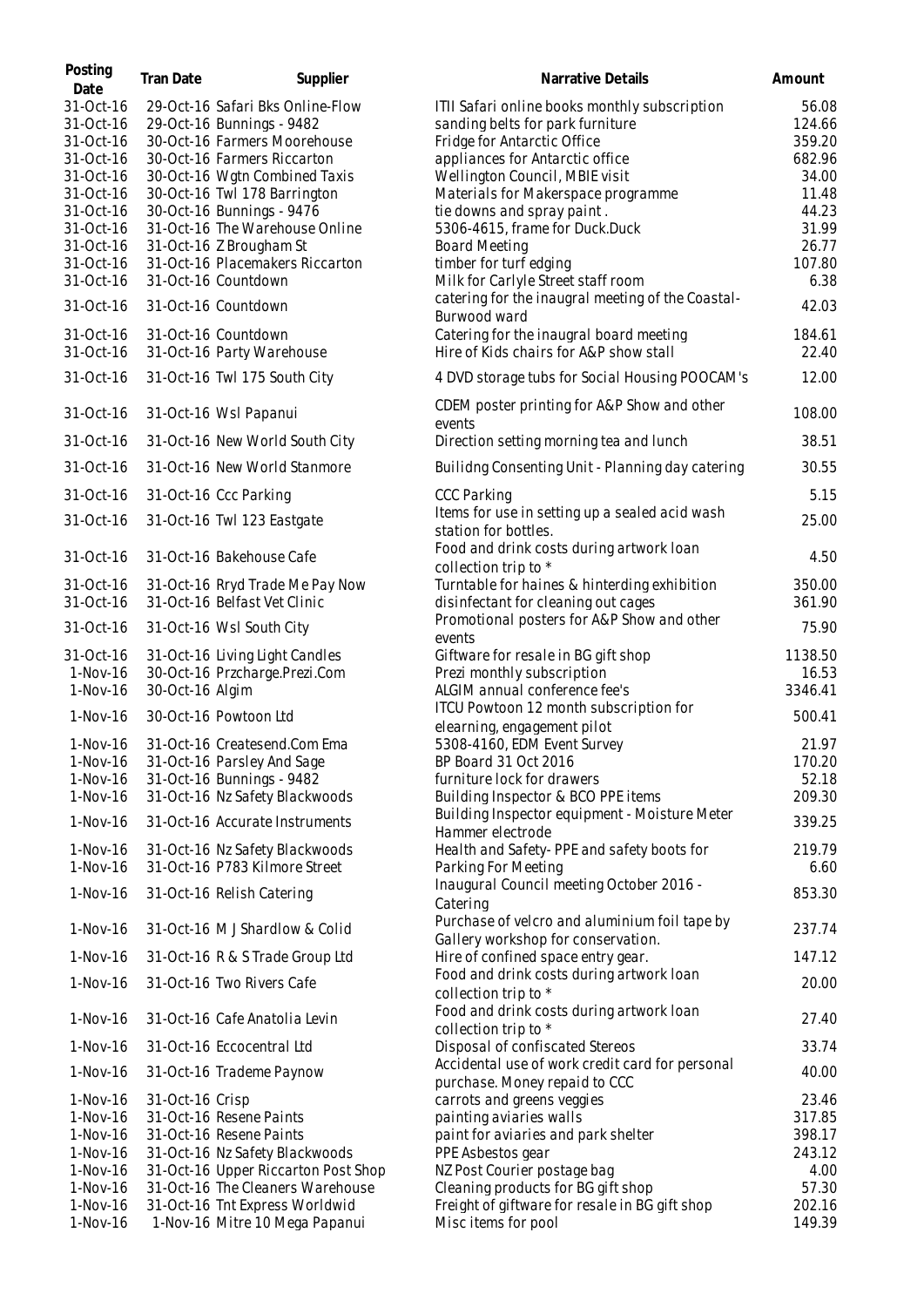| Posting<br>Date        | <b>Tran Date</b>  | Supplier                                                            | Narrative Details                                                                              | Amount         |
|------------------------|-------------------|---------------------------------------------------------------------|------------------------------------------------------------------------------------------------|----------------|
| $1-Nov-16$             |                   | 1-Nov-16 Wgtn Combined Taxis                                        | Taxi whilst working in Wellington.                                                             | 40.70          |
| 1-Nov-16               |                   | 1-Nov-16 Gold Band Taxis                                            | Taxi whilst working in Wellington.                                                             | 42.40          |
| 1-Nov-16               |                   | 1-Nov-16 Fendalton Service Ctr                                      | Parking Coupons                                                                                | 24.00          |
| 1-Nov-16               |                   | 1-Nov-16 Fendalton Service Ctr                                      | Parking Coupons                                                                                | 100.00         |
| $1-Nov-16$             |                   | 1-Nov-16 Ccc Parking                                                | Parking for Town Hall PSG meeting                                                              | 5.15           |
| $1-Nov-16$             |                   | 1-Nov-16 Freshchoice Barrington                                     | Milk                                                                                           | 2.25           |
| 1-Nov-16               |                   | 1-Nov-16 Cactus Outdoor Limited                                     | Cactus shorts x 2                                                                              | 344.30         |
| 1-Nov-16               |                   | 1-Nov-16 Caltex Redwood                                             | Milk for staffroom                                                                             | 6.00           |
| 1-Nov-16               |                   | 1-Nov-16 New World South City                                       | Direction setting morning tea and lunch                                                        | 160.00         |
| 1-Nov-16               |                   | 1-Nov-16 Sydenham Bakery                                            | Building Consenting Unit - Planning day catering                                               | 116.20         |
| 1-Nov-16               |                   | 1-Nov-16 Vr Queen Street                                            | External meeting with Auckland Transport                                                       | 10.50          |
| 1-Nov-16               |                   | 1-Nov-16 Auckland Transport                                         | Parking vehicle in parking buidling for meeting<br>with Auckland Transport within Central City | 18.00          |
| 1-Nov-16               |                   | 1-Nov-16 Repco Hornby 43                                            | Ramps for loading and unloading of Maintenance<br>equipment to vehicles                        | 198.00         |
| 1-Nov-16               |                   | 1-Nov-16 Replete Food Comp                                          | Food and Drink costs during artwork loan<br>collection trip to *                               | 21.50          |
| 1-Nov-16               |                   | 1-Nov-16 Z Waiouru                                                  | Fuel cost for artwork loan collection trip to North                                            | 70.63          |
| 1-Nov-16               |                   | 1-Nov-16 Pak N Save Northlands                                      | Island for the Devils Blind Spot exhibition<br>For youth session / project in Papanui-Innes.   | 36.57          |
| 1-Nov-16               |                   | 1-Nov-16 Placemakers Cranford                                       | Self tapping screws for conduit at CPB (and<br>supplies)                                       | 16.66          |
| $1-Nov-16$             |                   | 1-Nov-16 Mitre 10 Mega Papanui                                      | 3m plastic conduit for CPB                                                                     | 28.11          |
| 1-Nov-16               |                   | 1-Nov-16 Xcm Group Limited                                          | New jacket and pants repair                                                                    | 123.05         |
|                        |                   | 29-Oct-16 Surveymonkey.Com                                          |                                                                                                | 37.26          |
| $2-Nov-16$             |                   |                                                                     | Survey Monkey monthly subscription<br><b>ITCC Goformz Health Licensing monthly</b>             |                |
| 2-Nov-16               | 30-Oct-16 Goformz |                                                                     | subscription 6 users                                                                           | 90.28          |
| 2-Nov-16               |                   | 31-Oct-16 Facebk *axnus96b32                                        | 5001-4342, Facebook Paid Advertising October                                                   | 225.65         |
| 2-Nov-16               |                   | 31-Oct-16 Facebk *p2nzcae4y2                                        | Promotion of Gallery events on facebook                                                        | 140.69         |
| $2-Nov-16$             |                   | 31-Oct-16 Facebk *4ux6j9nl92                                        | Walking Festival Facebook post                                                                 | 7.46           |
| 2-Nov-16               |                   | 31-Oct-16 Facebk *2tpzq927a2                                        | Fun Palaces, Motorcycle Expo and Win ASB<br>Summer Starter entry Instagram posts for October   | 27.17          |
| 2-Nov-16               |                   | 31-Oct-16 Facebk *I84hda6rc2                                        | Promoting Rec & Sport Centres on Facebook                                                      | 29.15          |
| $2-Nov-16$             |                   | 31-Oct-16 Facebk *k3ur3ajt62                                        | Guy Fawkes and Rugby League World Cup                                                          | 42.20          |
| $2-Nov-16$             |                   | 31-Oct-16 Facebk *k84hda6rc2                                        | Instagram posts<br>Recreation Centres and Swimsmart Facebook                                   | 126.67         |
| $2-Nov-16$             |                   | 31-Oct-16 Facebk *jsnxeaadr2                                        | posts<br>Various Cup & Show Week Facebook posts                                                | 256.14         |
| 2-Nov-16               |                   |                                                                     |                                                                                                | 275.97         |
|                        |                   | 31-Oct-16 Facebk *2kqmeajlt2                                        | Various Animal Flow Facebook posts<br>Quarrymans Quarry cycle route, Fun Palaces,              |                |
| $2-Nov-16$             |                   | 31-Oct-16 Facebk *wspzq927a2                                        | Kick Start, Walking Festival, Salt Water Pools,<br>Communit *                                  | 306.26         |
| $2-Nov-16$             |                   | 31-Oct-16 Facebk *j3ur3ajt62                                        | Guy Fawkes, Animal Flow, Rugby World Cup, Lion<br>Series and World Bowls Facebook posts        | 498.51         |
| $2-Nov-16$             |                   | 31-Oct-16 Whitcoulls Thepalms 47                                    | pens for inaugral meeting                                                                      | 5.98           |
| $2-Nov-16$             |                   | 31-Oct-16 Facebk *a4ymxbspn2                                        | Great Dog Walk Facebook Boost                                                                  | 14.00          |
| $2-Nov-16$             |                   | 31-Oct-16 Facebk *e3lqqaszs2                                        | Facebook Campaign                                                                              | 6.12           |
| $2-Nov-16$             |                   | 31-Oct-16 Facebk *r8nllaamr2                                        | Facebook Campaign                                                                              | 95.16          |
| 2-Nov-16               |                   | 31-Oct-16 Facebk *9n4emaezs2                                        | Facebook Campaign                                                                              | 342.33         |
| 2-Nov-16               |                   | 31-Oct-16 Caltex Main Street                                        | Food and drink costs during artwork loan<br>collection trip to *                               | 58.48          |
| $2-Nov-16$             |                   | 31-Oct-16 Facebk *y96ujaatp2                                        | Facebook advertising for TFC                                                                   | 100.44         |
| $2-Nov-16$             |                   | 1-Nov-16 M J Shardlow & Colid                                       | tape for floor for Fencing competitions                                                        | 485.58         |
| $2-Nov-16$             |                   | 1-Nov-16 Bunnings - 9476                                            | cement for seat base woodlands riverbank                                                       | 28.80          |
| 2-Nov-16               | 1-Nov-16 Ipenz    |                                                                     | IPENZ structural engineer chartership annual                                                   | 598.00         |
| 2-Nov-16               | 1-Nov-16 Ipenz    |                                                                     | Annual Registration for IPENZ, Engineers New                                                   | 529.00         |
|                        |                   |                                                                     | Zealand                                                                                        |                |
| 2-Nov-16               |                   | 1-Nov-16 Mbie Bldg & Housing                                        | Dept Building & Housing Licensed Building<br>Practitioner Annual Licensing Charge & Board Fee  | 199.34         |
| $2-Nov-16$<br>2-Nov-16 |                   | 1-Nov-16 New Zealand Planning Inst<br>1-Nov-16 Sushi Time Southcity | Registration Fee for an NZPI Breakfast Seminar<br>Direction setting morning tea and lunch      | 20.00<br>61.50 |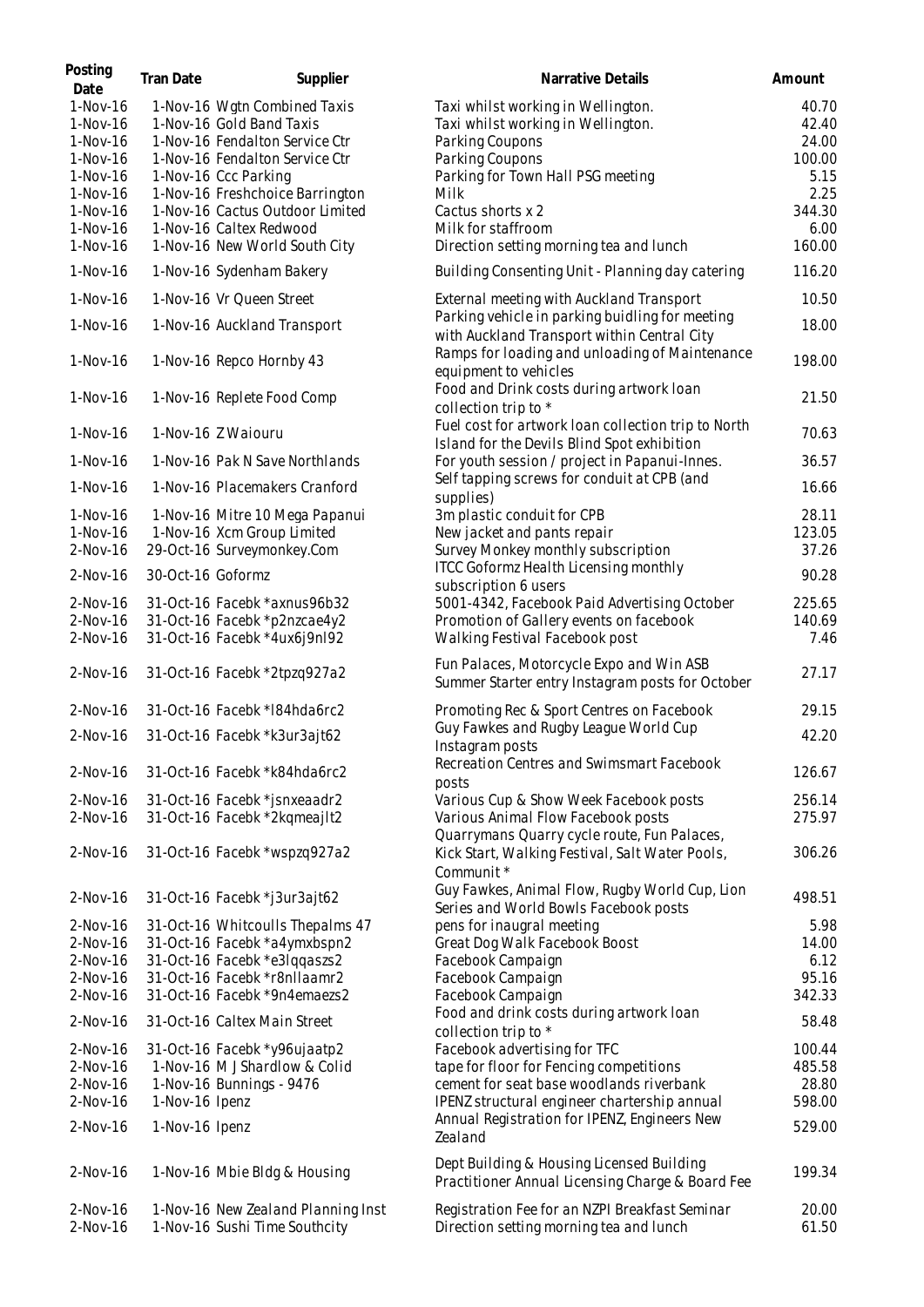| Posting<br>Date          | <b>Tran Date</b> | Supplier                                                     | Narrative Details                                                                                      | Amount           |
|--------------------------|------------------|--------------------------------------------------------------|--------------------------------------------------------------------------------------------------------|------------------|
| $2-Nov-16$               | 1-Nov-16 Ipenz   |                                                              | Annual Registration - Chartered Professional<br>Engineer                                               | 598.00           |
| $2-Nov-16$<br>2-Nov-16   |                  | 1-Nov-16 Ross Galt Lock & Key<br>1-Nov-16 Bunnings - 9482    | Keys for Jellie, Waltham & Halswell<br>Coach screws                                                    | 264.00<br>58.20  |
| 2-Nov-16                 |                  | 1-Nov-16 Cabbage Tree Cafe                                   | Food and Drink costs during artwork loan<br>collection trip to *                                       | 9.00             |
| 2-Nov-16                 |                  | 1-Nov-16 Bp Connect Bombay                                   | Fuel costs for Artwork collection trip to North<br>Island for The Devil's Blind Spot exhibition        | 65.45            |
| 2-Nov-16                 |                  | 1-Nov-16 Tanukis Cave                                        | Food and Drink costs during artwork loan<br>collection trip to *                                       | 94.39            |
| 2-Nov-16                 |                  | 1-Nov-16 Bunnings - 9476                                     | Garden misc for D and A+                                                                               | 56.64            |
| $2-Nov-16$               |                  | 1-Nov-16 Caltex Hornby                                       | Milk for tearoom                                                                                       | 6.00             |
| 2-Nov-16                 |                  | 1-Nov-16 Smiths Hire                                         | water blaster for wash down walls                                                                      | 60.00            |
| 2-Nov-16                 |                  | 1-Nov-16 Couplands Bakeries                                  | bread and milk for re sale in the shop                                                                 | 17.90            |
| 2-Nov-16                 |                  | 2-Nov-16 Laura Fergusson Trust (Ca                           | Catering for Halswell Liaison Group Meeting                                                            | 76.47            |
| 2-Nov-16                 | 2-Nov-16 On Cue  |                                                              | NZ Ecological Society Restoration Conference fee                                                       | 845.00           |
| 2-Nov-16                 |                  | 2-Nov-16 Mitre 10 Mega Papanui                               | paint rollers for children's day and All weather<br>tape to keep trailer weather proof until damage fi | 49.93            |
| 2-Nov-16                 |                  | 2-Nov-16 Mitre 10 Mega Hornby                                | Safe storage for RT personal gear on deployment                                                        | 74.47            |
| 2-Nov-16                 | 2-Nov-16 On Cue  |                                                              | 2016 NZHS, HWRS & IPENZ Rivers Group<br>Conference                                                     | 740.00           |
| 2-Nov-16                 |                  | 2-Nov-16 Noble-Adams Machinery                               | sprayer fittings & nozzles, for nursery sprayer.                                                       | 161.87           |
| 2-Nov-16                 |                  | 2-Nov-16 Animates Tower Junction                             | fish food, oxygen weed and fish tank ornament                                                          | 50.43            |
| 2-Nov-16                 | 2-Nov-16 Skybus  |                                                              | Skybus while in Auckland for meeting                                                                   | 18.00            |
| $2-Nov-16$<br>$2-Nov-16$ |                  | 2-Nov-16 Fresh Choice Parklands<br>2-Nov-16 Chch Art Gallery | PK Milk<br>Credit Voucher Chch Art Gallery                                                             | 2.95<br>$-29.99$ |
| 3-Nov-16                 |                  | 31-Oct-16 Skycity Auckland                                   | Parking external meeting with Auckland Transport                                                       | 11.00            |
|                          |                  |                                                              |                                                                                                        |                  |
| $3-Nov-16$               |                  | 1-Nov-16 Floriditas                                          | Food whilst working in Wellington at MBIE.                                                             | 43.00            |
| $3-Nov-16$<br>$3-Nov-16$ |                  | 1-Nov-16 Fulcrumapp.Com<br>1-Nov-16 Whitcoulls Sth City 95   | Supply of data capture tool CWW assets<br>required for Mayor's Office                                  | 178.94<br>29.98  |
| 3-Nov-16                 | 1-Nov-16 Lobby   |                                                              | Food and Drink costs during artwork loan                                                               | 27.00            |
|                          |                  |                                                              | collection trip to *                                                                                   |                  |
| 3-Nov-16                 |                  | 1-Nov-16 George Henry & Co Lt                                | hacksaw, wirebrush sets, set of ratchet wrench<br>set for fire shed                                    | 292.70           |
| $3-Nov-16$               |                  | 2-Nov-16 Astoria Cafe                                        | Food whilst working in Wellington at MBIE.                                                             | 22.00            |
| 3-Nov-16                 |                  | 2-Nov-16 Green Cabs Ltd                                      | Credit Voucher Green Cabs Ltd                                                                          | $-34.20$         |
| $3-Nov-16$               |                  | 2-Nov-16 Green Cabs Ltd                                      | This was charged twice in error, refund has been<br>given.                                             | 34.20            |
| $3-Nov-16$               |                  | 2-Nov-16 Green Cabs Ltd                                      | Taxi whilst working in Wellington at MBIE.                                                             | 34.20            |
| 3-Nov-16                 |                  | 2-Nov-16 Mactang Enterprises                                 | Taxi whilst working in Wellington at MBIE.                                                             | 42.30            |
| $3-Nov-16$               |                  | 2-Nov-16 Bodman1 Taxi                                        | Taxi whilst working in Wellington at MBIE.                                                             | 46.00            |
| $3-Nov-16$               |                  | 2-Nov-16 Vip Cabs V88                                        | Auckland airport to Auckland BG                                                                        | 44.70            |
| 3-Nov-16                 |                  | 2-Nov-16 Distribution Christchurch                           | <b>Workshop Consumables</b>                                                                            | 69.76            |
| $3-Nov-16$               |                  | 2-Nov-16 Workplace Safety Sup                                | <b>Workshop Consumables</b>                                                                            | 276.13           |
| $3-Nov-16$               |                  | 2-Nov-16 Blacks Fasteners Lt                                 | <b>Workshop Consumables</b>                                                                            | 647.86           |
| 3-Nov-16                 |                  | 2-Nov-16 Blue Pacific Evnt Mgmt                              | NZSEE seismic assessment seminar                                                                       | 575.00           |
| $3-Nov-16$               |                  | 2-Nov-16 Blue Pacific Evnt Mgmt                              | NZSEE Seismic assessment seminar                                                                       | 575.00           |
| $3-Nov-16$               |                  | 2-Nov-16 Createsend.Com Ema                                  | Sport & Rec Centres Welcome email                                                                      | 7.98             |
| 3-Nov-16                 |                  | 2-Nov-16 Createsend.Com Ema                                  | easternpool QEII Recreation and Sport Centre<br>update - November 2016                                 | 16.93            |
| $3-Nov-16$               |                  | 2-Nov-16 Mbie Standards Nz                                   | Purchase of NZ Standards for Structural Welding                                                        | 830.60           |
| $3-Nov-16$               |                  | 2-Nov-16 JA Russell                                          | Shrink wrap for RT ropes                                                                               | 105.54           |
| $3-Nov-16$               |                  | 2-Nov-16 Ecocentral Ltd                                      | Refuse                                                                                                 | 125.32           |
| $3-Nov-16$               |                  | 2-Nov-16 Bearrepairs Northwood                               | repair barrow tyre, nursery.                                                                           | 55.00            |
| $3-Nov-16$               |                  | 2-Nov-16 Nz Safety                                           | Safety Equipment for the Heritage Team                                                                 | 50.37            |
| $3-Nov-16$               |                  | 2-Nov-16 Shipleys Audiovisual                                | Repairs to microphones                                                                                 | 192.05           |
| 3-Nov-16                 |                  | 2-Nov-16 Plumbing World #81                                  | Purchase of rubber lagging for Conservation<br>trolley / Registration                                  | 69.70            |
| 3-Nov-16                 |                  | 2-Nov-16 New World St Martins                                | tea room supplies                                                                                      | 26.86            |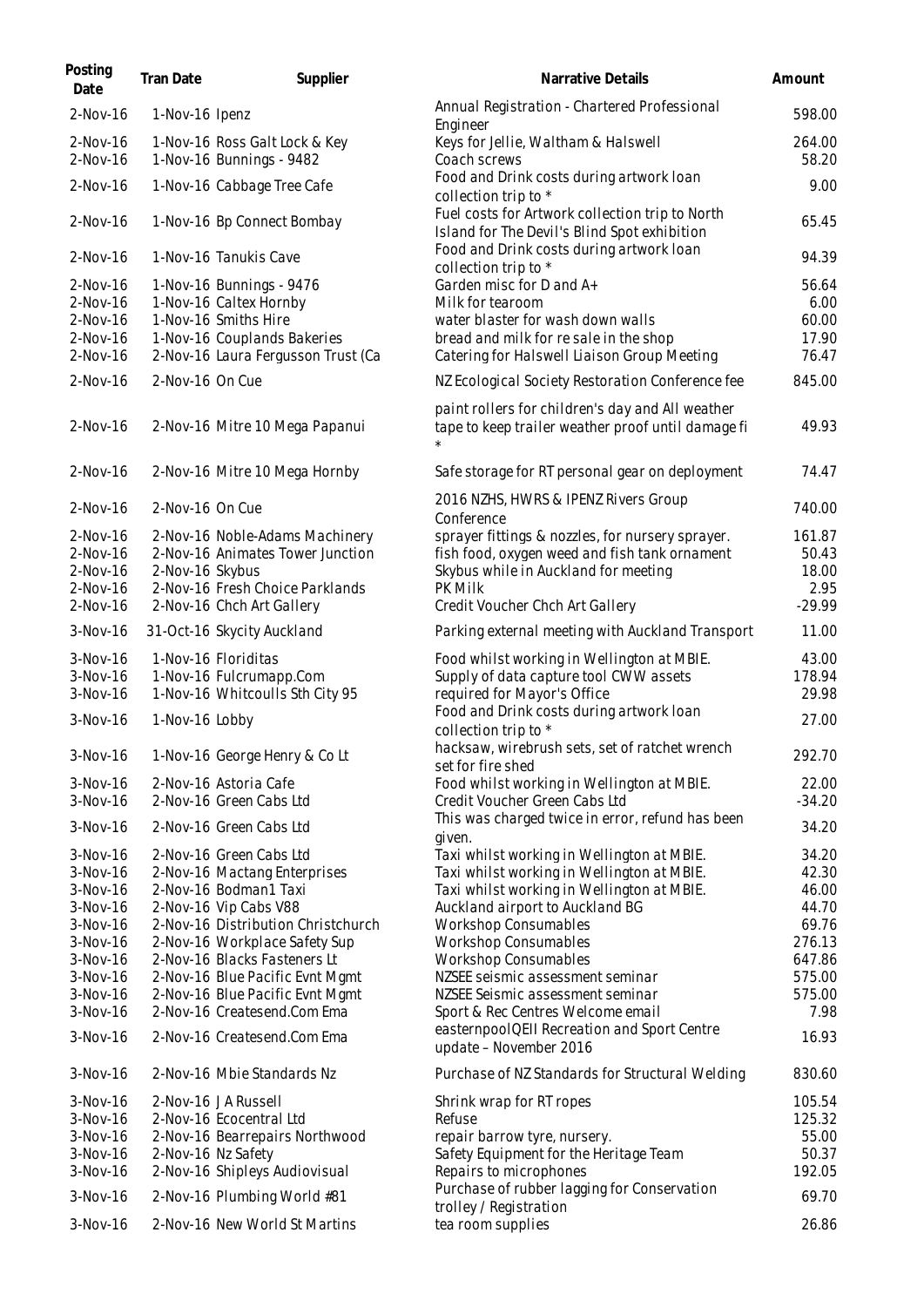| Posting<br>Date | <b>Tran Date</b> | Supplier                          | Narrative Details                                                                        | Amount |
|-----------------|------------------|-----------------------------------|------------------------------------------------------------------------------------------|--------|
| $3-Nov-16$      |                  | 2-Nov-16 R & S Trade Group Ltd    | Hire of confined space gear for Botanic Gardens                                          | 250.00 |
| $3-Nov-16$      |                  | 2-Nov-16 Sushi Factory            | Food and Drink costs for during artwork loan<br>collection trip to *                     | 30.60  |
| $3-Nov-16$      |                  | 2-Nov-16 Parva Plants             | Plants section D and H                                                                   | 180.70 |
| $3-Nov-16$      |                  | 2-Nov-16 Evolution Cycles Limited | Parts & servicing for Cycle Safe Team bikes                                              | 338.73 |
| 3-Nov-16        |                  | 2-Nov-16 Kiwi Wood                | door for rabbit house                                                                    | 195.00 |
| $3-Nov-16$      |                  | 2-Nov-16 Kiwi Wood                | replacement picnic tables                                                                | 790.00 |
| $3-Nov-16$      |                  | 2-Nov-16 Kowhai Media Limited     | Library book                                                                             | 59.00  |
| $3-Nov-16$      |                  | 2-Nov-16 Bunnings - 9482          | secateurs                                                                                | 49.60  |
| 3-Nov-16        |                  | 2-Nov-16 Stihl Shop Northwood     | repairs to spencer pk weedeater                                                          | 78.53  |
| 3-Nov-16        |                  | 3-Nov-16 Mitre 10 Mega Papanui    | duck tape, cable ties, anti slip tape, hammer and<br>paint for signs.                    | 253.30 |
| $3-Nov-16$      |                  | 3-Nov-16 Fendalton Service Ctr    | BP Board - Parking Coupons                                                               | 465.00 |
| $3-Nov-16$      |                  | 3-Nov-16 Ccc Parking              | CCC Parking Health&Safety Mtg Civic                                                      | 5.15   |
| $3-Nov-16$      |                  | 3-Nov-16 Ccc Parking              | Parking for CSO meeting                                                                  | 5.15   |
| 3-Nov-16        |                  | 3-Nov-16 Mitre 10 Beckenham       | Club Hammer & Fuller Pro Tape                                                            | 53.28  |
| $3-Nov-16$      |                  | 3-Nov-16 New World Halswell       | Catering for Metro Communications Conference                                             | 67.70  |
| $3-Nov-16$      |                  | 3-Nov-16 Twl 220 Riccarton        | Water container and kettle for training room at                                          | 57.09  |
|                 |                  |                                   | sockburn                                                                                 |        |
| $3-Nov-16$      |                  | 3-Nov-16 Mitre 10 Mega Papanui    | Artificial grass and corflute for library displays                                       | 31.15  |
| $3-Nov-16$      |                  | 3-Nov-16 New World Halswell       | nail brushes                                                                             | 3.88   |
| $3-Nov-16$      |                  | 3-Nov-16 Fresh Choice Parklands   | volunteer support milk, biscuits                                                         | 16.43  |
| $3-Nov-16$      |                  | 3-Nov-16 New World Northwood      | milk & toilet roll for nursery tea room                                                  | 45.58  |
| $3-Nov-16$      |                  | 3-Nov-16 Pgg Wrightson Chch       | herbicide for weed control in nursery                                                    | 369.00 |
| $3-Nov-16$      |                  | 3-Nov-16 Ccc Parking              | <b>CCC Parking Meeting</b>                                                               | 3.50   |
| $3-Nov-16$      |                  | 3-Nov-16 Ccc Parking              | <b>CCC Parking Meeting</b>                                                               | 5.15   |
| $3-Nov-16$      |                  | 3-Nov-16 Countdown                | Bowls for staff room                                                                     | 13.98  |
| 3-Nov-16        |                  | 3-Nov-16 Placemakers Riccarton    | Purchase of angle brackets                                                               | 36.80  |
| $3-Nov-16$      |                  | 3-Nov-16 Placemakers Riccarton    | Purchase of glue and angle brackets for building<br>maintenance                          | 115.54 |
| $3-Nov-16$      |                  | 3-Nov-16 Auckland Co Op Taxis     | Taxi from accommodation to training course                                               | 22.10  |
| $3-Nov-16$      |                  | 3-Nov-16 Auckland Co Op Taxis     | Taxi from conference to hotel.                                                           | 22.90  |
| $3-Nov-16$      |                  | 3-Nov-16 Replete Food Comp        | Food and Drink costs for during artwork loan<br>collection trip to *                     | 18.00  |
| 3-Nov-16        |                  | 3-Nov-16 Mobil Tokoroa            | Fuel costs for artwork loan collection trip to                                           | 53.11  |
|                 |                  |                                   | North Island for the Devils Blind Spot exhibition                                        |        |
| 3-Nov-16        |                  | 3-Nov-16 Just Incredible          | A&P Show display materials                                                               | 12.98  |
| 3-Nov-16        |                  | 3-Nov-16 Kathmandu Tower Junctn   | Children's head torch prize for A&P Show                                                 | 23.99  |
|                 |                  |                                   | interactive competition                                                                  |        |
| $3-Nov-16$      |                  | 3-Nov-16 Shuk Engineering Dist    | washers for hydroblenders                                                                | 19.66  |
| 3-Nov-16        |                  | 3-Nov-16 Homershams Ltd           | pressure gauges for fire certification<br>Beckenham Service Centre - Parking Coupons for | 522.67 |
| 3-Nov-16        |                  | 3-Nov-16 Beckenham Service Ctr    | Spreydon-Cashmere Community Governance Team<br>(4 books *                                | 124.00 |
| 4-Nov-16        |                  | 2-Nov-16 Yogaglo.Com              | YogaGlo subscription for ongoing training                                                | 25.64  |
| 4-Nov-16        |                  | 2-Nov-16 The Republic Bar         | Auckland BGANZ meeting                                                                   | 26.50  |
| 4-Nov-16        |                  | 2-Nov-16 Przcharge.Prezi.Com      | Prezi.com subscription                                                                   | 393.23 |
| 4-Nov-16        |                  | 2-Nov-16 Reliable Cabs            | Taxi from Auckland Airport to accommodation<br>while attending training course.          | 132.20 |
| 4-Nov-16        |                  | 2-Nov-16 Robata Yaki Bar Nishiki  | Food and Drink costs during artwork loan                                                 | 86.80  |
| $4$ -Nov-16     |                  | 2-Nov-16 Skr*abebooks.Co 3sf96c   | collection trip to *                                                                     |        |
|                 |                  |                                   | Library book                                                                             | 29.62  |
| 4-Nov-16        |                  | 3-Nov-16 Wilson Parking           | Parking, Akl, reference site visit                                                       | 46.10  |
| 4-Nov-16        |                  | 3-Nov-16 Storage Box - Papanui    | Containers for water testing, iron holder wall<br>mount                                  | 34.92  |
| 4-Nov-16        |                  | 3-Nov-16 Ross Galt Lock & Key     | padlocks, keys, key tags. Tax Invoice has been<br>misplaced.                             | 210.60 |
| $4$ -Nov-16     |                  | 3-Nov-16 Resene Paints            | Paint for fitness centre                                                                 | 105.95 |
| 4-Nov-16        |                  | 3-Nov-16 Bunnings - 9476          | Replacement of general cleaning equipment and<br>cleaning products                       | 257.37 |
| 4-Nov-16        |                  | 3-Nov-16 Terra Viva Cafe & Deli   | Celebration lunch for a successful season<br>opening, air day and mini IceFest           | 118.20 |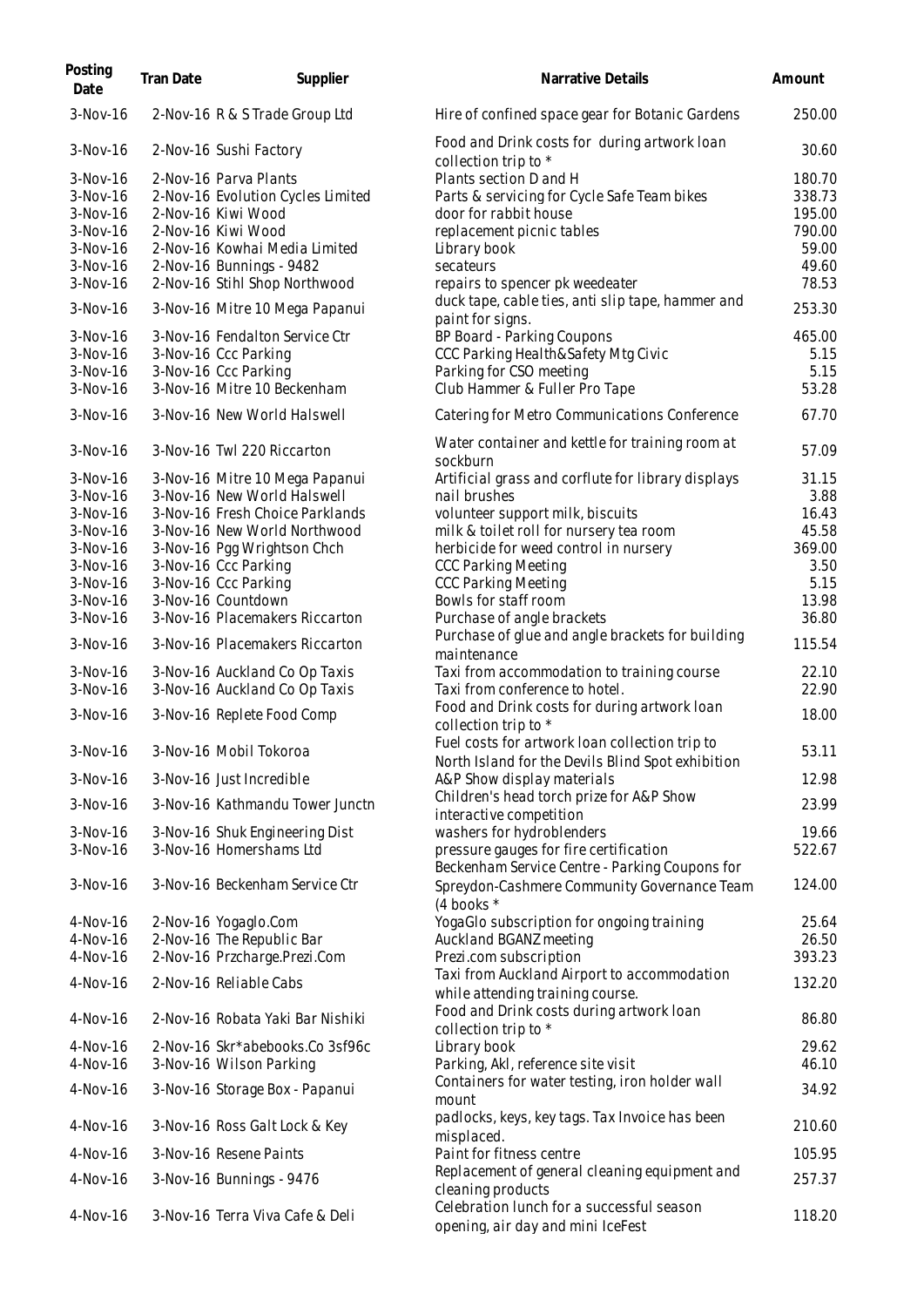| Posting<br>Date        | Tran Date | Supplier                                                         | Narrative Details                                                                                      | Amount           |
|------------------------|-----------|------------------------------------------------------------------|--------------------------------------------------------------------------------------------------------|------------------|
| $4-Nov-16$             |           | 3-Nov-16 Bunnings - 9476                                         | Screws, wall plugs                                                                                     | 40.00            |
| $4-Nov-16$             |           | 3-Nov-16 Kevin Daly Mowers Ltd                                   | Repairs to Victor Sd Mower                                                                             | 184.00           |
| 4-Nov-16               |           | 3-Nov-16 Lincraft NZ Limited                                     | Cloth for displays backdrop                                                                            | 36.00            |
| 4-Nov-16               |           | 3-Nov-16 Bunnings - 9476                                         | Woodworking kit for the 'Tis the Season to be<br>Crafty Workshop                                       | 26.94            |
| $4-Nov-16$             |           | 3-Nov-16 Lollyshop                                               | Chocolate give away for 1 year anniversary                                                             | 182.70           |
| 4-Nov-16<br>4-Nov-16   |           | 3-Nov-16 Nz Safety Blackwoods<br>3-Nov-16 Mainland Fasteners Ltd | PPE Gear<br>Purchase of bolts for construction of staff room                                           | 215.39<br>182.85 |
| $4-Nov-16$             |           | 3-Nov-16 Kumas Bowl                                              | table<br>Dinner while away on training course.                                                         | 17.00            |
|                        |           |                                                                  | Food and Drink costs during artwork loan                                                               |                  |
| $4-Nov-16$             |           | 3-Nov-16 Brown Sugar Cafe                                        | collection trip to *<br>Fuel costs for artwork loan collection trip to                                 | 11.50            |
| 4-Nov-16               |           | 3-Nov-16 Gull Levin                                              | North Island for the Devils Blind Spot exhibition.<br>So $*$                                           | 51.61            |
| 4-Nov-16               |           | 3-Nov-16 Reliable Cabs                                           | <b>BGANZ Auckland</b>                                                                                  | 42.90            |
| 4-Nov-16               |           | 3-Nov-16 Akl Goldline Taxi - Gl 20                               | <b>BGANZ Auckland</b>                                                                                  | 47.00            |
| 4-Nov-16               |           | 3-Nov-16 Nz Safety Blackwoods                                    | sunblock, paint spraycans                                                                              | 162.31           |
| 4-Nov-16               |           | 3-Nov-16 Wilson Parking                                          | Parking for PD Course                                                                                  | 5.60             |
| 4-Nov-16               |           | 3-Nov-16 Bunnings - 9482                                         | Lacing needle, flat strap, tarp, dockline                                                              | 110.24           |
| 4-Nov-16               |           | 3-Nov-16 Toyworld Tower Junction                                 | Promotional prize for competitions at A and P<br>Show                                                  | 12.99            |
| 4-Nov-16               |           | 3-Nov-16 Bunnings - 9476                                         | Prizes for A and P show competitions for the<br>public.                                                | 35.24            |
| 4-Nov-16               |           | 3-Nov-16 Smiggle 013 Riccarton                                   | Promotional prizes for A and P Show<br>competitions                                                    | 49.98            |
| $4-Nov-16$             |           | 3-Nov-16 Hoyts Riccarton                                         | Promotional prize for competitions at A and P<br>Show                                                  | 50.00            |
| $4-Nov-16$             |           | 3-Nov-16 Scorpio Books                                           | Library book                                                                                           | 49.99            |
| $4-Nov-16$             |           | 3-Nov-16 Scorpio Books                                           | Library book                                                                                           | 49.99            |
| 4-Nov-16               |           | 3-Nov-16 Bp Connect Marshlands                                   | milk for tea rooms                                                                                     | 17.16            |
| $4-Nov-16$             |           | 4-Nov-16 Parkland Products Ltd                                   | small plant maintenance BG006                                                                          | 218.50           |
| $4-Nov-16$             |           | 4-Nov-16 Leedsafe Limited                                        | PPE                                                                                                    | 210.43           |
| 4-Nov-16               |           | 4-Nov-16 Placemakers Riccarton                                   | 5-0-15-4160 Sunscreen for Carparking team                                                              | 35.74            |
| 4-Nov-16               |           | 4-Nov-16 Ccc Parking                                             | Parking for GM Customer & Community meeting                                                            | 3.60             |
| 4-Nov-16               |           | 4-Nov-16 Countdown                                               | Pads to clean spray mask                                                                               | 2.50             |
| 4-Nov-16               |           | 4-Nov-16 Countdown                                               | Groceries for volunteers spring release                                                                | 44.45            |
| 4-Nov-16               |           | 4-Nov-16 Ccc Parking                                             | car park for city meeting                                                                              | 6.70             |
| 4-Nov-16               |           | 4-Nov-16 Bluebells Cakery Ltd                                    | Cup Cakes for Cup & Show Week promotion                                                                | 157.50           |
| 4-Nov-16               |           | 4-Nov-16 Trowel Trades Chch                                      | painting prep supplies                                                                                 | 322.90           |
| $4-Nov-16$             |           | 4-Nov-16 Countdown                                               | Volunteer Catering for the A&P Show                                                                    | 27.99            |
| 4-Nov-16               |           | 4-Nov-16 Twl 220 Riccarton                                       | Stationery and Equipment for A&P show                                                                  | 36.98            |
| 4-Nov-16               |           | 4-Nov-16 Wsl Riccarton                                           | Posters for the A&P show                                                                               | 57.57            |
| 4-Nov-16               |           | 4-Nov-16 Twl 220 Riccarton                                       | Volunteer Supplies for the A&P Show                                                                    | 74.43            |
| 4-Nov-16               |           | 4-Nov-16 Lux Espresso                                            | Coffee                                                                                                 | 20.00            |
| 4-Nov-16               |           | 4-Nov-16 Noel Leeming 20                                         | ergonomic keyboard                                                                                     | 33.09            |
| 4-Nov-16               |           | 4-Nov-16 Wsl Hornby                                              | New laser printer for office as old one died                                                           | 599.00           |
| 4-Nov-16               |           | 4-Nov-16 Countdown                                               | Snacks for Magic the Gathering event                                                                   | 7.66             |
| $4-Nov-16$             |           | 4-Nov-16 Sydenham Bakery                                         | Leaving morning tea as per policy                                                                      | 81.80            |
| 4-Nov-16               |           | 4-Nov-16 Safe R Brakes Limited                                   | Repair of hydraulic trolley for workshop.                                                              | 97.75            |
| 4-Nov-16               |           | 4-Nov-16 Auckland Co Op Taxis                                    | Taxi to training course                                                                                | 22.70            |
| 4-Nov-16               |           | 4-Nov-16 Auckland Co Op Taxis                                    | Taxi from Hotel to conference                                                                          | 20.70<br>308.53  |
| $4-Nov-16$<br>4-Nov-16 |           | 4-Nov-16 Mitre 10 Beckenham<br>4-Nov-16 Ascent Technology Ltd    | Wheelbarrow, tools and gloves.<br>Sample OEM iPad lock                                                 | 51.63            |
| 4-Nov-16               |           | 4-Nov-16 Wsl South City                                          | Posters, photocopying, and laminating for the A<br>and P Show and other public education<br>promotion. | 189.24           |
| 7-Nov-16               |           | 2-Nov-16 Christchurch Airport                                    | Parking at airport while out of town for meetings                                                      | 25.00            |
| 7-Nov-16               |           | 2-Nov-16 Christchurch Airport                                    | Parking at airport while out of town for meetings                                                      | 25.00            |
| 7-Nov-16<br>7-Nov-16   |           | 3-Nov-16 Christchurch Airport<br>3-Nov-16 Outliving Pty Ltd      | Airport parking<br>Goods for resale                                                                    | 32.00<br>1322.42 |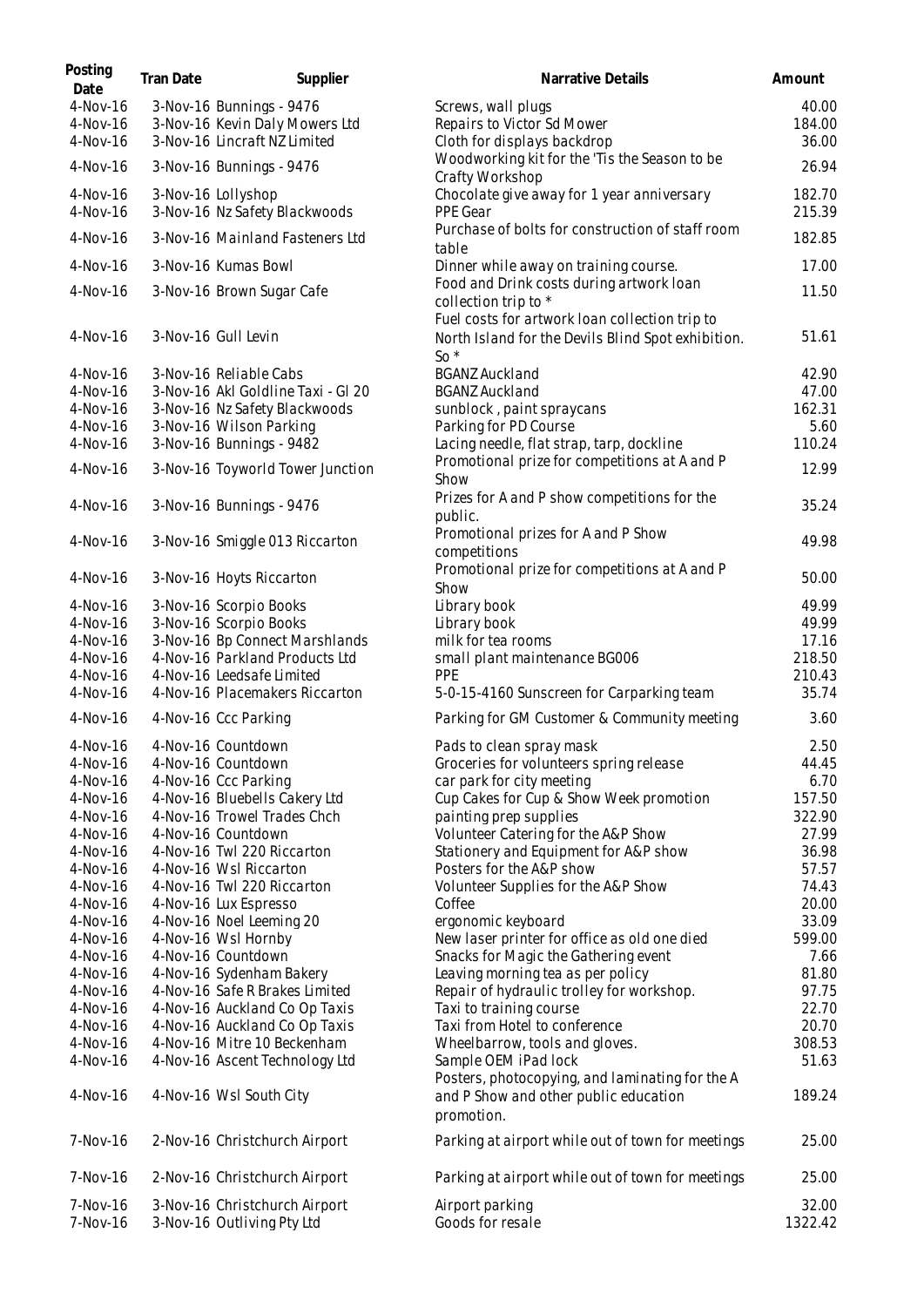| Posting<br>Date      | <b>Tran Date</b> | Supplier                                                         | Narrative Details                                                                                        | Amount          |
|----------------------|------------------|------------------------------------------------------------------|----------------------------------------------------------------------------------------------------------|-----------------|
| 7-Nov-16<br>7-Nov-16 |                  | 3-Nov-16 Christchurch Airport<br>3-Nov-16 Venue Management Assoc | car parking at airport<br>Venue Management Association membership                                        | 50.00<br>408.69 |
| 7-Nov-16             |                  | 3-Nov-16 Facebk *dygz7ans62                                      | Rugby League World Cup and Guy Fawkes<br>Instagram posts                                                 | 7.31            |
| 7-Nov-16             |                  | 3-Nov-16 Facebk *cygz7ans62                                      | Boot camp, Guy Fawkes, World Bowls, Rugby<br>League World Cup and Lion Series Facebook posts             | 992.81          |
| 7-Nov-16             |                  | 3-Nov-16 Paypal *airportshut                                     | Airport transfer - Dunedin to City - Zone 5 & 6<br>meeting                                               | 20.00           |
| 7-Nov-16             |                  | 3-Nov-16 Paypal *airportshut                                     | Credit Voucher Paypal *airportshut-Refund -<br>Airport transfer Dunedin airport                          | $-65.00$        |
| 7-Nov-16             |                  | 3-Nov-16 Paypal *airportshut                                     | Airport transfer Dunedin airport - city Zone 5 & 6<br>meeting                                            | 65.00           |
| 7-Nov-16             |                  | 3-Nov-16 Paypal *airportshut                                     | Airport transfer Dunedin airport - city Zone 5 & 6<br>meeting                                            | 65.00           |
| 7-Nov-16             |                  | 3-Nov-16 Novotel & Ibis Ellerslie                                | Soft drink with evening meal                                                                             | 8.00            |
| 7-Nov-16             |                  | 3-Nov-16 Novotel & Ibis Ellerslie                                | Evening meal at hotel                                                                                    | 57.00           |
| 7-Nov-16             |                  | 3-Nov-16 Skr*abebooks.Co 3sgxny                                  | Library book                                                                                             | 82.89           |
| 7-Nov-16             |                  | 3-Nov-16 Skr*abebooks.Co 3sgxn9                                  | Library book                                                                                             | 117.95          |
| 7-Nov-16             |                  | 4-Nov-16 Spotify P0103f0260                                      | Gallery spotify account for music at events                                                              | 12.99           |
| 7-Nov-16             |                  | 4-Nov-16 Nz Safety Blackwoods                                    | Purchased PPE steel cap boots<br>Credit Voucher (AUD 34.50) Venue Management                             | 80.64           |
| 7-Nov-16             |                  | 4-Nov-16 Venue Management Assoc                                  | AssocCredit due to error in original VMA charge<br>of AUD3 *                                             | $-35.29$        |
| 7-Nov-16             |                  | 4-Nov-16 Banfields Of Beckenham                                  | Sausages volunteer spring bbq                                                                            | 22.48           |
| 7-Nov-16             |                  | 4-Nov-16 M J Shardlow & Colid                                    | 10 x rolls string for tying hare cages                                                                   | 276.00          |
| 7-Nov-16             |                  | 4-Nov-16 M J Shardlow & Colid                                    | Shardlows string - error purchase to be refunded                                                         | 828.00          |
| 7-Nov-16             |                  | 4-Nov-16 Createsend.Com Ema                                      | NZ Cup and Show Week 4 November 2016                                                                     | 89.41           |
| 7-Nov-16             |                  | 4-Nov-16 Createsend.Com Ema                                      | Newsline 4th November                                                                                    | 89.47           |
| 7-Nov-16             |                  | 4-Nov-16 Resene Paints                                           | paint test pot                                                                                           | 4.50            |
| 7-Nov-16             |                  | 4-Nov-16 Jaycar Pty Ltd                                          | Audio visual equipment for hains and hinterding<br>project                                               | 445.70          |
| 7-Nov-16             |                  | 4-Nov-16 Ross Galt Lock & Key                                    | Keys for Aranui Library                                                                                  | 30.00           |
| 7-Nov-16             |                  | 4-Nov-16 New World Fendalton                                     | catering at CAG, TENNZ conference                                                                        | 90.00           |
| 7-Nov-16             |                  | 4-Nov-16 Mexicanos                                               | Meal                                                                                                     | 56.00           |
| 7-Nov-16             |                  | 4-Nov-16 Formassembly.Com                                        | ITDC FormAssembly monthly subscription                                                                   | 350.28          |
|                      |                  |                                                                  | Pantry charges for items for breakfast supplies                                                          |                 |
| 7-Nov-16             |                  | 4-Nov-16 Quest Albany                                            | while away on a training course.                                                                         | 17.75           |
| 7-Nov-16             |                  | 4-Nov-16 Reliable Cabs                                           | Taxi transfer from course to airport after training<br>course in Auckland                                | 153.00          |
| 7-Nov-16             |                  | 4-Nov-16 Para Rubber Christchur                                  | Rubber stoppers for drain at Governors Bay Pool                                                          | 16.30           |
| 7-Nov-16             |                  | 4-Nov-16 Paramount Pools & Spas                                  | 6 No. replacement nets, 1 NO. ext: handle for leaf<br>scoops, 2 No. lint baskets for Parks Pools. 10Kg * | 313.38          |
| 7-Nov-16             | 4-Nov-16 Loretta |                                                                  | Food and Drink costs during artwork loan<br>collection trip to *                                         | 41.60           |
| 7-Nov-16             |                  | 4-Nov-16 New World Thorndon                                      | Food and Drink costs during artwork loan<br>collection trip to *                                         | 43.56           |
| 7-Nov-16             |                  | 4-Nov-16 Nikau Gallery Cafe                                      | Food and Drink costs during artwork loan<br>collection trip to *                                         | 50.50           |
| 7-Nov-16             |                  | 4-Nov-16 Drills Taps & Dies Limite                               | Church Bay Jetty Drill Bit for repairs                                                                   | 67.28           |
| 7-Nov-16             |                  | 4-Nov-16 Wilson Parking                                          | Parking for PD Course                                                                                    | 5.60            |
| 7-Nov-16             |                  | 4-Nov-16 Pizza Hut - 762                                         | Pizza Hut Morning tea for SD team - Star Awards<br>won at Unit Meeting 30Sept                            | 52.00           |
| 7-Nov-16             |                  | 4-Nov-16 Ascent Technology Ltd                                   | SD card for 3D Printer                                                                                   | 19.01           |
| 7-Nov-16             |                  | 4-Nov-16 Apple NZ 2                                              | 3 x Apple adapters for macbooks                                                                          | 147.00          |
| 7-Nov-16             |                  | 4-Nov-16 Nz Safety Blackwoods                                    | PPE Site Required Footwear at Guy Fawkes                                                                 | 304.27          |
| 7-Nov-16             |                  | 4-Nov-16 Smiths Hire                                             | detected for water out lets                                                                              | 30.00           |
| 7-Nov-16             |                  | 5-Nov-16 Christchurch Airport                                    | Car parking overnight. CHCH airport for travel to<br>Dunedin for DPAG and Hocken library event.          | 50.00           |
| 7-Nov-16             |                  | 5-Nov-16 Mitre 10 Mega Papanui                                   | Stell pegs for gazebos at shine and Batteries for<br>mega phone                                          | 40.80           |
|                      |                  |                                                                  |                                                                                                          |                 |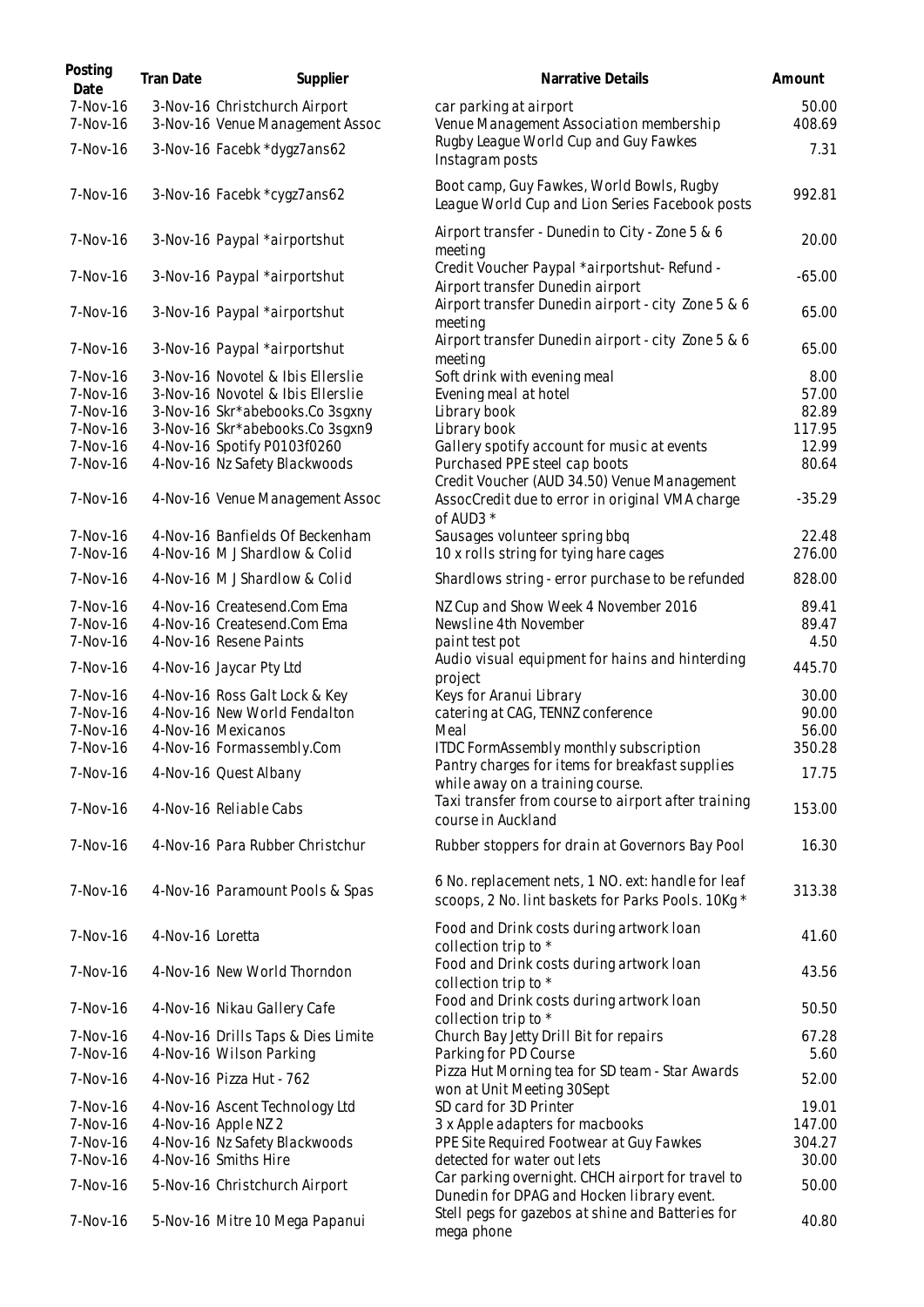| Posting<br>Date | <b>Tran Date</b> | Supplier                         | Narrative Details                                                                                   | Amount |
|-----------------|------------------|----------------------------------|-----------------------------------------------------------------------------------------------------|--------|
| 7-Nov-16        |                  | 5-Nov-16 Mitre 10 Mega Papanui   | lights for Light Box                                                                                | 32.92  |
| 7-Nov-16        |                  | 5-Nov-16 Interisland Line - K    | Food and Drink costs during artwork loan<br>collection trip to *                                    | 10.00  |
| 7-Nov-16        |                  | 5-Nov-16 New World Kaikoura      | Food and Drink costs during artwork loan<br>collection trip to *                                    | 11.11  |
| 7-Nov-16        |                  | 5-Nov-16 Picton Village Bakery   | Food and Drink costs during artwork loan<br>collection trip to *                                    | 20.50  |
| 7-Nov-16        |                  | 5-Nov-16 Bp 2go Kaikoura         | Fuel costs for artwork loan collection trip to<br>North Island for the Devils Blind Spot exhibition | 52.65  |
| 7-Nov-16        |                  | 5-Nov-16 South Of India          | Meal Allowance for Staff working on Guy Fawkes<br>on extended hours                                 | 32.00  |
| 7-Nov-16        |                  | 5-Nov-16 Spagalimis New Brighton | Meal Allowance for Staff working on Guy Fawkes<br>on extended hours                                 | 64.00  |
| 7-Nov-16        |                  | 5-Nov-16 Salt On The Pier        | Refreshments for staff working on Guy Fawkes<br>without access to facilities                        | 159.00 |
| 7-Nov-16        |                  | 5-Nov-16 Spagalimis New Brighton | Meal Allowance for Staff working on Guy Fawkes<br>on extended hours                                 | 431.00 |
| 7-Nov-16        |                  | 6-Nov-16 Twl 175 South City      | Tubs                                                                                                | 113.00 |
| 7-Nov-16        |                  | 6-Nov-16 Ecocentral Ltd          | Dump fees                                                                                           | 14.46  |
| 7-Nov-16        |                  | 6-Nov-16 Ferrymead Mitre 10 Mega | Miscellaneous cleaning equipment for shelter                                                        | 121.99 |
| 7-Nov-16        |                  | 6-Nov-16 New World Fendalton     | Kai for poroporoaki for Fiona Pardington<br>exhibition.                                             | 34.15  |
| 7-Nov-16        |                  | 6-Nov-16 Z Curletts Rd           | Fuel costs for artwork loan collection trip to<br>North Island for the Devils Blind Spot exhibition | 36.44  |
| 7-Nov-16        |                  | 6-Nov-16 Countdown               | Rubbish Bags for Litter Collection at Guy Fawkes                                                    | 29.67  |
| 7-Nov-16        |                  | 7-Nov-16 Twl 220 Riccarton       | Bins for pool side boards                                                                           | 40.00  |
| 7-Nov-16        |                  | 7-Nov-16 Homershams Ltd          | Digital Pressure gauge                                                                              | 483.00 |
| 7-Nov-16        |                  | 7-Nov-16 Countdown               | National Graffiti Forum                                                                             | 37.30  |
| 7-Nov-16        |                  | 7-Nov-16 Wgtn Combined Taxis     | taxi Wellington Airport to CBD for NAMS<br>Advanced Asset Management Forum                          | 47.20  |
| 7-Nov-16        |                  | 7-Nov-16 Ferrymead Mitre 10 Mega | painting supplies                                                                                   | 102.54 |
| 7-Nov-16        |                  | 7-Nov-16 Fresh Choice Parklands  | staffroom expenses - tea, coffee, milk, cloths,<br>sugar, milo                                      | 67.92  |
| 7-Nov-16        |                  | 7-Nov-16 Pak N Save Northlands   | Catering for Maori Services new staff welcome                                                       | 45.96  |
| 7-Nov-16        |                  | 7-Nov-16 Shq Armstrong Chch91    | 800962051                                                                                           | 125.00 |
| 7-Nov-16        |                  | 7-Nov-16 Site Safe               | Site Safe Passport Training Niamh                                                                   | 108.68 |
| 7-Nov-16        | 7-Nov-16 Nzra    |                                  | NZRA Engaging Communities Course                                                                    | 115.00 |
| 7-Nov-16        |                  | 7-Nov-16 Mitre 10 Mega Papanui   | Purchase of oil for Gallery workshop                                                                | 29.98  |
| 7-Nov-16        |                  | 7-Nov-16 Countdown               | Biscuits for the Dutch Business Delegation visit<br>on 8 November.                                  | 15.00  |
| 7-Nov-16        |                  | 7-Nov-16 Cadimage Group (NZ) Ltd | ITCC ArchiCAD Live monthly subscription                                                             | 339.25 |
| 7-Nov-16        |                  | 7-Nov-16 The Lobby Lounge        | Tea/Coffee NAMS Conference                                                                          | 10.66  |
| 7-Nov-16        |                  | 7-Nov-16 Countdown               | Milk for Carlyle St                                                                                 | 6.38   |
| 7-Nov-16        |                  | 7-Nov-16 Twl 175 South City      | Event Storage                                                                                       | 49.50  |
| 7-Nov-16        |                  | 7-Nov-16 Art Gallery             | Library book                                                                                        | 35.10  |
| 7-Nov-16        |                  | 7-Nov-16 Countdown               | Countdown - Catering for Spreydon-Cashmere<br>Community Board meeting on 8 November 2016            | 41.47  |
| 8-Nov-16        |                  | 6-Nov-16 Fulcrumapp.Com          | monthly subscription to app for Urban Rangers<br>for supplies calucation                            | 70.05  |
| 8-Nov-16        | 6-Nov-16 Leuven  |                                  | Dinner NAMS Conference                                                                              | 68.80  |
| 8-Nov-16        |                  | 7-Nov-16 Ross Galt Lock & Key    | security key holders x 2                                                                            | 67.00  |
| 8-Nov-16        |                  | 7-Nov-16 Kleenwash Supplies      | Cleaning essentials and raid for pool side.                                                         | 183.86 |
| 8-Nov-16        |                  | 7-Nov-16 Saecowilson - Christch  | In House Maintenance - WO                                                                           | 695.31 |
| 8-Nov-16        |                  | 7-Nov-16 Couplands Bakeries      | Catering for Maori Services new staff welcome                                                       | 38.95  |
| 8-Nov-16        |                  | 7-Nov-16 P783 Kilmore Street     | CCC Parking - Meeting                                                                               | 6.60   |
| 8-Nov-16        |                  | 7-Nov-16 Nz Safety Blackwoods    | Uniforms                                                                                            | 236.46 |
| 8-Nov-16        |                  | 7-Nov-16 Nz Safety Blackwoods    | Uniform & safety items                                                                              | 331.53 |
| 8-Nov-16        |                  | 7-Nov-16 Nz Safety Blackwoods    | PPE and first aid supplies                                                                          | 66.30  |
| 8-Nov-16        |                  | 7-Nov-16 Bunnings - 9482         | Lyttelton pool fence materials                                                                      | 587.46 |
| 8-Nov-16        |                  | 7-Nov-16 Filecorp NZ Limited     | Filecorp order for Ezi-clip files                                                                   | 61.76  |
| 8-Nov-16        | 7-Nov-16 Alga    |                                  | Workshop-Hannah Mirabueno - Update on<br>Asbestos Management Guidance                               | 235.75 |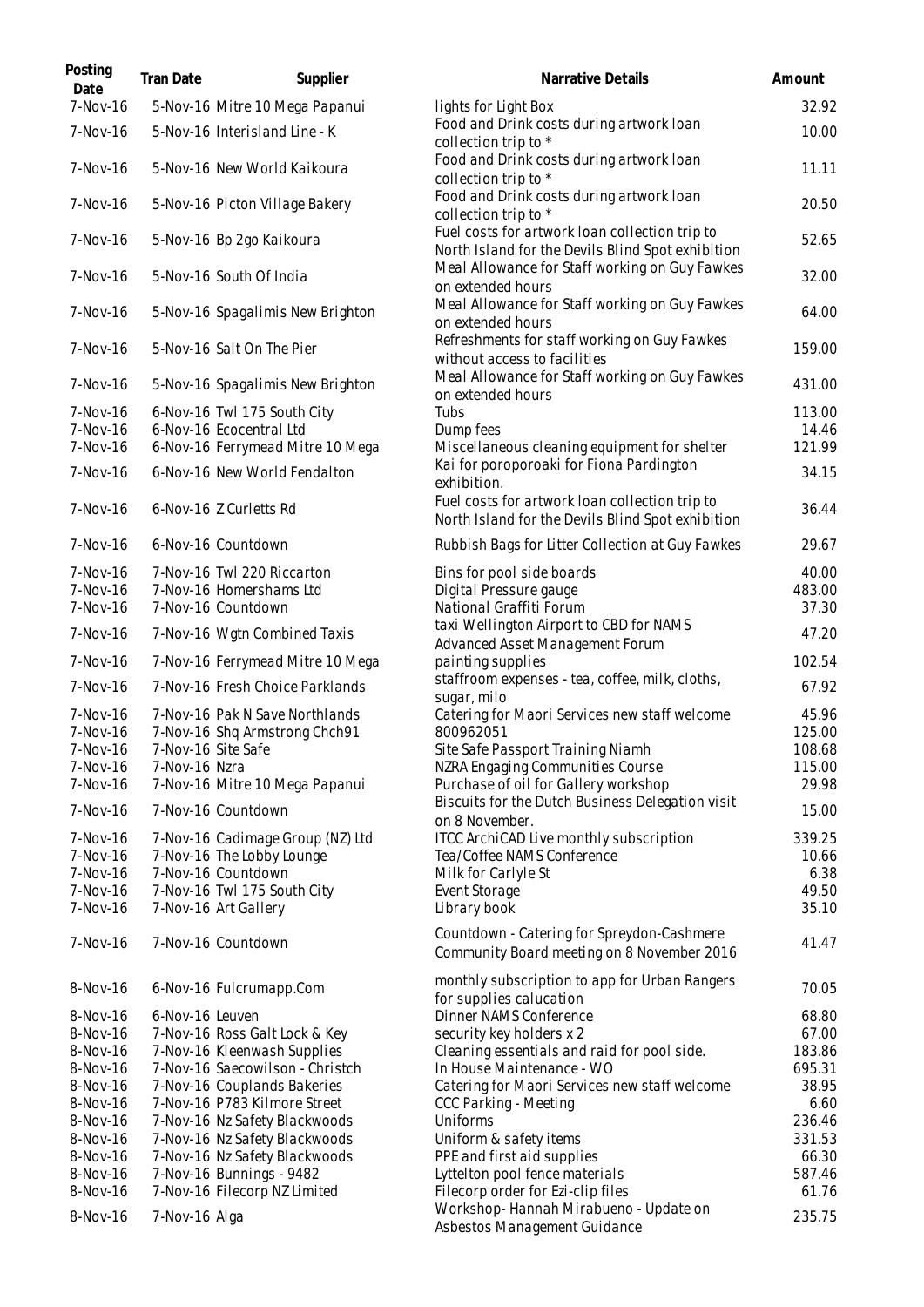| Posting<br>Date | <b>Tran Date</b> | Supplier                           | Narrative Details                                                                              | Amount          |
|-----------------|------------------|------------------------------------|------------------------------------------------------------------------------------------------|-----------------|
| 8-Nov-16        |                  | 7-Nov-16 Blacks Fasteners Lt       | 20 x nuts and bolts for v.5 kiosk bases                                                        | 7.11            |
| 8-Nov-16        |                  | 7-Nov-16 Brighton Hammer Hardware  | Maintenance Tools for Event Gear Box                                                           | 23.93           |
| 8-Nov-16        |                  | 7-Nov-16 Bunnings - 9482           | 3 pin Plug Outlet Covers                                                                       | 14.22           |
| 8-Nov-16        |                  | 7-Nov-16 Hynds Pipe Systems Limite | drain cover, tool replacements, paint marker for<br>irrigation, brush for BBQ's                | 202.50          |
| 8-Nov-16        |                  | 7-Nov-16 Www.Bookcover4u.Co.Nz     | Botanic Gardens library                                                                        | 88.55           |
|                 |                  |                                    | International postage of giftware for resale in BG                                             |                 |
| 8-Nov-16        |                  | 7-Nov-16 Nz Post Internationa      | shop<br>Freight charge of giftware for resale in BG gift                                       | 109.25          |
| 8-Nov-16        |                  | 7-Nov-16 Tnt Express Worldwid      | shop                                                                                           | 202.16<br>39.20 |
| 8-Nov-16        |                  | 8-Nov-16 Wgtn Combined Taxis       | Taxi whilst working at MBIE in Wellington.                                                     |                 |
| 8-Nov-16        |                  | 8-Nov-16 Gold Band Taxis           | Taxi whilst working at MBIE in Wellington.                                                     | 40.70           |
| 8-Nov-16        |                  | 8-Nov-16 Briscoes Riccarton        | 10 glasses for the staffroom                                                                   | 9.99            |
| 8-Nov-16        |                  | 8-Nov-16 Placemakers Riccarton     | cold patch pothole repair mix                                                                  | 202.30          |
| 8-Nov-16        |                  | 8-Nov-16 Appco Christchurch 58     | In House Maintenance - WO                                                                      | 277.15          |
| 8-Nov-16        |                  | 8-Nov-16 Mitre 10 Beckenham        | Black stain for balcony table                                                                  | 76.98           |
| 8-Nov-16        |                  | 8-Nov-16 Wgtn Combined Taxis       | taxi Wgtn CBD to Airport after NAMS Advanced<br>Asset Management Forum                         | 32.10           |
| 8-Nov-16        |                  | 8-Nov-16 Ccc Parking               | Parking for meetings                                                                           | 5.50            |
| 8-Nov-16        |                  | 8-Nov-16 Geosystems NZ Ltd Chch    | Aluminium Staff 5m / 5 Section Compact E Face                                                  | 115.00          |
| 8-Nov-16        |                  | 8-Nov-16 Freshchoice Barrington    | Milk                                                                                           | 2.25            |
| 8-Nov-16        |                  | 8-Nov-16 Bully Hayes               | Catering - Akaroa Wairewa Community Board 13<br><b>July 2016</b>                               | 93.60           |
| 8-Nov-16        |                  | 8-Nov-16 Countdown                 | Girls programme receipt lost due to wallet been<br>stolen - food included fruit and ice blocks | 33.15           |
| 8-Nov-16        |                  | 8-Nov-16 Growers Direct (1974)     | Volunteer food for A&P show                                                                    | 18.49           |
| 8-Nov-16        |                  | 8-Nov-16 Wsl Riccarton             | Velcro dots for display boards-A&P show                                                        | 34.00           |
|                 |                  |                                    | New drill to replace old one, new torch and                                                    |                 |
| 8-Nov-16        |                  | 8-Nov-16 Mitre 10 Mega Hornby      | battery ready for summer and spray paint for<br>marking lin *                                  | 314.52          |
| 8-Nov-16        |                  | 8-Nov-16 New World South City      | Fruit for Direction setting meeting for presenter,<br>councillors, CB members & staff          | 43.62           |
| 8-Nov-16        |                  | 8-Nov-16 Ccc Parking               | parking                                                                                        | 5.15            |
| 8-Nov-16        |                  | 8-Nov-16 Wise Quality NZ Ltd       | Keys cut for spares                                                                            | 20.80           |
| 8-Nov-16        |                  | 8-Nov-16 James Cook                | Hotel Internet Charge NAMs Conference                                                          | 20.33           |
| 8-Nov-16        |                  | 8-Nov-16 Twl 220 Riccarton         | A&P show equipment                                                                             | 43.99           |
| 8-Nov-16        |                  | 8-Nov-16 Ccc Parking               | Car parking for KLDP presentations                                                             | 8.50            |
| 8-Nov-16        |                  | 8-Nov-16 Ccc Parking               | Parking for PD Course                                                                          | 3.50            |
| 8-Nov-16        |                  | 8-Nov-16 Pak N Save Northlands     | Catering supplies                                                                              | 19.99           |
| 8-Nov-16        |                  | 8-Nov-16 Relish Catering           | Relish - Catering for Community Board Chairs and                                               | 473.46          |
|                 |                  |                                    | Deputies training session on 4 November 2016                                                   |                 |
| 9-Nov-16        |                  | 6-Nov-16 Paypal *brian             | Library book                                                                                   | 69.99           |
| 9-Nov-16        |                  | 7-Nov-16 Trumba Corporation        | Trumba monthly licence                                                                         | 182.23          |
| 9-Nov-16        |                  | 7-Nov-16 Facebk *z7kscaet62        | World Bowls, Guy Fawkes and Animal Flow<br>Facebook posts                                      | 1000.38         |
| 9-Nov-16        |                  | 7-Nov-16 Summerfield Books 07 Lt   | <b>Botanic Gardens library</b>                                                                 | 161.25          |
| 9-Nov-16        |                  | 8-Nov-16 Createsend.Com Ema        | 5001-4312, EDM Event Information                                                               | 23.50           |
| 9-Nov-16        |                  | 8-Nov-16 Kevin Daly Mowers Ltd     | repairs to small plant 1762 & 1792                                                             | 204.00          |
| 9-Nov-16        |                  | 8-Nov-16 Blacks Fasteners Lt       | In House Maintenance - WO                                                                      | 44.01           |
| 9-Nov-16        |                  | 8-Nov-16 Blacks Fasteners Lt       | In House Maintenance - WO                                                                      | 113.98          |
|                 |                  |                                    |                                                                                                | 194.73          |
| $9-Nov-16$      |                  | 8-Nov-16 Resene Paints             | Paint and accessories for fitness centre                                                       |                 |
| 9-Nov-16        |                  | 8-Nov-16 Couplands Bakeries        | Stock for resale                                                                               | 18.95           |
| 9-Nov-16        |                  | 8-Nov-16 Bp 2go Linwood            | Walking Festival 360                                                                           | 100.00          |
| 9-Nov-16        |                  | 8-Nov-16 Nz Safety Blackwoods      | Staff sunscreen - Halswell Pool                                                                | 91.88           |
| $9-Nov-16$      |                  | 8-Nov-16 M J Shardlow & Colid      | Exhibition and storage materials                                                               | 253.80          |
| $9-Nov-16$      |                  | 8-Nov-16 Createsend.Com Ema        | Pioneer Fitness Centre is closed on Show day                                                   | 69.93           |
| $9-Nov-16$      |                  | 8-Nov-16 Rhodo Direct              | Plants for project restoration: 562/3360/1/5                                                   | 105.00          |
| 9-Nov-16        | 8-Nov-16 Ipenz   |                                    | subscription                                                                                   | 529.00          |
| 9-Nov-16        |                  | 8-Nov-16 Evolution Cycles          | Lezyne Floor Drive Bike Pumps (2)                                                              | 250.00          |
| 9-Nov-16        |                  | 8-Nov-16 Ecocentric Services       | Staff training - Community Based Social<br>Marketing Workshop 13/3/17                          | 889.80          |
| 9-Nov-16        |                  | 8-Nov-16 Ferry Road Vet            | Vet care for injured animal at shelter (Diesil)                                                | 396.92          |
| 9-Nov-16        |                  | 8-Nov-16 The Cleaners Warehouse    | cleaning cloths                                                                                | 39.80           |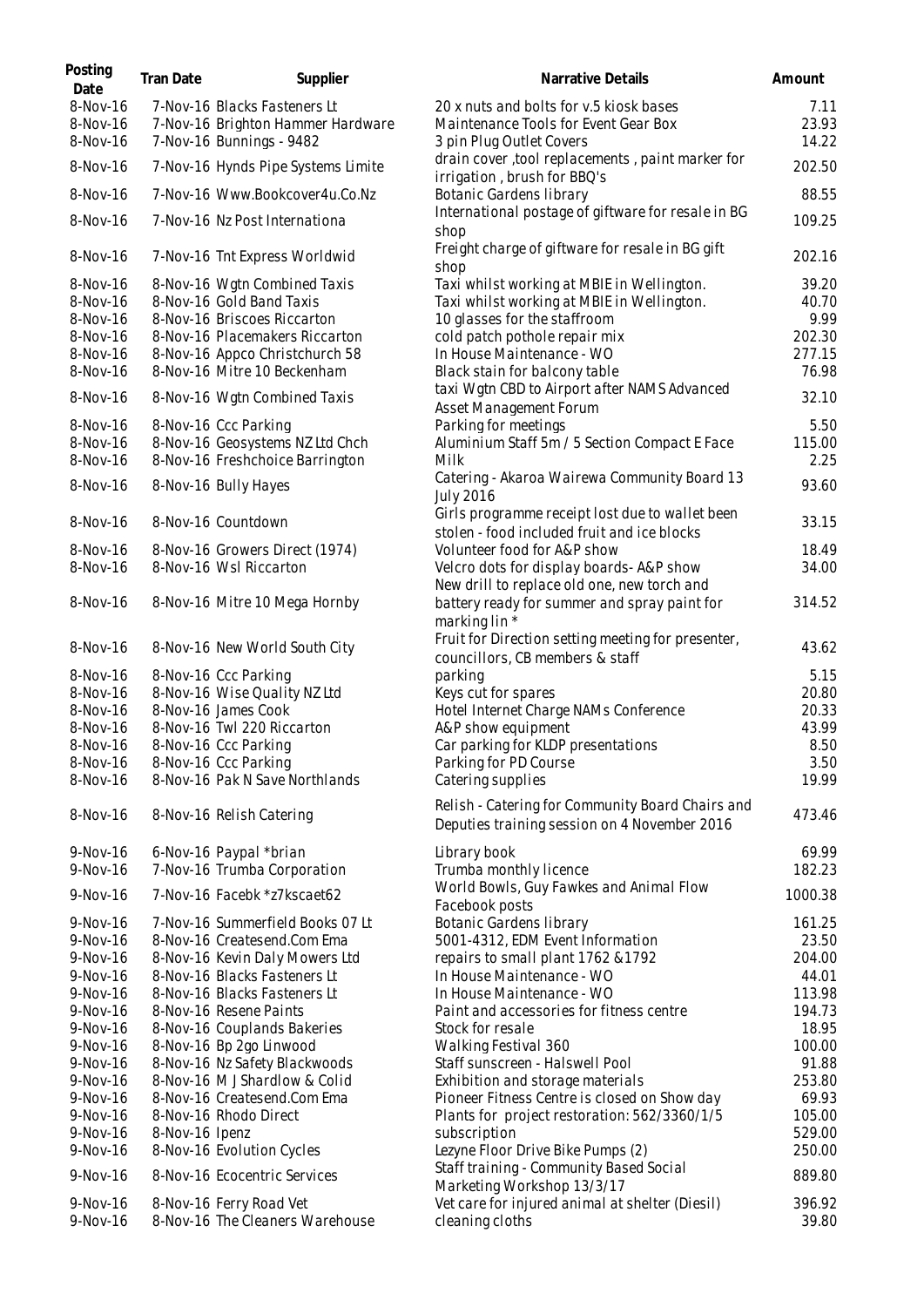| Posting<br>Date        | <b>Tran Date</b> | Supplier                                                          | Narrative Details                                                                               | Amount         |
|------------------------|------------------|-------------------------------------------------------------------|-------------------------------------------------------------------------------------------------|----------------|
| 9-Nov-16               |                  | 8-Nov-16 Bunnings - 9476                                          | Purchase or angle brackets for staff room table                                                 | 115.95         |
| 9-Nov-16               |                  | 8-Nov-16 Arbi Monograms                                           | staff uniform                                                                                   | 714.56         |
| 9-Nov-16               |                  | 8-Nov-16 Paramount Pools & Spas                                   | GC pool vac head                                                                                | 130.00         |
| 9-Nov-16               |                  | 8-Nov-16 Service Fees - Fraedom Pty Ltd                           | Service Fees Fraedom Pty Ltd<br>20 x 20kg bags glass for filter at New Brighton                 | 1409.56        |
| 9-Nov-16               |                  | 8-Nov-16 Paramount Pools & Spas                                   | Whale pool and 4 No. Net replacement nets for<br>leafs *                                        | 604.50         |
| 9-Nov-16               |                  | 8-Nov-16 Donut King                                               | Lunch NAMs Conference                                                                           | 6.80           |
| 9-Nov-16               |                  | 8-Nov-16 Oderings Nurseries                                       | Section A+ plants                                                                               | 98.53          |
| 9-Nov-16               |                  | 8-Nov-16 Pb Technologies Ltd                                      | Phone chargers for stock and a Samsung case                                                     | 181.27         |
| $9-Nov-16$             | 8-Nov-16 Crisp   |                                                                   | carrots and greens                                                                              | 27.94          |
| 9-Nov-16               |                  | 8-Nov-16 Doc Motukarara                                           | DOC books for resale in BG gift shop                                                            | 75.00          |
| 9-Nov-16               |                  | 9-Nov-16 Wsl Eastgate                                             | Stationery                                                                                      | 126.54         |
| 9-Nov-16               |                  | 9-Nov-16 Ferrymead Mitre 10 Mega                                  | general maintenance supplies                                                                    | 192.27         |
| 9-Nov-16               |                  | 9-Nov-16 Wsl South City                                           | 2x hard drives for back up of Crash Bash<br>performance (copy CCC)                              | 119.00         |
| $9-Nov-16$             |                  | 9-Nov-16 Wgtn Combined Taxis                                      | Taxi whilst working at MBIE in Wellington.                                                      | 38.60          |
| 9-Nov-16               |                  | 9-Nov-16 Parsley And Sage                                         | Catering for Community Board Meeting and<br>Workshop                                            | 149.79         |
| $9-Nov-16$             |                  | 9-Nov-16 Ccc Parking                                              | Parking for Rugby League World Cup meeting                                                      | 6.70           |
| $9-Nov-16$             |                  | 9-Nov-16 Ccc Parking                                              | car parking for city meeting - receipt lost                                                     | 6.70           |
| 9-Nov-16               |                  | 9-Nov-16 Pgg Wrightson Chch                                       | long nosed snips for pruning, nursery.                                                          | 9.99           |
| 9-Nov-16               |                  | 9-Nov-16 New World South City                                     | Direction setting morning tea and lunch                                                         | 205.69         |
| 9-Nov-16               |                  | 9-Nov-16 Registry Cashiers                                        | Water forum                                                                                     | 702.65         |
| 9-Nov-16               |                  | 9-Nov-16 Countdown                                                | Catering - Coastal-Burwood Community Board<br>Workshop - 9 November 2016                        | 6.00           |
| 9-Nov-16               |                  | 9-Nov-16 Dyers Rd Timber & Bldg                                   | Handrail timber and screws                                                                      | 176.07         |
| 9-Nov-16               |                  | 9-Nov-16 Mitre 10 Mega Papanui                                    | Tulip bags, tools gloves                                                                        | 407.56         |
| 9-Nov-16               |                  | 9-Nov-16 Ccc Parking                                              | Car parking for KLDP presentations                                                              | 8.50           |
| 9-Nov-16               |                  | 9-Nov-16 Twl 175 South City                                       | Letter box for NKMP (honesty box)                                                               | 42.00          |
| 9-Nov-16               |                  | 9-Nov-16 Pak N Save Hornby                                        | Milk for tearoom                                                                                | 4.09           |
| 9-Nov-16               |                  | 9-Nov-16 At Hop Auckland                                          | Purchase of AT Hop Card for CTOC Team travel in<br>Auckland when attending meetings             | 10.00          |
| 9-Nov-16               |                  | 9-Nov-16 Mitre 10 Beckenham                                       | jugs for measuring chem                                                                         | 29.16          |
| 9-Nov-16               |                  | 9-Nov-16 Parram Grocery Store                                     | Kitchen supplies for IHP venue                                                                  | 115.35         |
| 10-Nov-16              |                  | 7-Nov-16 Ryder NZ Ltd                                             | gas bottle swap                                                                                 | 179.40         |
| 10-Nov-16              |                  | 8-Nov-16 Creatively Active Minds P                                | Product for resale                                                                              | 1259.36        |
| 10-Nov-16              |                  | 8-Nov-16 Creatively Active Minds P                                | Product for resale                                                                              | 2370.63        |
| 10-Nov-16              |                  | 8-Nov-16 Pp*urbaani                                               | Product for resale                                                                              | 2536.52        |
| 10-Nov-16              |                  | 8-Nov-16 Shed 5 Restaurant & Bar                                  | Food whilst working at MBIE in Wellington.<br>Chch airport parking while in Wgtn at NAMS        | 38.00          |
| 10-Nov-16              |                  | 8-Nov-16 Christchurch Airport                                     | Advanced Asset Management Forum                                                                 | 50.00          |
| 10-Nov-16              |                  | 8-Nov-16 Bls*powermapper                                          | ITDC Powermapper SitePro Annual Renewal Peter<br>Crane                                          | 126.36         |
| 10-Nov-16              |                  | 8-Nov-16 Christchurch Airport                                     | Airport Parking NAMs Conference                                                                 | 66.00          |
| 10-Nov-16              |                  | 9-Nov-16 Astoria Cafe                                             | Food whilst working at MBIE in Wellington.                                                      | 22.00          |
| 10-Nov-16              |                  | 9-Nov-16 Bodman1 Taxi                                             | Taxi whilst working at MBIE in Wellington.                                                      | 49.00          |
| 10-Nov-16<br>10-Nov-16 |                  | 9-Nov-16 Spectrum Lighting & Sound<br>9-Nov-16 Createsend.Com Ema | Electrical repairs<br>Recreation and Sport Centres Welcome Email 09                             | 159.22<br>7.99 |
| 10-Nov-16              |                  | 9-Nov-16 Createsend.Com Ema                                       | November 2016<br>NZ Cup and Show 9 November                                                     | 89.08          |
| 10-Nov-16              |                  | 9-Nov-16 Nz Safety Blackwoods                                     | Styx safety supplies students boots + safety<br>helmet and muffs overalls eye protection gloves | 740.54         |
| 10-Nov-16              | 9-Nov-16 Ipenz   |                                                                   | safety *<br>IPENZ Yearly Subscription                                                           | 115.00         |
| 10-Nov-16              |                  | 9-Nov-16 Sushi Time Southcity                                     | Direction Setting Lunch                                                                         | 81.80          |
| 10-Nov-16              |                  | 9-Nov-16 Bunnings - 9482                                          | 1 No. multi tool for pipe work around parks pools                                               | 47.98          |
| 10-Nov-16              |                  | 9-Nov-16 Trents Nursery 2011 Ltd                                  | Plants bedding                                                                                  | 319.70         |
| 10-Nov-16              |                  | 9-Nov-16 Trailcom                                                 | items for trailers u bolts and pins                                                             | 53.34          |
| 10-Nov-16              |                  | 10-Nov-16 Countdown                                               | Resale                                                                                          | 45.00          |
| 10-Nov-16              |                  | 10-Nov-16 Chch Hospital Volunteer                                 | Postage for customer requesting stock by phone<br>order                                         | 4.00           |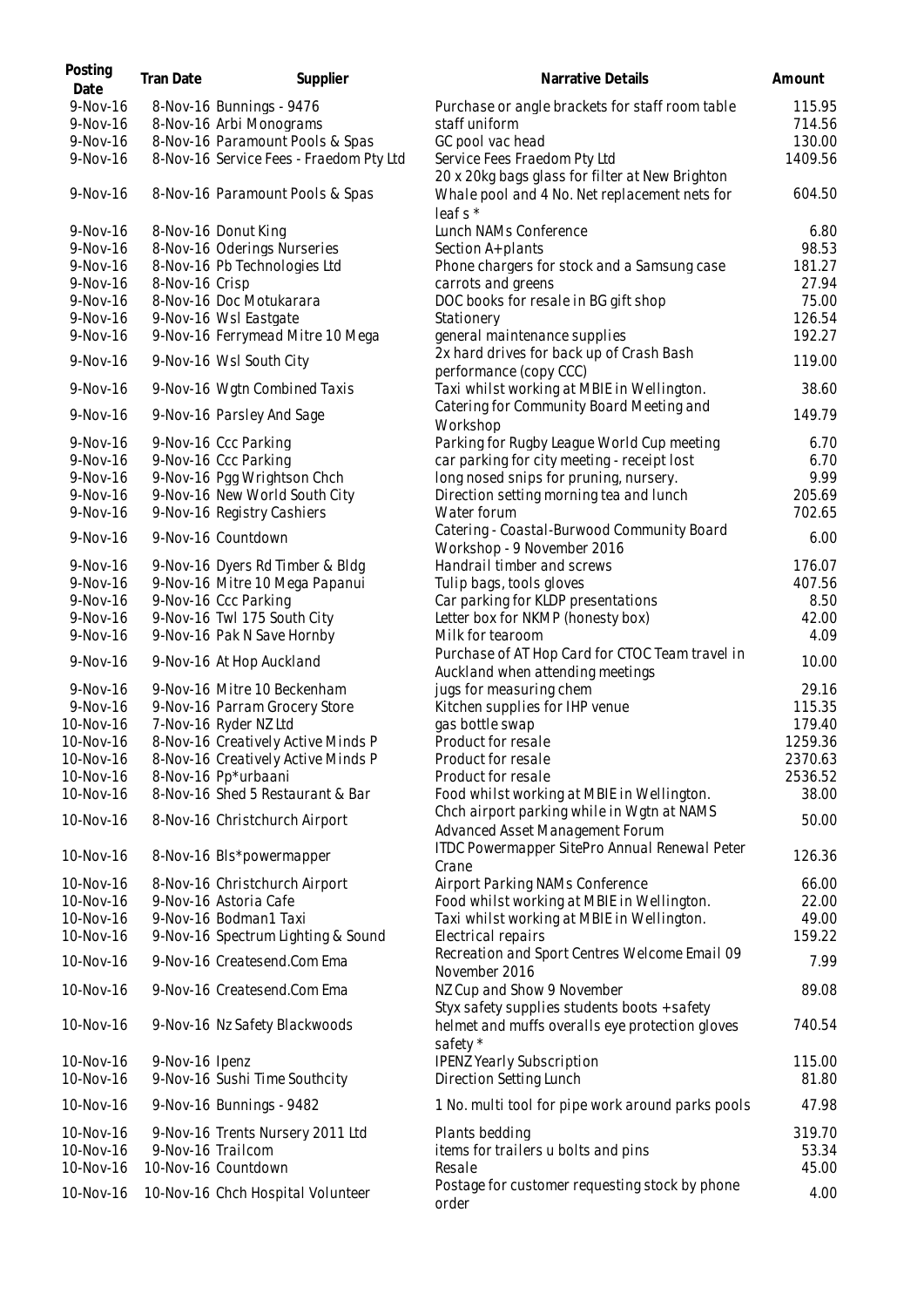| Posting<br>Date        | <b>Tran Date</b>    | Supplier                                                  | Narrative Details                                                         | Amount |
|------------------------|---------------------|-----------------------------------------------------------|---------------------------------------------------------------------------|--------|
| 10-Nov-16              |                     | 10-Nov-16 Chch Hospital Volunteer                         | Purchase of 20c stamps to cover postage increase                          | 14.40  |
| 10-Nov-16              |                     | 10-Nov-16 Ferrymead Mitre 10 Mega                         | In House Maintenance - WO                                                 | 69.96  |
| 10-Nov-16              |                     | 10-Nov-16 Countdown                                       | L-C-H Community Board meetings                                            | 27.34  |
| 10-Nov-16              |                     | 10-Nov-16 Noble-Adams Machinery                           | Filter for smoke chaser                                                   | 35.88  |
| 10-Nov-16              |                     | 10-Nov-16 Ccc Parking                                     | CCC Parking - Meeting                                                     | 8.25   |
| 10-Nov-16              |                     | 10-Nov-16 Relish Catering                                 | Te Waihora Morning tea                                                    | 351.90 |
| 10-Nov-16              |                     | 10-Nov-16 Four Square Akaroa                              | tea, coffee, milk, cleaning products etc                                  | 60.76  |
| 10-Nov-16              |                     | 10-Nov-16 New World South City                            | Catering                                                                  | 290.00 |
| 10-Nov-16              |                     | 10-Nov-16 Halswell Timber                                 | timber for visitor centre counter                                         | 11.58  |
| 10-Nov-16              |                     | 10-Nov-16 Mitre 10 Beckenham                              | general materials and fastenings for counter                              | 53.15  |
|                        |                     |                                                           | install in V.C<br>Miscillaneous items used for induction - now            |        |
| 10-Nov-16              |                     | 10-Nov-16 Twl 178 Barrington                              | used by Pioneer for sports                                                | 50.10  |
|                        |                     |                                                           | No tax invoice as was charged twice for this                              |        |
| 10-Nov-16              | 10-Nov-16 Site Safe |                                                           | transaction by Site Safe, this has since been                             | 652.05 |
|                        |                     |                                                           | refunded                                                                  |        |
| 10-Nov-16              | 10-Nov-16 Site Safe |                                                           | Site Safe                                                                 | 652.05 |
| 10-Nov-16              |                     | 10-Nov-16 Ferrymead Mitre 10 Mega                         | Water temp floaties                                                       | 39.00  |
| 10-Nov-16              |                     | 10-Nov-16 Masterpet Corp Ltd                              | Dog food for dog shelter - purch 5/10/16                                  | 686.34 |
| 11-Nov-16              |                     | 9-Nov-16 George Henry & Co Lt                             | Workshop Consumables - WO                                                 | 102.15 |
| 11-Nov-16              |                     | 9-Nov-16 Fiddlesticks                                     | Lunch meeting Govett Brewster Gallery.                                    | 79.50  |
| 11-Nov-16              |                     | 9-Nov-16 Sprout Social                                    | ITDC Sprout Social Premium Plan Monthly Invoice                           | 418.25 |
| 11-Nov-16              |                     | 9-Nov-16 Skr*abebooks.Co 3skhlt                           | 2016-11<br>Library book                                                   | 11.82  |
| 11-Nov-16              | 10-Nov-16 Lft Group |                                                           | Ear pieces for Duty Officers radios, replacement<br>and new staff members | 563.50 |
| 11-Nov-16              |                     | 10-Nov-16 Fliway United Parcel                            | Freight                                                                   | 222.02 |
| 11-Nov-16              |                     | 10-Nov-16 Nz Post Stamps Centr                            | Purchase of stamps for resale                                             | 998.45 |
| 11-Nov-16              |                     | 10-Nov-16 Blacks Fasteners Lt                             | Inhouse mainteannce 800883444                                             | 3.56   |
| 11-Nov-16              |                     | 10-Nov-16 Blacks Fasteners Lt                             | In house maintenance. 800883444                                           | 85.99  |
|                        |                     |                                                           |                                                                           | 99.77  |
| 11-Nov-16<br>11-Nov-16 |                     | 10-Nov-16 Seal House Limited<br>10-Nov-16 Bunnings - 9476 | In House Maintenance - WO                                                 | 49.89  |
| 11-Nov-16              |                     | 10-Nov-16 Resene Paints                                   | Unfitted hose for whare replant                                           | 18.98  |
|                        |                     |                                                           | Paint rollers                                                             |        |
| 11-Nov-16              |                     | 10-Nov-16 Bunnings - 9476                                 | AquaKneadit tile and gap filler for Leisure Pool<br>expansion joints      | 459.54 |
| 11-Nov-16              |                     | 10-Nov-16 Createsend.Com Ema                              | Newsline 10/11/2016                                                       | 89.26  |
| 11-Nov-16              |                     | 10-Nov-16 Nz Safety Blackwoods                            | Safety Spray Gloves, Replacement chemical<br>washdown showerr head        | 264.95 |
| 11-Nov-16              |                     |                                                           | Misc Eployment Exp - TV aerial connectors for                             |        |
|                        |                     | 10-Nov-16 Ascot Television Ser                            | temporary accommodation                                                   | 45.00  |
| 11-Nov-16              |                     | 10-Nov-16 Kmart - Shirley                                 | Board games for library                                                   | 27.00  |
| 11-Nov-16              | 10-Nov-16 Icell     |                                                           | 2x cell phone screen protectors                                           | 40.00  |
| 11-Nov-16              |                     | 10-Nov-16 Cyclone Cycles & Mowers L                       | tyre tube                                                                 | 53.00  |
| 11-Nov-16              |                     | 10-Nov-16 Ascent Technology Ltd                           | Bluetooth 4.0 Adapter for Brightsign unit to test                         | 27.01  |
|                        |                     |                                                           | beaconing                                                                 |        |
| 11-Nov-16              |                     | 10-Nov-16 Ross Galt Lock & Key                            | 6 new padlocks for Waltham pool gates                                     | 382.20 |
| 11-Nov-16              |                     | 10-Nov-16 Bunnings - 9476                                 | draincoil and tarps for practice area covers                              | 167.26 |
| 11-Nov-16              |                     | 10-Nov-16 Pb Technologies Ltd                             | 6 x Logitech Tiny Receiver Unifying Dongles                               | 64.84  |
| 11-Nov-16              |                     | 10-Nov-16 Corporate Consumable                            | Logitech Anywhere mouse                                                   | 97.75  |
| 11-Nov-16              |                     | 10-Nov-16 Corporate Consumable                            | Logitec K400 plus keyboard GO Get                                         | 172.50 |
| 11-Nov-16              |                     | 10-Nov-16 Corporate Consumable                            | Plantronics APU-72 EHS Cables, VGA M/M Cables<br>and VGA Converters       | 514.97 |
| 11-Nov-16              |                     | 10-Nov-16 Oborns Nautical Rcctn                           | tennis court area cable                                                   | 223.68 |
| 11-Nov-16              |                     | 10-Nov-16 Nz Safety Blackwoods                            | Safety signs for the crossing carpark                                     | 88.26  |
| 11-Nov-16              |                     | 10-Nov-16 Couplands Bakeries                              | bread and milk for re sale in the shop                                    | 21.86  |
| 11-Nov-16              |                     | 10-Nov-16 Nz Safety Blackwoods                            | Safety helments                                                           | 105.15 |
| 11-Nov-16              |                     | 10-Nov-16 Bunnings - 9482                                 | driver bits for screwing on signs                                         | 34.00  |
| 11-Nov-16              |                     | 10-Nov-16 Bunnings - 9482                                 | drills, drill bits, screws for signs                                      | 190.54 |
|                        |                     |                                                           | K-Mart - Hoon Hay Fiesta: event costs - face                              |        |
| 11-Nov-16              |                     | 10-Nov-16 Kmart - Riccarton                               | painting. Purchased by Community Recreation<br>Adviser.                   | 15.00  |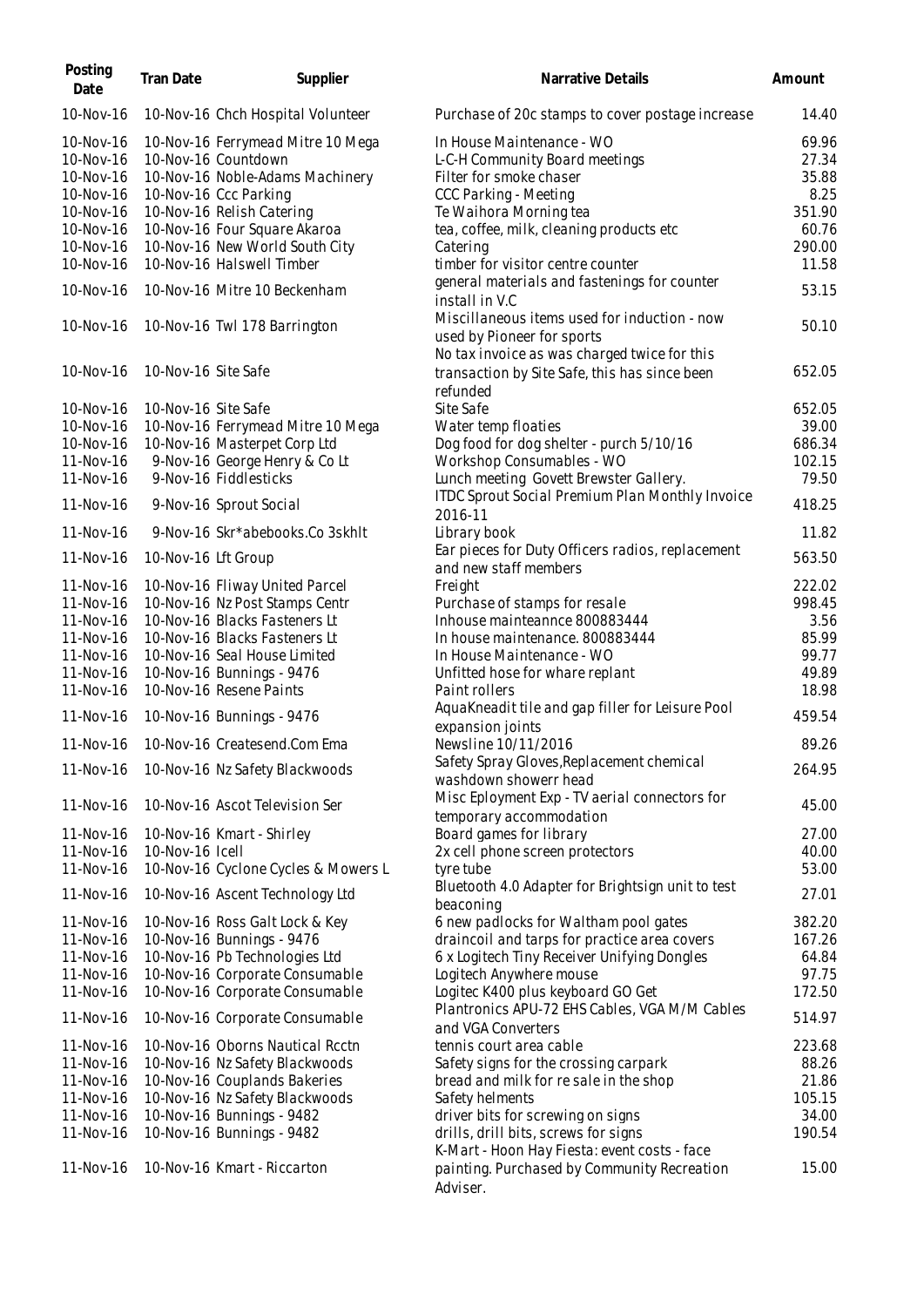| Posting<br>Date | <b>Tran Date</b> | Supplier                            | Narrative Details                                                                                                                               | Amount |
|-----------------|------------------|-------------------------------------|-------------------------------------------------------------------------------------------------------------------------------------------------|--------|
| 11-Nov-16       |                  | 10-Nov-16 Bunnings - 9476           | Bunnings - Hoon Hay Fiesta: event costs - marking<br>the park. Purchased by Community Recreation<br>Advise*                                     | 39.92  |
| 11-Nov-16       |                  | 10-Nov-16 Toyworld Tower Junction   | Toyworld - Hoon Hay Fiesta: competition prizes.<br>Purchased by Community Recreation Adviser.<br>Westfield Gift Voucher - Celebrate Bishopdale: | 100.00 |
| 11-Nov-16       |                  | 10-Nov-16 Westfield Gift Voucher    | volunteer re-imbursement. Purchased by<br>Community Recr <sup>*</sup><br>Westfield Gift Vouchers - Hoon Hay Fiesta:                             | 100.00 |
| 11-Nov-16       |                  | 10-Nov-16 Westfield Gift Voucher    | competition prizes. Purchased by Community<br>Recreation Adv *                                                                                  | 300.00 |
| 14-Nov-16       |                  | 10-Nov-16 Whitcoulls Thepalms 47    | <b>Board Meeting Stationary</b>                                                                                                                 | 59.98  |
| 14-Nov-16       |                  | 10-Nov-16 Coriander Ethnic Indian   | Dinner with Dutch Cycling Embassy                                                                                                               | 36.00  |
| 14-Nov-16       |                  | 10-Nov-16 Wufoo.Com/charge          | wufoo account for vendors summertimes                                                                                                           | 42.68  |
| 14-Nov-16       |                  | 11-Nov-16 Createsend.Com Ema        | 5308-4160, EDM Event Survey                                                                                                                     | 17.32  |
| 14-Nov-16       |                  | 12-Nov-16 Spotify P011153918        | 5306-4615, Cafe Monthly Music Subscription                                                                                                      | 12.99  |
| 14-Nov-16       |                  | 12-Nov-16 New World Halswell        | AAA bateries for pager alarm                                                                                                                    | 27.96  |
| 14-Nov-16       |                  | 12-Nov-16 New World Kaiapoi         | Stock for resale                                                                                                                                | 35.82  |
| 14-Nov-16       |                  | 12-Nov-16 Mico Montreal St 7080     | <b>Plumbing Supplies</b>                                                                                                                        | 304.75 |
| 14-Nov-16       |                  | 12-Nov-16 Facebk *3unzvaws62        | Summer Pools & Guy Fawkes Instagram posts                                                                                                       | 5.01   |
| 14-Nov-16       |                  | 12-Nov-16 Facebk *2unzvaws62        | Animal Flow, World Bowls and Summer Pools<br>Facebook posts                                                                                     | 994.99 |
| 14-Nov-16       |                  | 12-Nov-16 Smiths Bookshop           | Resource Book about Plants on Banks Peninsula<br>for Park Ranger Team                                                                           | 85.00  |
| 14-Nov-16       |                  | 12-Nov-16 Trees For Canterbury      | trees/plants                                                                                                                                    | 48.00  |
| 14-Nov-16       |                  | 12-Nov-16 Ferrymead Mitre 10 Mega   | tools and building items for animals cages                                                                                                      | 136.83 |
| 14-Nov-16       |                  | 12-Nov-16 Paypal *26verso26         | Library book                                                                                                                                    | 110.62 |
| 14-Nov-16       |                  | 13-Nov-16 New World St Martins      | Tea, coffee, biscuits for Ihutai Trust vols Nov-Dec                                                                                             | 90.67  |
| 14-Nov-16       |                  | 13-Nov-16 Mitre 10 Beckenham        | Gypsum and gloves for Charlesworth Reserve<br>revege                                                                                            | 94.09  |
| 14-Nov-16       |                  | 13-Nov-16 Couplands Bakeries        | Catering - various Banks Peninsula Community<br>Board meetings                                                                                  | 16.46  |
| 14-Nov-16       |                  | 13-Nov-16 Ecocentral Ltd            | dump fees                                                                                                                                       | 24.10  |
| 14-Nov-16       |                  | 13-Nov-16 Nz Freshwater Sciences    | Membership fee - subs in arrears                                                                                                                | 55.00  |
| 14-Nov-16       |                  | 14-Nov-16 Twl 220 Riccarton         | Blanket for life quards outside                                                                                                                 | 25.00  |
| 14-Nov-16       |                  | 14-Nov-16 Trents Wholesale Ltd      | supplies for the bar at the Good Vibrations event                                                                                               | 42.60  |
| 14-Nov-16       |                  | 14-Nov-16 Soma Day Spa              | Goods for resale                                                                                                                                | 210.00 |
| 14-Nov-16       |                  | 14-Nov-16 Hawthorne Group Hq        | Product for resale                                                                                                                              | 803.85 |
| 14-Nov-16       |                  | 14-Nov-16 Fairfax Media (Ps)        | October Press account                                                                                                                           | 312.41 |
| 14-Nov-16       |                  | 14-Nov-16 Parsley And Sage          | National Graffiti Forum Catering                                                                                                                | 377.66 |
| 14-Nov-16       |                  | 14-Nov-16 Mitre 10 Beckenham        | Materials for installing Rainer Weston &<br>Solomon Mortimer Artworks                                                                           | 84.02  |
| 14-Nov-16       |                  | 14-Nov-16 Caltex Redwood            | Milk for staffroom                                                                                                                              | 6.00   |
| 14-Nov-16       |                  | 14-Nov-16 Twl 178 Barrington        | Turbs to remove glue & stickers                                                                                                                 | 5.00   |
| 14-Nov-16       |                  | 14-Nov-16 Countdown                 | Catering - Coastal-Burwood Community Board 15                                                                                                   | 5.17   |
| 14-Nov-16       |                  | 14-Nov-16 Mitre 10 Mega Hornby      | November 2016 Board Meeting<br>Selection of screws and drill bits for Contracted                                                                | 58.32  |
|                 |                  |                                     | pools                                                                                                                                           |        |
| 15-Nov-16       |                  | 13-Nov-16 Rydges Latimer Christchur | Accommodation costs for Cup & Show Week.                                                                                                        | 253.98 |
| 15-Nov-16       |                  | 14-Nov-16 Homewares On Burrett      | Goods for resale                                                                                                                                | 765.90 |
| 15-Nov-16       |                  | 14-Nov-16 M J Shardlow & Colid      | White floor tape for Fencing and stock                                                                                                          | 758.66 |
| 15-Nov-16       | 14-Nov-16 Net 24 |                                     | Webhosting for Spencer Beach holiday Park<br>This is for coffee for the distinguished visitors                                                  | 34.44  |
| 15-Nov-16       |                  | 14-Nov-16 The Coffee Club Christchu | after the Church Service and prior to the Wreath L                                                                                              | 20.40  |
| 15-Nov-16       |                  | 14-Nov-16 Harvey Norman             | TV/AV equipment for theatre                                                                                                                     | 180.00 |
| 15-Nov-16       | 14-Nov-16 Ipenz  |                                     | IPENZ Membership (Professional)                                                                                                                 | 524.40 |
| 15-Nov-16       |                  | 14-Nov-16 Bunnings - 9476           | summer pools maint Waltham & Halswell                                                                                                           | 61.57  |
| 15-Nov-16       |                  | 14-Nov-16 Bunnings - 9482           | 6 way power board switch for the Botanic<br>Gardens                                                                                             | 29.98  |
| 15-Nov-16       | 14-Nov-16 Net 24 |                                     | SMS CDEM service for Bulletin                                                                                                                   | 18.12  |
| 15-Nov-16       |                  | 14-Nov-16 Nz Post Internationa      | international post Oculus headset                                                                                                               | 86.25  |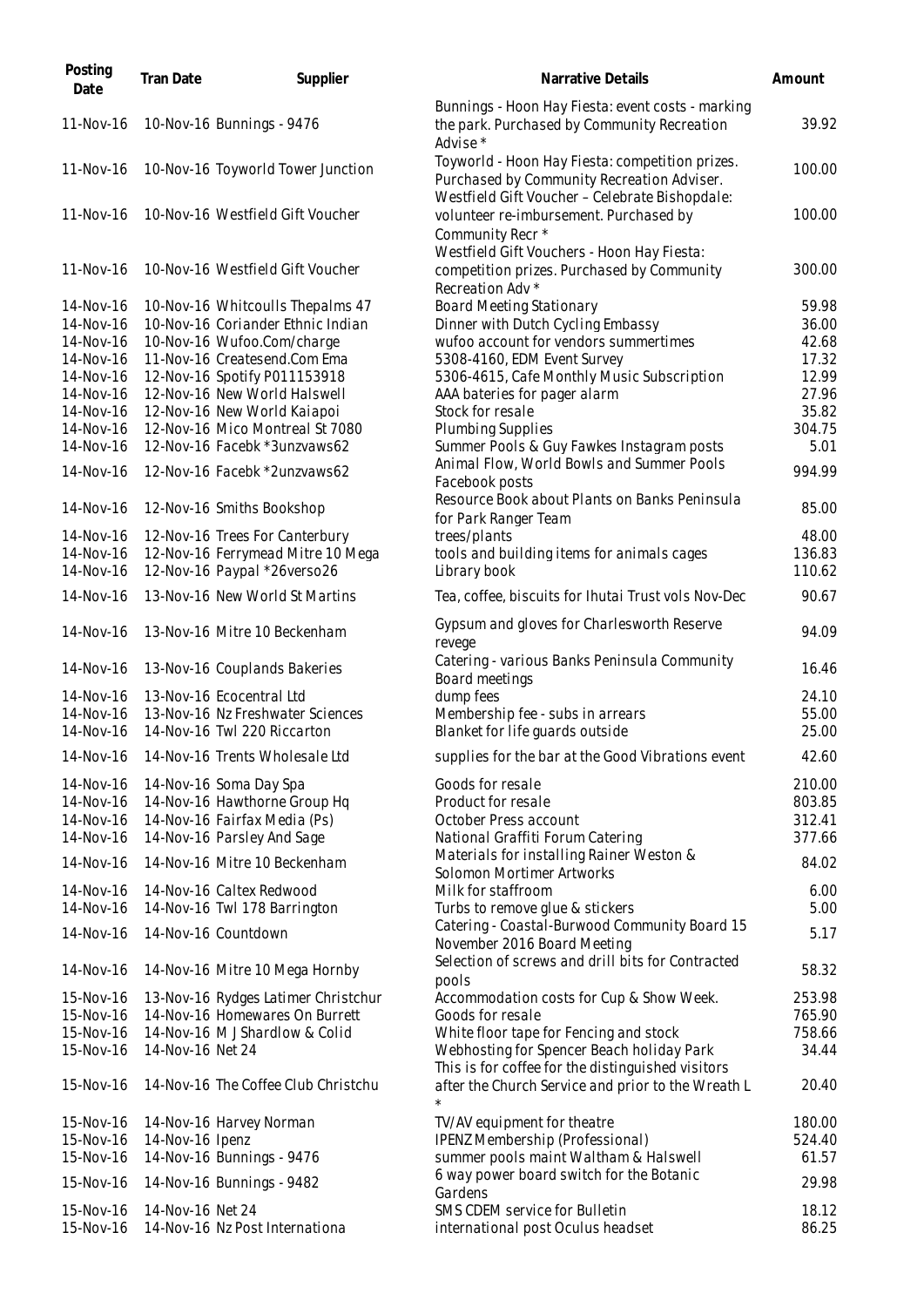| Posting<br>Date | <b>Tran Date</b> | Supplier                            | Narrative Details                                                                                 | Amount    |
|-----------------|------------------|-------------------------------------|---------------------------------------------------------------------------------------------------|-----------|
| 15-Nov-16       |                  | 14-Nov-16 Corporate Consumable      | Credit Voucher Corporate Consumable Wrong<br>mouse sent out, this is the credit for that          | $-97.75$  |
| 15-Nov-16       |                  | 14-Nov-16 Nz Safety Blackwoods      | working items uniforms and safety gear                                                            | 643.18    |
| 15-Nov-16       |                  | 14-Nov-16 Vendella International    | tea, coffe, milk for Tourist Flats                                                                | 104.36    |
| 15-Nov-16       |                  | 15-Nov-16 Cc Interiors Ltd          | Goods for resale                                                                                  | 839.50    |
| 15-Nov-16       |                  | 15-Nov-16 Skycity The Federal De    | Breakfast conference                                                                              | 50.00     |
| 15-Nov-16       |                  | 15-Nov-16 Vendhq.Com                | Vend monthly licence                                                                              | 674.00    |
| 15-Nov-16       |                  | 15-Nov-16 New World Halswell        | Volunteer flowers                                                                                 | 11.99     |
|                 |                  |                                     |                                                                                                   |           |
| 15-Nov-16       |                  | 15-Nov-16 Ccc Parking               | Parking - follow-up meeting re Akaroa Issues<br>WParty                                            | 6.70      |
| 15-Nov-16       |                  | 15-Nov-16 Ccc Parking               | car park for city meeting                                                                         | 1.50      |
| 15-Nov-16       |                  | 15-Nov-16 Ccc Parking               | car park for city meeting                                                                         | 2.50      |
| 15-Nov-16       |                  | 15-Nov-16 Ccc Parking               | car park for city meeting                                                                         | 6.70      |
| 15-Nov-16       |                  | 15-Nov-16 Ccc Parking               | Twiss collection                                                                                  | 6.70      |
|                 |                  |                                     | broom, chisel, corner brace plates, nursery                                                       |           |
| 15-Nov-16       |                  | 15-Nov-16 Mitre 10 Mega Papanui     | maintenance items.                                                                                | 89.86     |
| 15-Nov-16       |                  | 15-Nov-16 Parsley And Sage          | Catering for FWH Board 14 November 2016                                                           | 88.44     |
| 15-Nov-16       |                  | 15-Nov-16 Pak N Save Hornby         | Replacement broom                                                                                 | 14.49     |
| 15-Nov-16       |                  | 15-Nov-16 Twl 128 Hornby            | Soap powder for camp and tennis balls                                                             | 15.99     |
| 15-Nov-16       |                  | 15-Nov-16 Chch City Council Civic   | CCC parking coupons                                                                               | 31.00     |
| 15-Nov-16       |                  | 15-Nov-16 Geosystems NZ Ltd Chch    | Antenna for TC3 Robotic controller                                                                | 69.00     |
| 15-Nov-16       |                  | 15-Nov-16 Mitre 10 Mega Papanui     | Purchase of plastic feet for exhibition stools.                                                   | 51.80     |
| 15-Nov-16       |                  | 15-Nov-16 Countdown                 | snaplock plastic bags                                                                             | 8.75      |
| 15-Nov-16       |                  | 15-Nov-16 Mitre 10 Beckenham        | Screw drivers x2 for henry traps                                                                  | 9.96      |
| 15-Nov-16       |                  | 15-Nov-16 Fresh Choice Parklands    | PK Milk (lost receipt - previous one added) 1 It                                                  | 2.19      |
|                 |                  |                                     | blue milk purchased                                                                               |           |
| 15-Nov-16       |                  | 15-Nov-16 Nz Red Cross              | AED Ready Kit                                                                                     | 35.22     |
| 15-Nov-16       |                  | 15-Nov-16 Raeward Fresh Marshland   | Raeward Fresh - Hoon Hay Fiesta: volunteer costs.<br>Purchased by Community Recreation Adviser.   | 20.61     |
| 16-Nov-16       |                  | 14-Nov-16 Facebk *dk5vna6rc2        | Recreation and Sport Centres promotion<br>Facebook posts                                          | 87.77     |
| 16-Nov-16       |                  | 14-Nov-16 Facebk *bk5vna6rc2        | Rec & Sport Centres promotion, Swimsmart and<br>Summer Starter Facebook posts                     | 242.32    |
| 16-Nov-16       |                  | 14-Nov-16 Paknsave Moorhouse        | Food for Civil Defence Centre during emergency<br>response                                        | 136.11    |
| 16-Nov-16       |                  | 14-Nov-16 Dropbox 6lyklkdml21s      | Library book                                                                                      | 14.46     |
| 16-Nov-16       |                  | 15-Nov-16 Gooses Screen Design 2007 | Recreation Tutor tops                                                                             | 240.81    |
|                 |                  |                                     |                                                                                                   |           |
| 16-Nov-16       | 15-Nov-16 Ipenz  |                                     | Credit Voucher Ipenz                                                                              | $-575.00$ |
| 16-Nov-16       |                  | 15-Nov-16 Mrc Global (NZ) Ltd       | In House Maintenance - WO                                                                         | 43.01     |
| 16-Nov-16       |                  | 15-Nov-16 Resene Paints             | Spacecote Black Paint for Andrew Beck project                                                     | 105.35    |
| 16-Nov-16       |                  | 15-Nov-16 Createsend.Com Ema        | Art Gallery newsletter                                                                            | 15.03     |
| 16-Nov-16       |                  | 15-Nov-16 Id Solutions              | Security card holders needed for staff IDs                                                        | 165.03    |
| 16-Nov-16       | 15-Nov-16 Nzaia  |                                     | Registration for Conference (NZ Association for<br>Impact Assessment)                             | 330.00    |
| 16-Nov-16       |                  | 15-Nov-16 Ferry Road Vet            | Follow up appointment for injured animal at<br>shelter                                            | 93.54     |
| 16-Nov-16       |                  | 15-Nov-16 Pulp Kitchen Catering     | Christchurch West Melton Water Management<br>Zone Committee 27 October 2016 Catering              | 346.15    |
| 16-Nov-16       |                  | 15-Nov-16 Bunnings - 9476           | Purchase of felt pads for exhibition stools.                                                      | 17.23     |
| 16-Nov-16       |                  | 15-Nov-16 Dollar Store              | balloon pump and sticks for Bishopdale Gala Day                                                   | 8.00      |
|                 |                  |                                     | 12 No. Various dyna bolts, storage hangers and                                                    |           |
| 16-Nov-16       |                  | 15-Nov-16 Bunnings - 9476           | brackets for Botanic Gardens. 2 No. 3 pin rubber<br>HPM *                                         | 75.62     |
| 16-Nov-16       |                  | 15-Nov-16 Bridon New Zealand - Chch | 140m x 6mm s/s wire rope for lane ropes at Jellie<br>Park, Halswell, Waltham, Graham Condon Pools | 966.00    |
| 16-Nov-16       |                  | 15-Nov-16 Paramount Pools & Spas    | 36 x 20kg bags filter glass for Botanic gardens                                                   | 972.90    |
| 16-Nov-16       |                  | 15-Nov-16 Power Tool People Ltd     | Grinder repairs                                                                                   | 201.64    |
|                 |                  |                                     | Catering for Papanui-Innes Community Board                                                        |           |
| 16-Nov-16       |                  | 15-Nov-16 St Pierres Northlands     | meeting held on 15 November 2016 at the<br>Papanui Library a *                                    | 35.20     |
|                 |                  |                                     |                                                                                                   |           |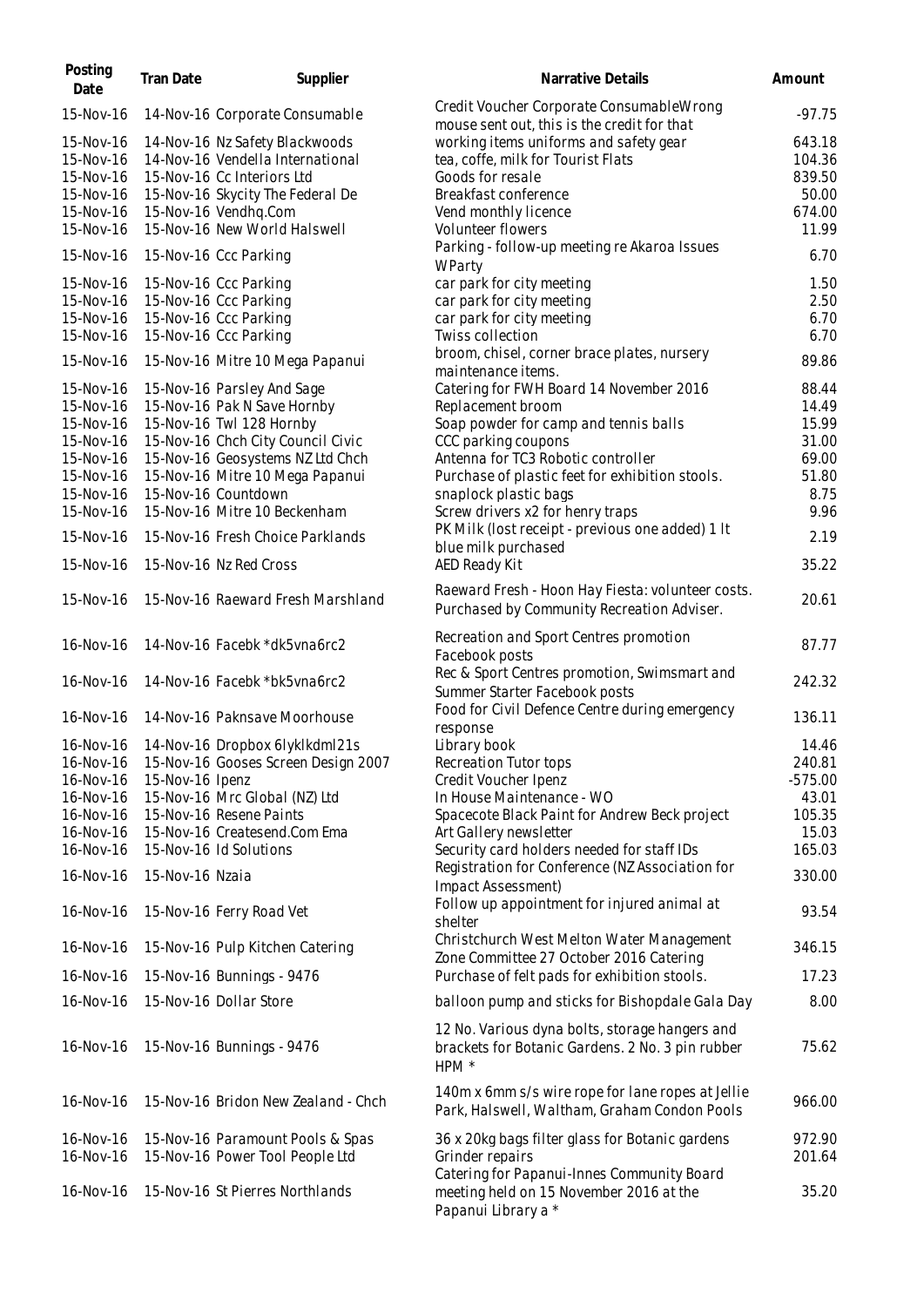| Posting<br>Date        | <b>Tran Date</b>    | Supplier                                                         | Narrative Details                                                                                            | Amount           |
|------------------------|---------------------|------------------------------------------------------------------|--------------------------------------------------------------------------------------------------------------|------------------|
| 16-Nov-16              |                     | 15-Nov-16 New World Bishopdale                                   | Catering for the Papanui-Innes Community Board<br>meeting held on 15 November 2016 at the<br>Papanui Servi * | 51.90            |
| 16-Nov-16              |                     | 15-Nov-16 Bunnings - 9482                                        | bolts and drills securing                                                                                    | 99.85            |
| 16-Nov-16              |                     | 15-Nov-16 Midnight Express                                       | Dinner Auckland                                                                                              | 103.50           |
| 16-Nov-16              |                     | 15-Nov-16 Couplands Bakeries                                     | bread and milk for resale in the shop                                                                        | 16.96            |
| 16-Nov-16<br>16-Nov-16 |                     | 16-Nov-16 Supervalue Lyttelton<br>16-Nov-16 Twl 220 Riccarton    | EOC - Kaikoura Evacuation<br>10 glasses for the staffroom                                                    | 115.42<br>8.00   |
| 16-Nov-16              | 16-Nov-16 Trade Me  |                                                                  | Trade Me account Fitness Equipment (Asset Sales)                                                             | 100.00           |
|                        |                     |                                                                  |                                                                                                              |                  |
| 16-Nov-16<br>16-Nov-16 |                     | 16-Nov-16 Trents Wholesale Ltd<br>16-Nov-16 Trents Wholesale Ltd | Stock for resale - Catering, EOC<br>Stock for resale - CaterinG, EOC                                         | 408.96<br>969.81 |
| 16-Nov-16              |                     | 16-Nov-16 Twl 175 South City                                     | General Event Equipment - Cleaning products -                                                                | 7.64             |
| 16-Nov-16              |                     | 16-Nov-16 Twl 120 Northlands                                     | <b>Rugby Rooms</b><br>General Event Equipment - Storage Boxes - Rugby                                        | 40.00            |
|                        |                     |                                                                  | Rooms<br>General Event Equipment - Storage Boxes - Rugby                                                     |                  |
| 16-Nov-16              |                     | 16-Nov-16 Twl 120 Northlands                                     | Rooms                                                                                                        | 122.00           |
| 16-Nov-16              |                     | 16-Nov-16 Ccc Parking                                            | car park for city meeting<br>flyspray. Wire netting for rabbit fence.                                        | 6.70<br>78.51    |
| 16-Nov-16<br>16-Nov-16 |                     | 16-Nov-16 Mitre 10 Mega Papanui<br>16-Nov-16 Shq Charge Net Nz   | Charge net FOB purchase                                                                                      | 6.00             |
| 16-Nov-16              |                     | 16-Nov-16 Lincraft NZ Limited                                    | Makerspace resources                                                                                         | 27.95            |
| 16-Nov-16              |                     | 16-Nov-16 Mitre 10 Beckenham                                     | plate keyhole for installing people counter in the                                                           | 4.07             |
| 16-Nov-16              | 16-Nov-16 Site Safe |                                                                  | V.C<br>Credit Voucher Site Safe - for duplicate invoice                                                      | $-652.05$        |
| 16-Nov-16              |                     | 16-Nov-16 Pak N Save Hornby                                      | Milk for tearoom                                                                                             | 4.09             |
| 16-Nov-16              |                     | 16-Nov-16 Placemakers Riccarton                                  | wire brushes for cleaning equipment                                                                          | 17.96            |
| 16-Nov-16              |                     | 16-Nov-16 Vodafone NZ Tuam St                                    | Vodafone SIMs and Credits for Kaikoura EOC x10                                                               | 600.00           |
| 16-Nov-16              |                     | 16-Nov-16 Pak N Save Northlands                                  | Catering for Styx Community Meeting - 16<br>November 2016                                                    | 38.05            |
| 16-Nov-16              |                     | 16-Nov-16 Chch Art Gallery                                       | Botanic Gardens library                                                                                      | 50.00            |
| 16-Nov-16              |                     | 16-Nov-16 Scenic Hotel Auckland                                  | Auckland - Scenic Hotel - car-parking/bottle of                                                              | 34.50            |
| 16-Nov-16              |                     | 16-Nov-16 Wgtn Combined Taxis                                    | water<br>Taxi from wellington airport to conference                                                          | 38.10            |
| 16-Nov-16              |                     | 16-Nov-16 Twl 178 Barrington                                     | The Warehouse - Addington Fun Fair: engagement<br>tools. Purchased by Community Development                  | 30.00            |
|                        |                     |                                                                  | Advisor.                                                                                                     |                  |
| 16-Nov-16              |                     | 16-Nov-16 Cottage Costume Hire                                   | Cottage Costume Hire - Hoon Hay Fiesta: costume<br>hire. Ordered by Community Recreation Adviser.            | 180.00           |
| 17-Nov-16              |                     | 15-Nov-16 Paypal *happyhireli                                    | bar leaners for Good Vibrations event and bar<br>stools                                                      | 480.00           |
| 17-Nov-16              |                     | 15-Nov-16 George Henry & Co Lt                                   | In House Maintenance - WO                                                                                    | 42.50            |
| 17-Nov-16              |                     | 15-Nov-16 Surveymonkey                                           | Survey Monkey Subscription for UDS                                                                           | 480.00           |
| 17-Nov-16              |                     | 15-Nov-16 Whitcoulls Sth City 95                                 | Purchase of staff cards for leaving                                                                          | 22.49            |
| 17-Nov-16              |                     | 15-Nov-16 Abebooks.Com                                           | Library book                                                                                                 | 32.34            |
| 17-Nov-16<br>17-Nov-16 |                     | 15-Nov-16 Abebooks.Com<br>15-Nov-16 Google *ncp                  | Library book<br>NCP engineering GmdH                                                                         | 36.08<br>3.99    |
| 17-Nov-16              |                     | 16-Nov-16 New World Fendalton                                    | Volunteer expenses for Celebrate Bishopdale                                                                  | 30.00            |
| 17-Nov-16              |                     | 16-Nov-16 New World Fendalton                                    | 2016<br>Supplies for Fendalton Meeting Rooms                                                                 | 45.23            |
| 17-Nov-16              |                     | 16-Nov-16 Copenhagen Bakery                                      | volunteers expenses Celebrate Bishopdale 2016                                                                | 130.00           |
| 17-Nov-16              |                     | 16-Nov-16 Countdown                                              | Milk for Carlyle staff room                                                                                  | 6.38             |
| 17-Nov-16              |                     | 16-Nov-16 Farmers 5579                                           | Mugs for GC Staff Room                                                                                       | 41.88            |
| 17-Nov-16              |                     | 16-Nov-16 Createsend.Com Ema                                     | Recreation and Sport Centres Welcome Email 16<br>November 2016                                               | 7.44             |
| 17-Nov-16              |                     | 16-Nov-16 Createsend.Com Ema                                     | Art Gallery newsletter                                                                                       | 9.31             |
| 17-Nov-16              |                     | 16-Nov-16 Createsend.Com Ema                                     | Infrastructure Design Standard 2016                                                                          | 14.55            |
| 17-Nov-16<br>17-Nov-16 |                     | 16-Nov-16 The Service Company Ltd C                              | Groynes and Styx black bags x 2 boxes                                                                        | 302.36<br>455.36 |
| 17-Nov-16              |                     | 16-Nov-16 Nz Safety Blackwoods<br>16-Nov-16 Harvey Norman        | Boots danger tape x8 safety cones<br>TV/AV equipment for theatre                                             | 1043.00          |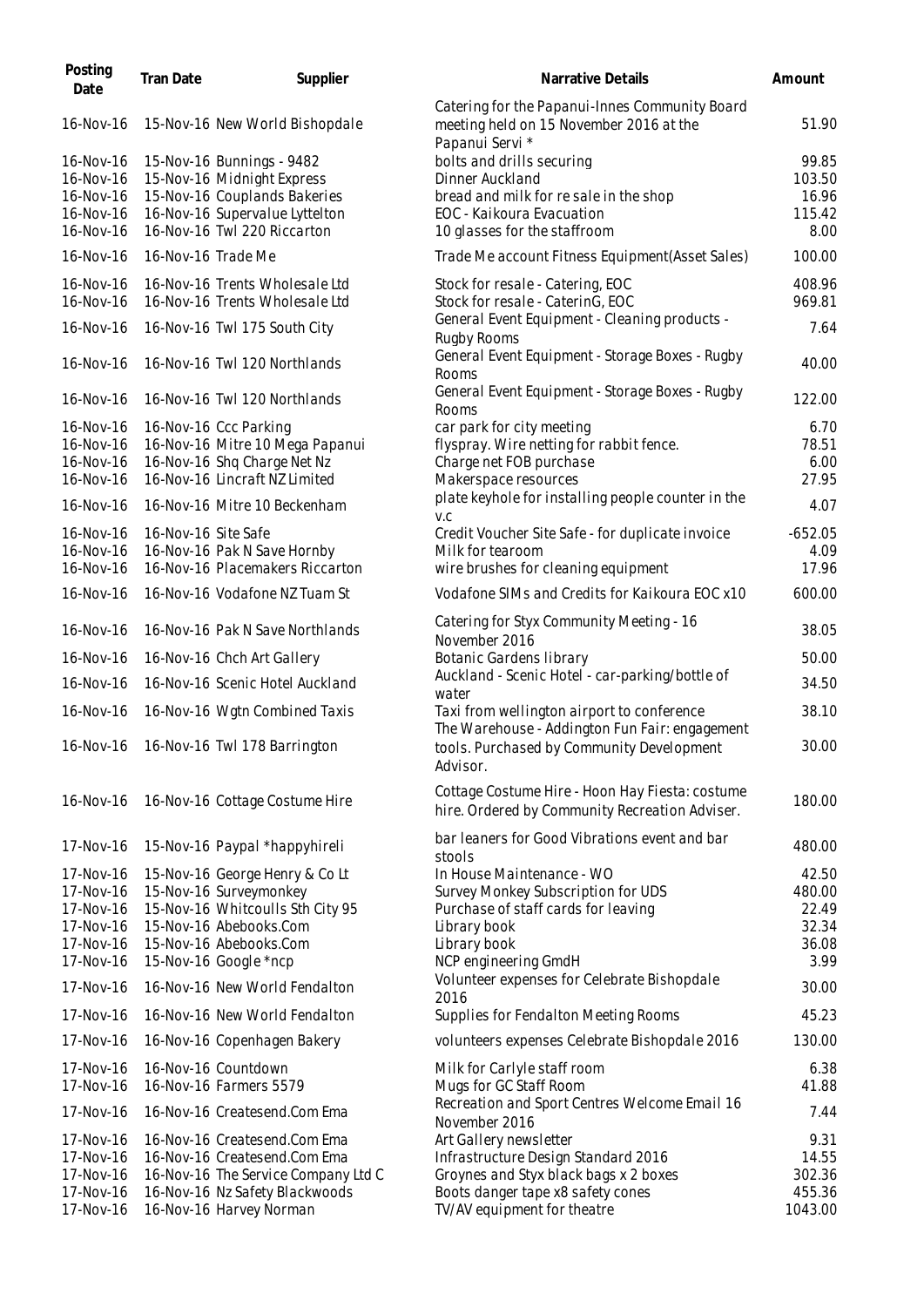| Posting<br>Date        | <b>Tran Date</b>    | Supplier                                                         | Narrative Details                                                                                                   | Amount          |
|------------------------|---------------------|------------------------------------------------------------------|---------------------------------------------------------------------------------------------------------------------|-----------------|
| 17-Nov-16              | 16-Nov-16 Ipenz     |                                                                  | Chartered Professional Engineer Annual<br>Registration                                                              | 529.00          |
| 17-Nov-16              |                     | 16-Nov-16 System Control Enginee                                 | Purchase of 50 x Pete's Plugs Part no. B0992 @<br>$$13+GST$                                                         | 756.13          |
| 17-Nov-16              |                     | 16-Nov-16 Bunnings - 9482                                        | Tree stakes and ties                                                                                                | 89.24           |
| 17-Nov-16              |                     | 16-Nov-16 Parkhouse Rd Garden                                    | compost                                                                                                             | 251.30          |
| 17-Nov-16              |                     | 16-Nov-16 Eccocentral Ltd                                        | Disposal of Confiscated Stereos                                                                                     | 19.28           |
| 17-Nov-16              |                     | 16-Nov-16 Ecocentral Ltd                                         | dumped rubbish removal                                                                                              | 72.30           |
| 17-Nov-16              |                     | 16-Nov-16 Subway South City                                      | EOC (Kaikoura EQ) - Civil Defence Catering                                                                          | 100.00          |
| 17-Nov-16              |                     | 16-Nov-16 Wgtn Combined Taxis                                    | Taxi from conference back to the airport                                                                            | 30.20           |
| 17-Nov-16              |                     | 16-Nov-16 Countdown Chch Airport                                 | Breakfast Bowls for Kaikoura Tourists                                                                               | 31.96           |
|                        |                     |                                                                  | Replacement ironing board, resin chairs for                                                                         |                 |
| 17-Nov-16              |                     | 17-Nov-16 Twl 120 Northlands                                     | toddlers pool area for customers                                                                                    | 119.00          |
| 17-Nov-16              |                     | 17-Nov-16 Mitre 10 Mega Hornby                                   | hand saw, nails, torch, screw drivers, window edge<br>filler, screws, wheelbarrow bearing, d shackles               | 208.38          |
| 17-Nov-16              |                     | 17-Nov-16 Kathmandu Tower Junctn                                 | Had to purchase sample but will get refund on<br>return                                                             | 84.98           |
| 17-Nov-16              |                     | 17-Nov-16 Solar Control                                          | window tint for mind body room                                                                                      | 668.15          |
| 17-Nov-16              |                     | 17-Nov-16 Fairfax Media (Ps)                                     | The Press                                                                                                           | 90.78           |
| 17-Nov-16              |                     | 17-Nov-16 Pak N Save Wainoni                                     | Miscellaneous - provisions                                                                                          | 274.18          |
| 17-Nov-16              |                     | 17-Nov-16 Pak N Save Wainoni                                     | Miscellaneous tenant relocation                                                                                     | 500.00          |
| 17-Nov-16              |                     | 17-Nov-16 Pak N Save Wainoni                                     | Miscellaneous tenant relocation                                                                                     | 550.00          |
| 17-Nov-16              |                     | 17-Nov-16 New World Northwood                                    | Groynes milk 1 x 2lt 4 x long life                                                                                  | 10.75           |
| 17-Nov-16              |                     | 17-Nov-16 Goldpine Christchurch                                  | timber for fence repairs, nursery.                                                                                  | 95.44           |
| 17-Nov-16              |                     | 17-Nov-16 Pgg Wrightson Chch                                     | replacement wet weather overtrousers. nursery.                                                                      | 119.00          |
| 17-Nov-16              |                     | 17-Nov-16 New World South City                                   | Makerspace event prizes                                                                                             | 7.98            |
| 17-Nov-16              |                     | 17-Nov-16 New World Halswell                                     | Koha for 2 x kapa haka groups for 1 year<br>celebrations at Te Hapua                                                | 70.00           |
| 17-Nov-16              |                     | 17-Nov-16 Countdown                                              | catering for sports parks reference group                                                                           | 11.99           |
| 17-Nov-16              |                     | 17-Nov-16 Pgg Wrightson Chch                                     | full set of wet weather gear                                                                                        | 384.00          |
| 17-Nov-16              |                     | 17-Nov-16 Twl 178 Barrington                                     | Miscellaneous items - fun equipment for<br>customers at summer pools                                                | 88.00           |
| 17-Nov-16              |                     | 17-Nov-16 Placemakers Riccarton                                  | aphalt                                                                                                              | 80.91           |
| 17-Nov-16              |                     | 17-Nov-16 Irrigation Warehouse                                   | irrigation parts                                                                                                    | 141.48          |
|                        |                     | 17-Nov-16 17-Nov-16 Eurotec Limited                              | Digital thermometer for accurate testing pool &                                                                     | 100.05          |
|                        |                     |                                                                  | stadium sites                                                                                                       |                 |
| 17-Nov-16              |                     | 17-Nov-16 Pgg Wrightson Chch                                     | Rain gear for 8 month position                                                                                      | 324.00          |
| 17-Nov-16<br>17-Nov-16 |                     | 17-Nov-16 Shuk Engineering Dist                                  | Fire equipment                                                                                                      | 53.24<br>83.66  |
| 17-Nov-16              |                     | 17-Nov-16 Shuk Engineering Dist                                  | Fire equipment                                                                                                      | 107.28          |
| 17-Nov-16              |                     | 17-Nov-16 Mitre 10 Mega Hornby<br>17-Nov-16 Mitre 10 Mega Hornby | Fire equipment - spray paint<br>Edging shears                                                                       | 89.47           |
| 17-Nov-16              |                     | 17-Nov-16 Twl 175 South City                                     | Equipment for response teams (power boards)                                                                         | 175.00          |
| 18-Nov-16              |                     | 16-Nov-16 Paknsave Moorhouse                                     | Stock for resale - Catering, EOC                                                                                    | 236.26          |
| 18-Nov-16              |                     | 16-Nov-16 Facebk *fwdtcaet62                                     | Summer Pools Instagram post                                                                                         | 8.18            |
| 18-Nov-16              |                     | 16-Nov-16 Facebk *ewdtcaet62                                     | World Bowls, Summer Pools and Animal Flow                                                                           | 992.40          |
|                        |                     |                                                                  | Facebook posts                                                                                                      |                 |
| 18-Nov-16<br>18-Nov-16 | 16-Nov-16 Atlassian | 16-Nov-16 Axure Software                                         | ITII Atlassian Confluence Monthly subscription<br>ITDC Axure RP 4 license monthly sub                               | 29.08<br>285.01 |
| 18-Nov-16              |                     | 16-Nov-16 Hagley Night N Day Foods                               | Food for the EOC during the emergency response                                                                      | 37.36           |
| 18-Nov-16              |                     | 17-Nov-16 Total Pos Solutions                                    | hire of 5 eftpos machines for good vibrations<br>event                                                              | 718.75          |
| 18-Nov-16              |                     | 17-Nov-16 Nz Safety Blackwoods                                   | sanitiser, sun sceen.glue, crc, sun glasses,<br>socks, earmuffs, rivets, exhaust<br>glue, gloves, funnel, batteri * | 597.65          |
| 18-Nov-16              |                     | 17-Nov-16 Processing Christchurch                                | In House Maintenance                                                                                                | 305.80          |
| 18-Nov-16              |                     | 17-Nov-16 Fletcher Steel-Ricc                                    | In House Maintenance - WO                                                                                           | 2745.72         |
| 18-Nov-16              |                     | 17-Nov-16 Ross Galt Lock & Key                                   | Gate keys for Smith Street                                                                                          | 60.00           |
| 18-Nov-16              |                     | 17-Nov-16 Egmont Commercial Lt M/O                               | gloves for potting                                                                                                  | 119.94          |
| 18-Nov-16              |                     | 17-Nov-16 The National Business                                  | National Business Review subscription                                                                               | 180.00          |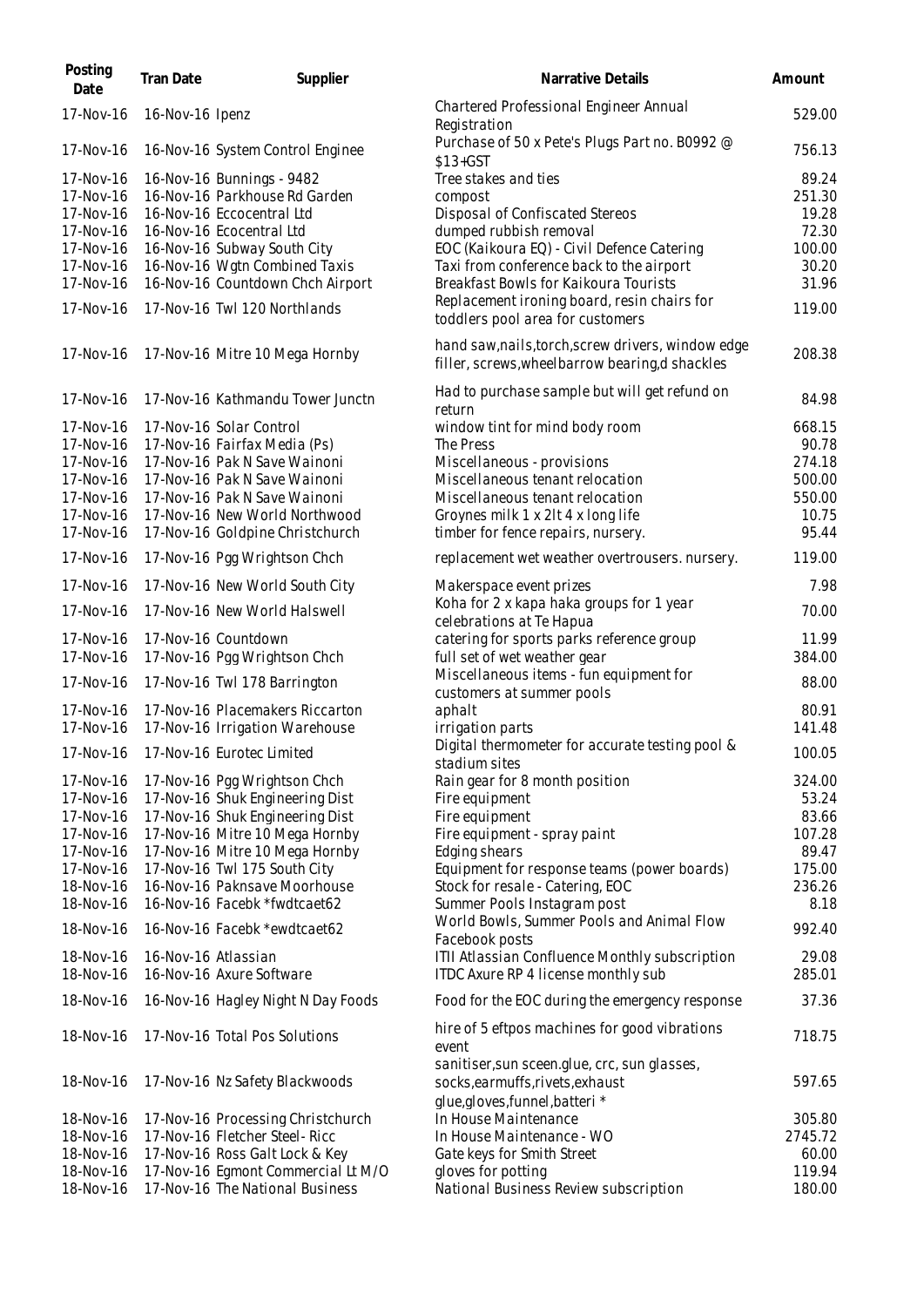| Posting<br>Date | <b>Tran Date</b>   | Supplier                            | Narrative Details                                                                                            | Amount |
|-----------------|--------------------|-------------------------------------|--------------------------------------------------------------------------------------------------------------|--------|
| 18-Nov-16       |                    | 17-Nov-16 Prezzy Card               | Gift for 2 NZ-based managers of the Italian<br>Programme that provided Office accomm for 5<br>months at no * | 420.07 |
| 18-Nov-16       |                    | 17-Nov-16 Createsend.Com Ema        | Resource Consents Newsletter - November                                                                      | 11.50  |
| 18-Nov-16       |                    | 17-Nov-16 Storage Box - Papanui     | glue bottles                                                                                                 | 27.40  |
| 18-Nov-16       |                    | 17-Nov-16 Nz Safety Blackwoods      | Gloves, PVC jacket for nursery.                                                                              | 56.11  |
| 18-Nov-16       |                    | 17-Nov-16 Continental Seafood       | Nov 16 EQ - CCC EOC Costs                                                                                    | 27.80  |
|                 |                    |                                     | Safety Equipment purchased for the Heritage                                                                  |        |
| 18-Nov-16       |                    | 17-Nov-16 Nz Safety Blackwoods      | Team                                                                                                         | 87.05  |
| 18-Nov-16       |                    | 17-Nov-16 Akaroa Auto Centre Ltd    | Renewal of trailer WOF                                                                                       | 40.00  |
| 18-Nov-16       |                    | 17-Nov-16 Protec Solutions          | Wrist bands for security over Xmas/New Year<br>period                                                        | 241.50 |
| 18-Nov-16       | 17-Nov-16 Eb Games |                                     | Makerspace event prize                                                                                       | 28.00  |
| 18-Nov-16       |                    | 17-Nov-16 Pita Pit Hereford St      | Catering - Christchurch EOC, Civil Defence                                                                   | 300.00 |
| 18-Nov-16       |                    | 17-Nov-16 The Cleaners Warehouse    | Purchase of vacuum cleaner for Gallery                                                                       | 575.00 |
|                 |                    |                                     | workshop.                                                                                                    |        |
| 18-Nov-16       |                    | 17-Nov-16 The Environmental Collect | Mud boots for mud flat sampling.                                                                             | 658.95 |
| 18-Nov-16       |                    | 17-Nov-16 The Service Company Ltd C | toilet cleaning gear                                                                                         | 291.03 |
| 18-Nov-16       |                    | 17-Nov-16 Kevin Daly Mowers Ltd     | mower repairs                                                                                                | 221.00 |
| 18-Nov-16       |                    | 17-Nov-16 Bunnings - 9476           | Hose                                                                                                         | 227.16 |
| 18-Nov-16       |                    | 17-Nov-16 Hcd Flow - Chch           | Various Camlock fittings for Contracted pool<br>Cleaning pre. season.                                        | 88.90  |
| 18-Nov-16       |                    | 17-Nov-16 Hcd Flow - Chch           | Fire equipment - couplings                                                                                   | 493.10 |
| 18-Nov-16       |                    | 17-Nov-16 Nz Transport Agency       | Purchase of registration for Fleet number 3095                                                               | 171.02 |
| 18-Nov-16       |                    | 17-Nov-16 Nz Transport Agency       | Purchase of registration for JUG128 Fleet 3094                                                               | 171.02 |
| 18-Nov-16       |                    | 17-Nov-16 Parkhouse Rd Garden       | Secateurs x 5                                                                                                | 51.75  |
| 18-Nov-16       |                    | 17-Nov-16 Bunnings - 9476           | Sprinkler x 2, edging wheel                                                                                  | 62.90  |
| 18-Nov-16       |                    | 17-Nov-16 Cyclone Cycles & Mowers L | Mtnc on mechanical strimmer                                                                                  | 189.80 |
| 18-Nov-16       |                    | 17-Nov-16 Sukho-Thai Restauran      | Meal Fire course Timaru                                                                                      | 28.00  |
| 18-Nov-16       |                    | 17-Nov-16 Corporate Consumable      | upgrade of mouse                                                                                             | 50.60  |
| 18-Nov-16       |                    | 17-Nov-16 Www.Gov.Uk                | Will for research                                                                                            | 18.18  |
| 18-Nov-16       |                    | 18-Nov-16 Relish Catering           | Catering for Nov FWH Liaison Meeting                                                                         | 249.55 |
| 18-Nov-16       |                    | 18-Nov-16 Mitre 10 Beckenham        | Timber for CM<br>Irrigation equipment & watering (hoses, timer),                                             | 39.34  |
| 18-Nov-16       |                    | 18-Nov-16 Ferrymead Mitre 10 Mega   | fertiliser and equipment for the planting of<br>Redclif <sup>*</sup>                                         | 251.78 |
| 18-Nov-16       |                    | 18-Nov-16 Twl 181 Belfast           | Asset purchase - Toasters                                                                                    | 249.90 |
| 18-Nov-16       |                    | 18-Nov-16 Freshchoice Barrington    | Milk                                                                                                         | 2.25   |
| 18-Nov-16       |                    | 18-Nov-16 Countdown                 | L-C-H Community Board                                                                                        | 6.90   |
| 18-Nov-16       |                    | 18-Nov-16 Nz Red Cross              | Pocket (CPR) face shields for new Lifeguards                                                                 | 222.57 |
| 18-Nov-16       |                    | 18-Nov-16 Briscoes Northlands       | new shower mats to replace old.                                                                              | 83.97  |
| 18-Nov-16       |                    | 18-Nov-16 Fresh Choice Parklands    | volunteer support travis wetland workday food                                                                | 53.20  |
| 18-Nov-16       |                    | 18-Nov-16 Grosvenor Hotel Timaru    | Staff accommodation at Fire Training - vegetation<br>Fire Environment                                        | 135.00 |
| 18-Nov-16       |                    | 18-Nov-16 Wsl Riccarton             | office supplies                                                                                              | 42.94  |
| 18-Nov-16       |                    | 18-Nov-16 Spotlight Stores NZ Ltd   | Craft items for making Christmas display in the<br>Southern Centre                                           | 114.88 |
| 18-Nov-16       |                    | 18-Nov-16 Sydenham Bakery           | Lunch for EOC (Logistics have receipt)                                                                       | 265.50 |
| 18-Nov-16       |                    | 18-Nov-16 Spotlight Stores NZ Ltd   | Purchase of hessian for pinboards.                                                                           | 32.97  |
| 18-Nov-16       |                    | 18-Nov-16 New World South City      | Food for EOC                                                                                                 | 120.37 |
| 18-Nov-16       |                    | 18-Nov-16 New World South City      | baking soda and vinegar for fridge clean up                                                                  | 6.47   |
| 18-Nov-16       |                    | 18-Nov-16 Mainland Resene Colorsh   | black paint for haines and hinterding exhibition                                                             | 105.35 |
| 18-Nov-16       |                    | 18-Nov-16 Vodafone NZ Tuam St       | Additional 6 Sims and credit for Kiakoura EOC                                                                | 330.00 |
| 18-Nov-16       |                    | 18-Nov-16 Mitre 10 Mega Papanui     | Paint for Volunteer activity                                                                                 | 89.96  |
|                 |                    |                                     | Countdown - Hoon Hay Fiesta: volunteer costs.                                                                |        |
| 18-Nov-16       |                    | 18-Nov-16 Countdown                 | Purchased by Community Recreation Adviser.<br>Party Warehouse - St Martins Community Centre                  | 59.05  |
| 18-Nov-16       |                    | 18-Nov-16 Party Warehouse           | Re-opening on 21 November 2016: crockery and<br>glassware*                                                   | 185.94 |
| 21-Nov-16       |                    | 16-Nov-16 Paypal *rtpi              | Professional Yearly Membership for the Royal<br>Town Planning Institute                                      | 347.22 |
| 21-Nov-16       |                    | 16-Nov-16 Sprout Social             | ITDC Sprout Social Profile x1                                                                                | 27.72  |
| 21-Nov-16       |                    | 16-Nov-16 Christchurch Airport      | day parking at the airport for kiwi conference                                                               | 25.00  |
| 21-Nov-16       |                    | 17-Nov-16 Globalcollect Apple Nz    | cartomobile software for ranger ipads A Adcock                                                               | 119.99 |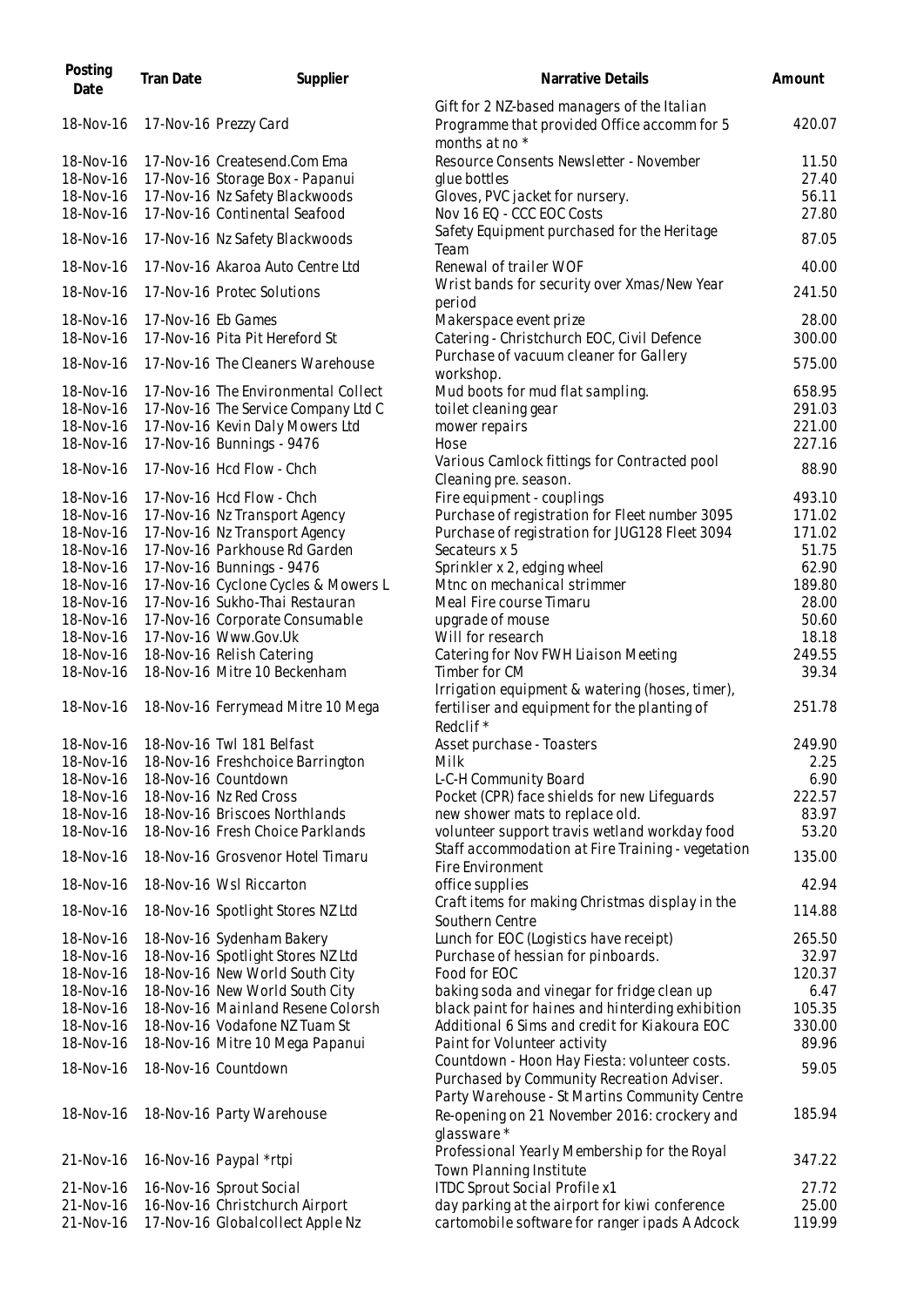| Posting<br>Date | <b>Tran Date</b> | Supplier                           | Narrative Details                                                                                           | Amount    |
|-----------------|------------------|------------------------------------|-------------------------------------------------------------------------------------------------------------|-----------|
| 21-Nov-16       |                  | 17-Nov-16 Whitcoulls Hornby 049    | 12 x thank-you cards for 1 year celebration<br>performers, kapa haka and Japanese drummers at<br>Te Hapua   | 12.99     |
| 21-Nov-16       |                  | 17-Nov-16 Www.Thomastelford.Co.U   | 2 books: 'Distributed fibre optic strain sensing for<br>monitoring civil infrastructure' & 'Wireless se *   | 284.64    |
| 21-Nov-16       |                  | 17-Nov-16 Project Mgmt Institute   | PMI certification                                                                                           | 87.53     |
| 21-Nov-16       |                  | 17-Nov-16 Spagalimis Redwood       | Pizza for Kaikoura Evacuees                                                                                 | 222.50    |
| 21-Nov-16       |                  | 18-Nov-16 Eventarc Pty Ltd         | Unfurl that Frame - Reframing Libraries                                                                     | 485.96    |
| 21-Nov-16       |                  | 18-Nov-16 Sushi World Merivale     | Used wrong card - paid Council 5/12/16                                                                      | 17.90     |
| 21-Nov-16       |                  | 18-Nov-16 Awa Press                | Goods for resale                                                                                            | 77.74     |
| 21-Nov-16       |                  | 18-Nov-16 Mainland Fasterners      | inhouse mainteancne 800883444                                                                               | 711.53    |
| 21-Nov-16       |                  | 18-Nov-16 Harvey Norman            | Replacement Fridge for Café                                                                                 | 997.00    |
| 21-Nov-16       |                  | 18-Nov-16 Bunnings - 9476          | Paint supplies for stadium and fitness centre<br>batts for back up supply,                                  | 279.74    |
| 21-Nov-16       | 18-Nov-16 Ipenz  |                                    | Chartered Professional Engineer annual<br>registration fee                                                  | 598.00    |
| 21-Nov-16       |                  | 18-Nov-16 Kanniga Kaiapoi Thaifood | Stock for resale - Catering. EOC                                                                            | 135.00    |
| 21-Nov-16       |                  | 18-Nov-16 Stihl Shop Northwood     | Grounds equipment                                                                                           | 205.88    |
| 21-Nov-16       |                  | 18-Nov-16 Createspace              | Antarctic Treaty documents                                                                                  | 26.28     |
| 21-Nov-16       |                  | 18-Nov-16 Antarctic Heritage Tru   | Attendance at Antarctic Heritage Trust Dinner                                                               | 125.00    |
| 21-Nov-16       |                  | 18-Nov-16 Createsend.Com Ema       | Swimsmart Term 4 Newsletter 2016                                                                            | 9.58      |
| 21-Nov-16       |                  | 18-Nov-16 Createsend.Com Ema       | Sumner Lyttelton Corridor update                                                                            | 12.12     |
|                 |                  |                                    | Go ahead - Earthquake impact on building                                                                    |           |
| 21-Nov-16       |                  | 18-Nov-16 Createsend.Com Ema       | inspections wait times                                                                                      | 16.48     |
| 21-Nov-16       |                  | 18-Nov-16 Createsend.Com Ema       | Newsline 18/11/2016                                                                                         | 89.04     |
| 21-Nov-16       |                  | 18-Nov-16 Createsend.Com Ema       | Art Gallery newsletter                                                                                      | 117.87    |
| 21-Nov-16       |                  | 18-Nov-16 Har*harvard Busns Rev    | Harvard Business Review library subscription                                                                | 212.82    |
| 21-Nov-16       |                  | 18-Nov-16 Storage Box - Papanui    | trigger spray bottles for cleaning                                                                          | 21.46     |
| 21-Nov-16       |                  | 18-Nov-16 Bunnings - 9482          | new safety tape - contact glue                                                                              | 46.10     |
| 21-Nov-16       |                  | 18-Nov-16 Amazonprime Membership   | Charge made by Amazon IN ERROR. Has been                                                                    | 144.68    |
|                 |                  |                                    | refunded by Amazon. Notice attached.                                                                        |           |
| 21-Nov-16       |                  | 18-Nov-16 Continental Seafood      | Nov 16 EQ - CCC EOC Costs                                                                                   | 29.00     |
| 21-Nov-16       |                  | 18-Nov-16 Pivotel Communicat       | Pivotel GPS locator inv 2216711                                                                             | 45.94     |
| 21-Nov-16       |                  | 18-Nov-16 Pivotel Communicat       | Pivotel GPS locator inv 2216672                                                                             | 45.94     |
| 21-Nov-16       |                  | 18-Nov-16 Globalcollect Apple Nz   | cartomobile software for ranger ipads R<br>Chambers                                                         | 119.99    |
| 21-Nov-16       |                  | 18-Nov-16 Mainland Fasteners Ltd   | Purchase of screws.                                                                                         | 14.61     |
| 21-Nov-16       |                  | 18-Nov-16 Bunnings - 9476          | Purchase of hinges for the Haines and Hinterding<br>exhibition.                                             | 75.68     |
| 21-Nov-16       |                  | 18-Nov-16 The Flooring Centre Ltd  | Purchase of carpet for registration painting<br>trolley.                                                    | 90.00     |
| 21-Nov-16       |                  | 18-Nov-16 Nz Safety Blackwoods     | Safety boots x 2 for students                                                                               | 370.82    |
| 21-Nov-16       |                  | 18-Nov-16 Cold Hire (2003) Ltd     | Fridge Hire                                                                                                 | 467.88    |
| 21-Nov-16       |                  | 18-Nov-16 Wright Satellite         | October (kaikoura) Civil Defence - IRIDIUM<br><b>RENTAL PHONE</b>                                           | 966.00    |
| 21-Nov-16       |                  | 18-Nov-16 Sq *2englishbirds Pty    | Credit Voucher (AUD 830.50) Sq *2englishbirds<br>Pty. Accidently incorrect amount charged and<br>now reve * | $-853.75$ |
| 21-Nov-16       |                  | 18-Nov-16 Sq *2englishbirds Pty    | Incorrect ammount charged through Pay pal for<br>giftware for resale in BG gift shop                        | 898.93    |
| 21-Nov-16       |                  | 18-Nov-16 Sq *2englishbirds Pty    | Giftware for resale in BG giftshop                                                                          | 1176.56   |
| 21-Nov-16       |                  | 19-Nov-16 Caltex Blenheim Road     | <b>Team Stationary</b>                                                                                      | 3.59      |
| 21-Nov-16       |                  | 19-Nov-16 Spotify P011b12e9f       | Monthly Spotify subscription<br>Purchase or irrigation equipment (hoses,                                    | 12.99     |
| 21-Nov-16       |                  | 19-Nov-16 Ferrymead Mitre 10 Mega  | timer), fertiliser and plants for the planting of<br>Redcliffs *                                            | 60.97     |
| 21-Nov-16       |                  | 19-Nov-16 Countdown                | Stock for resale - Catering, EOC                                                                            | 139.55    |
| 21-Nov-16       |                  | 19-Nov-16 Twl 181 Belfast          | Asset purchase - Jugs                                                                                       | 193.50    |
| 21-Nov-16       |                  | 19-Nov-16 Smiths City 8241         | Asset Purchase - Replacement Fridge                                                                         | 239.99    |
| 21-Nov-16       |                  | 19-Nov-16 Ferrymead Mitre 10 Mega  | Disposable cups - L-C-H Avebury Paddling Pool                                                               | 11.92     |
|                 |                  |                                    | Opening                                                                                                     |           |
| 21-Nov-16       |                  | 19-Nov-16 Shq Aerolink And Apollo  | Airport Shuttle to/from conference                                                                          | 60.00     |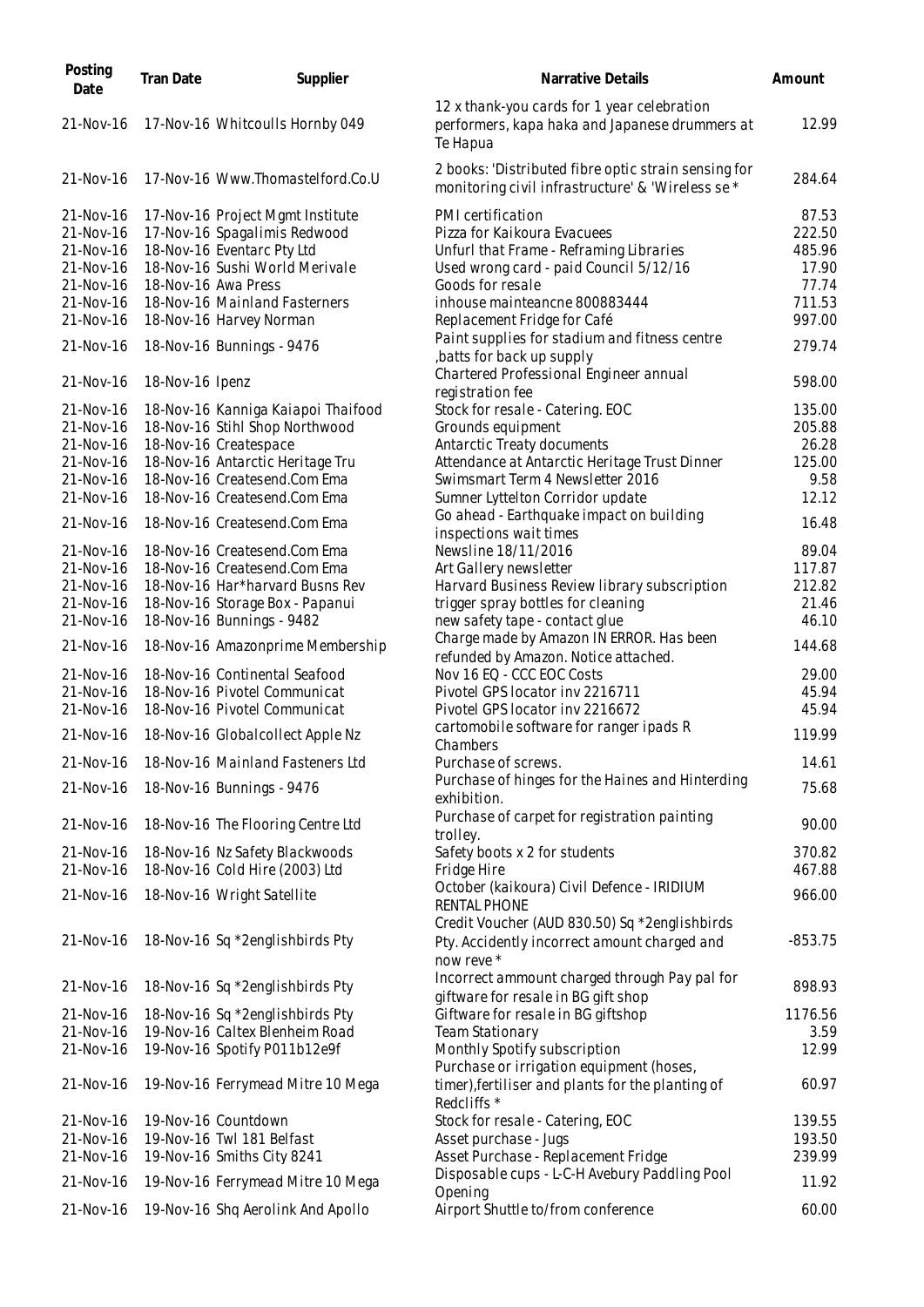| Posting<br>Date        | Tran Date           | Supplier                                                             | Narrative Details                                                                                             | Amount          |
|------------------------|---------------------|----------------------------------------------------------------------|---------------------------------------------------------------------------------------------------------------|-----------------|
| 21-Nov-16              | 19-Nov-16 Z Bryndwr |                                                                      | Recognition of voluntary contribution - Fuel for<br>Volunteer transport (Kiakoura evacuees) X3<br>Vehicles    | 70.40           |
| 21-Nov-16              |                     | 19-Nov-16 Continental Seafood                                        | Nov 16 EQ - CCC EOC Costs                                                                                     | 22.80           |
| 21-Nov-16              |                     | 19-Nov-16 Pita Pit Hereford St                                       | Food for EOC during emergency response<br>The Warehouse - St Martins Community Centre Re-                     | 198.00          |
| 21-Nov-16              |                     | 19-Nov-16 Twl 178 Barrington                                         | opening on 21 November 2016: plastic platters<br>for cro <sup>*</sup>                                         | 3.88            |
| 21-Nov-16              |                     | 19-Nov-16 Twl 220 Riccarton                                          | The Warehouse - St Martins Community Centre Re-<br>opening on 21 November 2016: crockery<br>containers for *  | 5.00            |
| 21-Nov-16              |                     | 19-Nov-16 Twl 220 Riccarton                                          | The Warehouse - St Martins Community Centre Re-<br>opening on 21 November 2016: disposable<br>teaspoons, si * | 14.80           |
| 21-Nov-16<br>21-Nov-16 |                     | 20-Nov-16 New World St Martins<br>20-Nov-16 Mitre 10 Mega Papanui    | morning tea celebrating library life membership<br>Replacement Event Gear                                     | 27.98<br>52.64  |
| 21-Nov-16              | 20-Nov-16 Micro Tel |                                                                      | YHA accomodation for Ecological Society<br>conference                                                         | 237.00          |
| 21-Nov-16              |                     | 20-Nov-16 Continental Seafood                                        | Nov 16 EQ - CCC EOC Costs                                                                                     | 46.90           |
| 21-Nov-16              |                     | 20-Nov-16 Mobil Wigram                                               | Petrol voucher payment for Takumi Japanese<br>drummers-1 year anniversary Te Hapua                            | 100.00          |
| 21-Nov-16              |                     | 20-Nov-16 Ecocentral Ltd                                             | dump fees                                                                                                     | 14.46           |
| 21-Nov-16              |                     | 20-Nov-16 Caltex Dyers Road                                          | battery for Animal Management vehicle (during<br>Civil Defence)                                               | 246.00          |
| 21-Nov-16              |                     | 20-Nov-16 Noel Leeming 12                                            | microwave for st martins community centre                                                                     | 279.99          |
| 21-Nov-16              |                     | 20-Nov-16 Placemakers Riccarton                                      | Shade cover for gallery balcony.                                                                              | 59.44           |
| 21-Nov-16              |                     | 20-Nov-16 Mitre 10 Beckenham                                         | paint brushes for painting sign posts                                                                         | 8.60            |
| 21-Nov-16              |                     | 20-Nov-16 Modica Group Limited                                       | Service contract. Email to SMS. One month<br>payment. FingerTip Library.                                      | 159.42          |
| 21-Nov-16              |                     | 20-Nov-16 Twl 178 Barrington                                         | The Warehouse - St Martins Community Centre Re-<br>opening on 21 November 2016: crockery<br>containers for *  | 4.00            |
| 21-Nov-16              |                     | 20-Nov-16 Freshchoice Barrington                                     | FreshChoice - St Martins Community Centre Re-<br>opening on 21 November 2016: tea, coffee and<br>other item * | 30.64           |
|                        |                     | 21-Nov-16 20-Nov-16 Couplands Bakeries                               | Couplands - St Martins Community Centre Re-<br>opening on 21 November 2016: catering for<br>morning tea (sl * | 43.89           |
| 21-Nov-16              |                     | 21-Nov-16 Twl 220 Riccarton                                          | Container for holding sharp objects.                                                                          | 11.00           |
| 21-Nov-16              |                     | 21-Nov-16 Mobil Aranui                                               | Milk For Staff                                                                                                | 19.88           |
| 21-Nov-16              |                     | 21-Nov-16 Ccc Parking                                                | Meeting at CCHL                                                                                               | 6.70            |
| 21-Nov-16              |                     | 21-Nov-16 Ccc Parking                                                | car parking for city meeting                                                                                  | 6.50            |
| 21-Nov-16<br>21-Nov-16 |                     | 21-Nov-16 Fairfaxmedia Recurring<br>21-Nov-16 Fairfaxmedia Recurring | Press subscription<br>Press subscription                                                                      | 40.90<br>40.90  |
| 21-Nov-16              |                     | 21-Nov-16 Fairfaxmedia Recurring                                     | Press subscription                                                                                            | 50.75           |
| 21-Nov-16              |                     | 21-Nov-16 The Warehouse Online                                       | USB Flash Drivers purchased for the District Plan<br>Review                                                   | 125.00          |
| 21-Nov-16              |                     | 21-Nov-16 Fendalton Supervalue                                       | Lollies and Coffee for Board Meetings                                                                         | 30.14           |
| 21-Nov-16              |                     | 21-Nov-16 Fairfaxmedia Recurring                                     | The Press Subscription for Fendalton Team                                                                     | 40.90           |
| 21-Nov-16              |                     | 21-Nov-16 Fairfaxmedia Recurring                                     | The Press monthly subscription (for Library                                                                   | 40.90           |
| 21-Nov-16              |                     | 21-Nov-16 Freshchoice Barrington                                     | cleaner and items for smell machine                                                                           | 12.47           |
| 21-Nov-16              |                     | 21-Nov-16 Twl 178 Barrington                                         | plastic containers for storage, inflatable Father<br>Christmas                                                | 58.10           |
| 21-Nov-16              |                     | 21-Nov-16 Just Incredible Barring                                    | storage boxes for items in storage cupboard,<br>Christmas decorations for theme                               | 79.93           |
| 21-Nov-16              |                     | 21-Nov-16 Wgtn Combined Taxis                                        | Wellington Airport to city centre                                                                             | 49.20           |
| 21-Nov-16              |                     | 21-Nov-16 Placemakers Riccarton                                      | Purchase of cupboard catches for exhibition team                                                              | 56.89           |
| 21-Nov-16              |                     | 21-Nov-16 Ferrymead Mitre 10 Mega                                    | Items to make acid wash bath.                                                                                 | 14.86           |
| 21-Nov-16              |                     | 21-Nov-16 Sydenham Bakery                                            | food for eoc                                                                                                  | 198.50          |
| 21-Nov-16              |                     | 21-Nov-16 At Hop Auckland                                            | AT Hop Card top up for CTOC Team travel in<br>Auckland when attending meetings                                | 100.00          |
| 21-Nov-16<br>21-Nov-16 |                     | 21-Nov-16 Photo & Video Interntnl<br>21-Nov-16 Repco Northwood 52    | Edge of the East exhibition prints<br>petrol containers                                                       | 172.00<br>51.98 |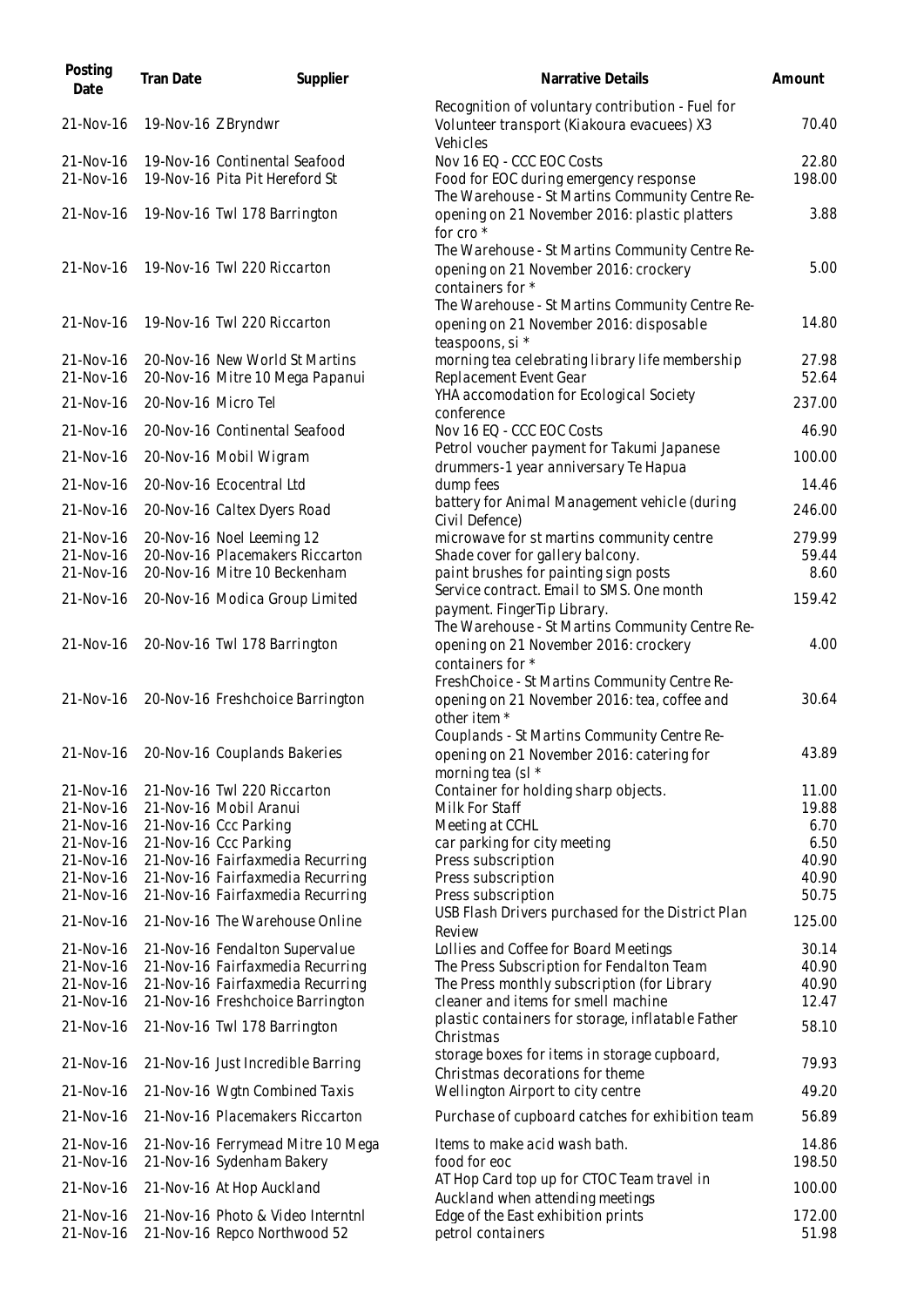| Posting<br>Date        | <b>Tran Date</b> | Supplier                                                       | Narrative Details                                                                            | Amount         |
|------------------------|------------------|----------------------------------------------------------------|----------------------------------------------------------------------------------------------|----------------|
| 22-Nov-16              |                  | 18-Nov-16 Book Network Inter                                   | Collection management textbook                                                               | 78.87          |
| 22-Nov-16              |                  | 20-Nov-16 Paknsave Moorhouse                                   | Breakfast provided for staff of EOC in function<br>room - Sunday 20/11/16                    | 125.27         |
| 22-Nov-16              |                  | 20-Nov-16 Ubm (UK) Ltd                                         | UBM Subscription Building Digital Edition                                                    | 185.43         |
| 22-Nov-16              |                  | 20-Nov-16 Spagalimis Redwood                                   | Pizza for Kaikoura Evacuees                                                                  | 163.00         |
| 22-Nov-16              |                  | 21-Nov-16 Kleenwash Supplies                                   | Fragrance, bottles and spray guns.                                                           | 147.36         |
| 22-Nov-16              |                  | 21-Nov-16 Southern Hospitality                                 | spirit pours for good vibrations gin bar                                                     | 85.96          |
| 22-Nov-16<br>22-Nov-16 |                  | 21-Nov-16 Museum Of New Zealand<br>21-Nov-16 Masala Cafe & Bar | lunch<br>Meals                                                                               | 16.30<br>76.30 |
| 22-Nov-16              |                  | 21-Nov-16 Mbie Bldg & Housing                                  | Licenced building practitioner (architecture)<br>annual fee                                  | 199.34         |
| 22-Nov-16              |                  | 21-Nov-16 Oderings Nurseries                                   | Flowers for a sick colleague                                                                 | 24.98          |
| 22-Nov-16              |                  | 21-Nov-16 P & J Group Limited                                  | 2 x Premium Lustre 100' x 24" plotter paper for<br>Epson 7890                                | 628.00         |
| 22-Nov-16              |                  | 21-Nov-16 Continental Seafood                                  | Nov 16 EQ - CCC EOC Costs                                                                    | 48.60          |
| 22-Nov-16              | 21-Nov-16 Alga   |                                                                | Credit Voucher Alga                                                                          | $-28.75$       |
| 22-Nov-16              |                  | 21-Nov-16 Pb Technologies Ltd                                  | Samsung wall chargers and cables for stock<br>replacing those taken by EOC team              | 85.63          |
| 22-Nov-16              |                  | 21-Nov-16 Bp Connect Marshlands                                | milk for drinks                                                                              | 12.07          |
| 22-Nov-16              |                  | 21-Nov-16 Bp Connect Marshlands                                | petrol                                                                                       | 52.89          |
| 22-Nov-16              |                  | 21-Nov-16 Supershuttle/custom                                  | Super shuttle for Tourist from Kaikoura                                                      | 62.92          |
| 22-Nov-16              |                  | 21-Nov-16 Mico Montreal St 7080                                | Shower accessories for main amenities                                                        | 451.26         |
| 22-Nov-16              |                  | 21-Nov-16 Countdown                                            | IHP venue kitchen supplies                                                                   | 22.98          |
|                        |                  |                                                                | New World - St Martins Community Centre Re-                                                  |                |
| 22-Nov-16              |                  | 21-Nov-16 New World St Martins                                 | opening on 21 November 2016: milk, sugar and                                                 | 11.74          |
|                        |                  |                                                                | serviettes f *                                                                               |                |
|                        |                  |                                                                | French Bakery - St Martins Community Centre Re-                                              |                |
| 22-Nov-16              |                  | 21-Nov-16 French Bakery Limited                                | opening on 21 November 2016: catering for<br>morning tea *                                   | 117.00         |
| 22-Nov-16              |                  | 22-Nov-16 Supervalue Lyttelton                                 | Recreation Advisor November 2016 Meeting                                                     | 14.27          |
| 22-Nov-16              |                  | 22-Nov-16 Leedsafe Limited                                     | PPE - Boots                                                                                  | 248.39         |
| 22-Nov-16              |                  | 22-Nov-16 Trowel Trades Chch                                   | Painting Materials for Haines and Hinterding<br>installation                                 | 123.21         |
| 22-Nov-16              |                  | 22-Nov-16 Pak N Save Northlands                                | Stock for resale - Catering, EOC                                                             | 120.48         |
| 22-Nov-16              |                  | 22-Nov-16 Paper Plus South City                                | cards for staff leaving the organisation                                                     | 20.49          |
|                        |                  |                                                                | items required for a staff meeting - staff members                                           |                |
| 22-Nov-16              |                  | 22-Nov-16 New World South City                                 | baby farewell                                                                                | 21.27          |
| 22-Nov-16              |                  | 22-Nov-16 Wsl Eastgate                                         | Photo Hunt prize                                                                             | 369.00         |
| 22-Nov-16              |                  | 22-Nov-16 James Bull & Co                                      | Miscellaneous - spray lube for lock barrel                                                   | 23.06          |
| 22-Nov-16              |                  | 22-Nov-16 Mitre 10 Mega Papanui                                | marker spray paint. Batteries for water timers.                                              | 97.26          |
| 22-Nov-16<br>22-Nov-16 |                  | 22-Nov-16 Continental Seafood<br>22-Nov-16 Twl 220 Riccarton   | Nov 16 EQ - CCC EOC Costs<br>Soap Powder for camp and new shower mat for                     | 14.40<br>21.99 |
|                        |                  |                                                                | tourist flat.                                                                                |                |
| 22-Nov-16              |                  | 22-Nov-16 Hornby Godfreys                                      | Carpet cleaning products for carpet cleaner                                                  | 62.85          |
| 22-Nov-16              |                  | 22-Nov-16 Twl 123 Eastgate                                     | Replacement of resources for library activities                                              | 82.99          |
| 22-Nov-16              |                  | 22-Nov-16 Aarque Group Limited                                 | Cyan in cartridge for HP7100 printer                                                         | 326.91         |
| 22-Nov-16              |                  | 22-Nov-16 Mitre 10 Beckenham                                   | grease, duct tape and vice grips                                                             | 74.00          |
| 22-Nov-16              |                  | 22-Nov-16 Countdown                                            | morning tea goods farewell                                                                   | 42.51          |
| 22-Nov-16              |                  | 22-Nov-16 Frozen Direct 2010                                   | leaving MT                                                                                   | 82.10          |
| 22-Nov-16              |                  | 22-Nov-16 Pirtek Canterbury (2016                              | Super soper repair for test match                                                            | 786.60         |
| 22-Nov-16              |                  | 22-Nov-16 Fresh Choice Parklands                               | PK Milk + water for emergency kit                                                            | 4.95           |
| 22-Nov-16              |                  | 22-Nov-16 Ccc Parking                                          | Civic - PD meeting                                                                           | 5.50           |
| 22-Nov-16              |                  | 22-Nov-16 Burwood Produce                                      | seed for birds                                                                               | 220.00         |
| 23-Nov-16              |                  | 21-Nov-16 Christchurch Motel                                   | Misc Eployment Exp - temporary accommodation<br>for tenant while unit undergoing testing     | 1130.00        |
| 23-Nov-16              |                  | 21-Nov-16 The Whaler                                           | Dinner (21 November) while in Kaikoura as<br>Operations Manager for the earthquake response. | 19.50          |
| 23-Nov-16              |                  | 21-Nov-16 Facebk *w59cgast62                                   | Tax invoic *<br>Summer Pools Instagram post                                                  | 1.96           |
| 23-Nov-16              |                  | 21-Nov-16 Facebk *t59cgast62                                   | Animal Flow, World Bowls and Summer Pools<br>Facebook posts                                  | 998.60         |
| 23-Nov-16              |                  | 21-Nov-16 Whitcoulls Sth City 95                               | "Thinking of you" card                                                                       | 4.99           |
| 23-Nov-16              |                  | 21-Nov-16 Micky And Stevie Pty Ltd                             | Giftware for resale in BG gift shop                                                          | 281.47         |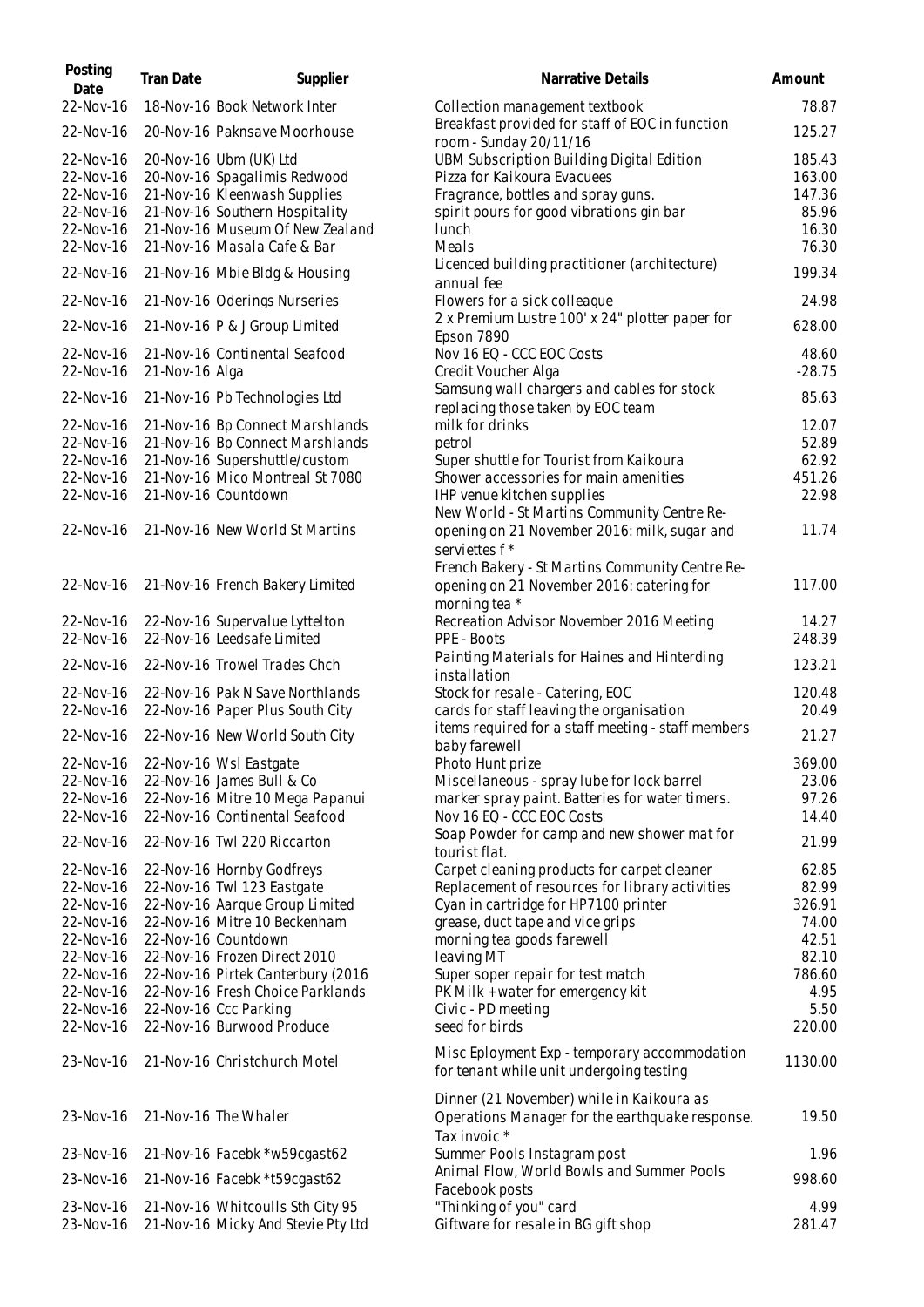| Posting<br>Date | <b>Tran Date</b>   | Supplier                                 | Narrative Details                                   | Amount    |
|-----------------|--------------------|------------------------------------------|-----------------------------------------------------|-----------|
| 23-Nov-16       |                    | 22-Nov-16 Parkhouse Rd Garden            | 1 scoop premix for seat base woodlands<br>riverbank | 35.55     |
| 23-Nov-16       |                    | 22-Nov-16 Nz Safety Blackwoods           | sun screen x $2.5$ lts + 12 drills                  | 140.95    |
| 23-Nov-16       |                    | 22-Nov-16 Flowers 4 New Zealand          | Volunteers expenses                                 | 74.97     |
| 23-Nov-16       |                    | 22-Nov-16 Saecowilson - Christch         | inhouse maintenance 800968781                       | 267.49    |
| 23-Nov-16       |                    | 22-Nov-16 Drills Taps & Dies Limite      | Maintenance Consumables                             | 347.08    |
| 23-Nov-16       |                    | 22-Nov-16 Egmont Commercial Lt M/O       | 'easi-grip' bags for potting trees                  | 388.41    |
| 23-Nov-16       |                    | 22-Nov-16 Wilson Parking                 | Parking in city centre to attend meeting            | 5.60      |
|                 |                    |                                          | 2nd Weather Station - CAPEX RSU Project CPMS        |           |
| 23-Nov-16       |                    | 22-Nov-16 Exsy Trade Me Pay Now          | 34333. Works Order number 800888223                 | 312.90    |
| 23-Nov-16       |                    | 22-Nov-16 Nz Safety Blackwoods           | safety equipment -high viz, hat and boots           | 265.24    |
| 23-Nov-16       |                    | 22-Nov-16 MJ Shardlow & Colid            | Credit Voucher M J Shardlow & Colid                 | $-300.00$ |
| 23-Nov-16       |                    | 22-Nov-16 Bunnings - 9476                | <b>Irrigation Fittings</b>                          | 51.09     |
|                 |                    |                                          | Dinner for 4 x CAG delegates at National Digital    |           |
| 23-Nov-16       |                    | 22-Nov-16 Istana Malaysia Resnt          | Forum, Wellington.                                  | 119.00    |
| 23-Nov-16       |                    | 22-Nov-16 Vehicle Testing - #80          | Styx vehicle GSZ 430 new road user label            | 4.19      |
| 23-Nov-16       |                    | 22-Nov-16 Caltex Kaikoura                | Nov 16 EQ - CCC EOC Costs                           | 12.50     |
| 23-Nov-16       |                    | 22-Nov-16 Continental Seafood            | Nov 16 EQ - CCC EOC Costs                           | 41.20     |
| 23-Nov-16       |                    | 22-Nov-16 P783 Kilmore Street            | <b>CCC Parking</b>                                  | 6.60      |
|                 |                    |                                          | Refreshments for performers (schoolchildren) at     |           |
| 23-Nov-16       |                    | 22-Nov-16 Countdown                      |                                                     | 48.00     |
|                 |                    |                                          | Civic Awards and Apprentices Graduation             |           |
| 23-Nov-16       |                    | 22-Nov-16 Total Lab Systems              | Safety Bunsen burner.                               | 1322.50   |
| 23-Nov-16       |                    | 22-Nov-16 Nz Safety Blackwoods           | New Staff PPE                                       | 440.33    |
| 23-Nov-16       |                    | 22-Nov-16 Couplands Bakeries             | goods for leaving MT                                | 46.93     |
| 23-Nov-16       |                    | 22-Nov-16 Sura Sushi Hereford            | Equipment for A&P show stand                        | 35.20     |
| 23-Nov-16       |                    | 22-Nov-16 Pita Pit Hereford St           | Food for EOC                                        | 149.40    |
| 23-Nov-16       |                    | 22-Nov-16 Blacks Fasteners Lt            | Materials church bay jetty repair                   | 245.99    |
|                 |                    |                                          | Request 633350 - VGA Cable required for Antartic    |           |
| 23-Nov-16       |                    | 22-Nov-16 Corporate Consumable           | Office - Dynamix VESA DD1C & DDC2 VGA M/M           | 32.20     |
|                 |                    |                                          | Cable 10m                                           |           |
| 23-Nov-16       |                    | 22-Nov-16 Corporate Consumable           | Request 634305 - Logitech Wireless Keyboard         | 74.75     |
|                 |                    |                                          | K400 x 1                                            |           |
|                 |                    |                                          | Catering for Joint Shirley and Papanui Liaison      | 70.30     |
| 23-Nov-16       |                    | 22-Nov-16 French Bakery Limited          | Networks Meeting held on 25 November 2016           |           |
| 23-Nov-16       |                    | 22-Nov-16 Bunnings - 9476                | Hand Tools for Volunteer Events                     | 472.26    |
| 23-Nov-16       |                    | 22-Nov-16 Vbase Ilex Cafe                | NZ Herbarium Network Meeting AGM                    | 306.50    |
|                 |                    |                                          | New World - Catering for Hoon Hay network           |           |
|                 |                    | 23-Nov-16 22-Nov-16 New World St Martins | meeting on 23 November 2016.                        | 6.57      |
| 23-Nov-16       |                    | 23-Nov-16 Mitre 10 Mega Hornby           | replacement electrical items                        | 114.13    |
| 23-Nov-16       |                    | 23-Nov-16 Briscoes Hornby                | replacement asset                                   | 245.98    |
| 23-Nov-16       |                    | 23-Nov-16 New World South City           | soda for guides end of year thank you party         | 17.97     |
| 23-Nov-16       |                    | 23-Nov-16 Twl 175 South City             | straws for Good Vibrations gin bar                  | 18.00     |
| 23-Nov-16       |                    |                                          |                                                     | 38.50     |
|                 |                    | 23-Nov-16 Supervalue Wairakei Rd         | Cleaning accessories for staff room                 |           |
| 23-Nov-16       |                    | 23-Nov-16 Parkland Products Ltd          | small plant maintenance - toro hand mower 1777      | 184.33    |
| 23-Nov-16       |                    | 23-Nov-16 New World Stanmore             | Graffiti Forum catering                             | 29.38     |
| 23-Nov-16       |                    | 23-Nov-16 Hampton & Co Ltd               | Ply for lifting platform and c wood for new         | 186.82    |
|                 |                    |                                          | cabinet in gym                                      |           |
| 23-Nov-16       |                    | 23-Nov-16 Parsley And Sage               | Catering for Community Board Meeting                | 152.09    |
| 23-Nov-16       |                    | 23-Nov-16 Twl 123 Eastgate               | L-C-H Avebury Paddling Pool Opening                 | 4.50      |
| 23-Nov-16       |                    | 23-Nov-16 Countdown                      | L-C-H Community Board Avebury Paddling Pool         | 17.86     |
|                 |                    |                                          | Opening                                             |           |
|                 |                    |                                          | Lunch with Heads of German Antarctic                |           |
| 23-Nov-16       | 23-Nov-16 Dux Dine |                                          | Programme, Antarctic Office and UC where            | 208.10    |
|                 |                    |                                          | agreement was signed *                              |           |
| 23-Nov-16       |                    | 23-Nov-16 Ferrymead Mitre 10 Mega        | Aluminium bar for van                               | 32.88     |
| 23-Nov-16       |                    | 23-Nov-16 Cactus Outdoor Limited         | uniform shorts                                      | 135.15    |
| 23-Nov-16       |                    | 23-Nov-16 Irrigation Warehouse           | in line valves to replace leaking valves in         | 12.90     |
|                 |                    |                                          | irrigation lines. Nursery.                          |           |
| 23-Nov-16       |                    | 23-Nov-16 New World Northwood            | supplies for nursery tea room.                      | 100.01    |
| 23-Nov-16       |                    | 23-Nov-16 Pgg Wrightson Chch             | roundup for nursery use.                            | 222.00    |
| 23-Nov-16       |                    | 23-Nov-16 Caltex Redwood                 | Milk for staffroom                                  | 6.00      |
|                 |                    |                                          | Cleaning products, art supplies and kai for rocket  |           |
| 23-Nov-16       |                    | 23-Nov-16 Pak N Save Wainoni             | club                                                | 47.56     |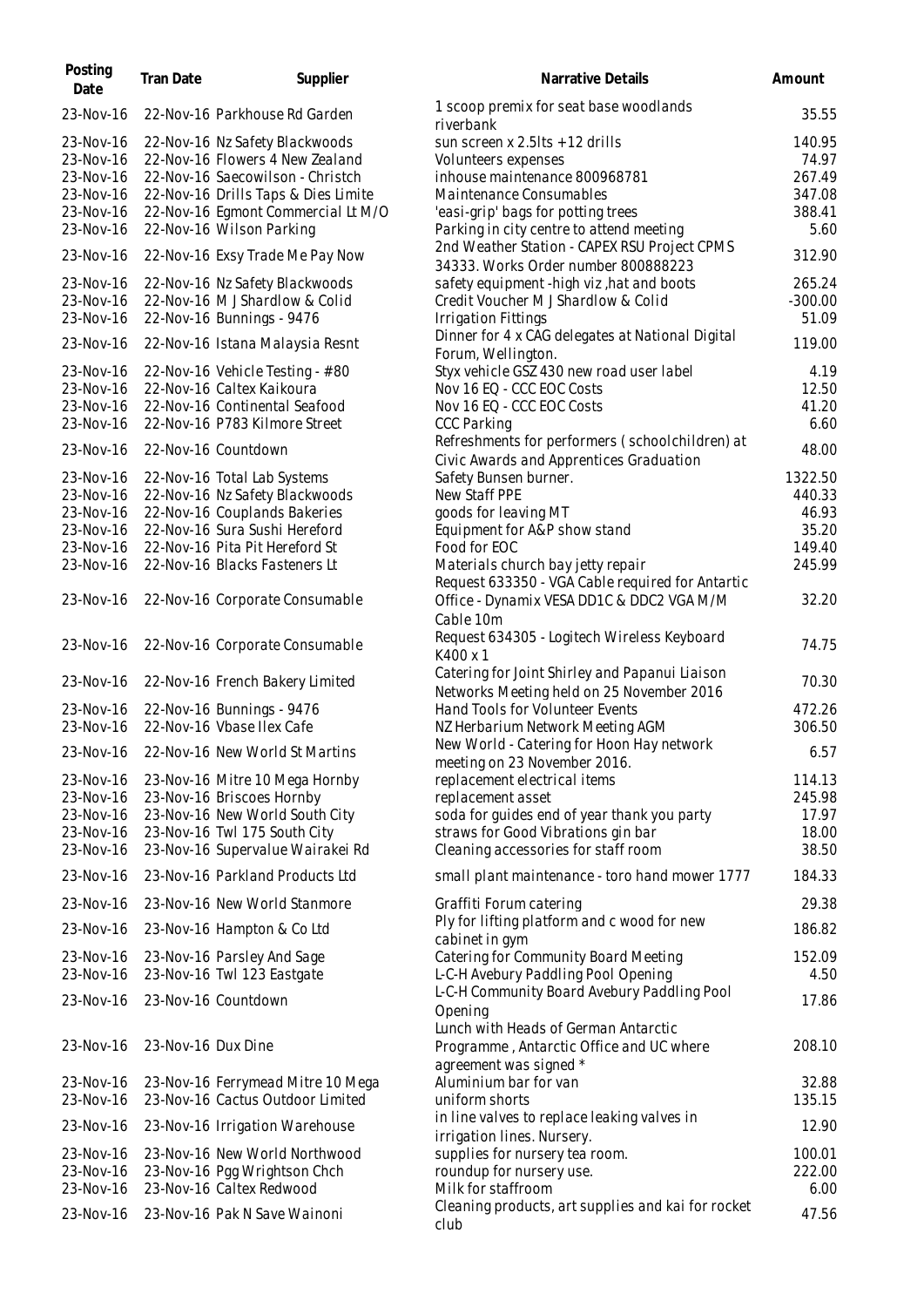| Posting<br>Date | Tran Date | Supplier                                    | Narrative Details                                                                                | Amount    |
|-----------------|-----------|---------------------------------------------|--------------------------------------------------------------------------------------------------|-----------|
| 23-Nov-16       |           | 23-Nov-16 Ccc Parking                       | <b>CCC Parking</b>                                                                               | 5.15      |
| 23-Nov-16       |           | 23-Nov-16 Auckland Co Op Taxis              | Auckland Council visit                                                                           | 66.10     |
| 23-Nov-16       |           | 23-Nov-16 Just Desserts                     | Cake for 1 year anniversary approved by LLT                                                      | 100.00    |
| 23-Nov-16       |           | 23-Nov-16 Placemakers Riccarton             | Purchase of holeway set for workshop                                                             | 147.05    |
| 23-Nov-16       |           | 23-Nov-16 Bishopdale Sports World           | Dry cleaning of cushion for Bishopdale library<br>childrens area after child soiled the cushion. | 12.00     |
| 23-Nov-16       |           | 23-Nov-16 Wedderburn Scales                 | Pioneer fitness centre calibration report.                                                       | 74.75     |
| 23-Nov-16       |           | 23-Nov-16 Early Settler & Recoll            | chairs                                                                                           | 745.00    |
| 23-Nov-16       |           | 23-Nov-16 Early Settler & Recoll            | table                                                                                            | 999.00    |
| 23-Nov-16       |           | 23-Nov-16 Pak N Save Northlands             | Catering for Styx Community Meeting held on 26<br>November 2016 at Ouruhia Hall                  | 17.03     |
| 23-Nov-16       |           | 23-Nov-16 Wsl South City                    | USB flash drives 3x 3pks. For bark recordings,<br>transfer of files, audio vis files for playing | 59.70     |
| 23-Nov-16       |           | 23-Nov-16 Dyers Rd Timber & Bldg            | paint bush and spray can irrigation stuff                                                        | 161.12    |
| 24-Nov-16       |           | 22-Nov-16 Paypal *mr Bf Davis               | Professional Services Radio Path                                                                 | 359.38    |
| 24-Nov-16       |           | 22-Nov-16 Christchurch Airport              | Chch Airport Parking - vehicle for Kaikoura<br>earthquake response                               | 149.00    |
| 24-Nov-16       |           | 22-Nov-16 Paknsave Moorhouse                | Catering for an full day training session with<br>Outside facilitator                            | 15.66     |
| 24-Nov-16       |           | 23-Nov-16 Inxpress Australia                | Freight                                                                                          | 887.83    |
| 24-Nov-16       |           | 23-Nov-16 Hirepool Christchurch             | Credit Voucher Hirepool Christchurch                                                             | $-51.46$  |
|                 |           |                                             | hire of concrete mixer for seat base - woodlands                                                 |           |
| 24-Nov-16       |           | 23-Nov-16 Hirepool Christchurch             | riverbank                                                                                        | 115.00    |
| 24-Nov-16       |           | 23-Nov-16 New World Fendalton               | Catering for Halswell Hornby Riccarton<br>Community Board                                        | 7.98      |
| 24-Nov-16       |           | 23-Nov-16 New World Fendalton               | Catering for meeting                                                                             | 25.05     |
| 24-Nov-16       |           | 23-Nov-16 Storage Box - Papanui             | Storage boxes for the Antarctic Office                                                           | 59.98     |
| 24-Nov-16       |           | 23-Nov-16 Blacks Fasteners Lt               | Button head socket screws for H&H internal fin<br>signage                                        | 15.94     |
| 24-Nov-16       |           | 23-Nov-16 Jaycar Pty Ltd                    | Antennnas and cables for H&H Purple rain<br>installation                                         | 285.50    |
| 24-Nov-16       |           | 23-Nov-16 Smiths City 3207                  | 3 x freeview and Wi-Fi recievers for H&H Purple<br>Rain installation                             | 479.97    |
| 24-Nov-16       |           | 23-Nov-16 Wilson Parking                    | 5-0-16-4160 Car parking for Academy meeting<br>with OD / HR team at Hereford St                  | 3.60      |
| 24-Nov-16       |           | 23-Nov-16 Bunnings - 9476                   | angle brackets for new fitness desk                                                              | 5.98      |
|                 |           | 24-Nov-16 23-Nov-16 Mojo Wellington Airport | Dinner while attending National Digital Forum in<br>Wellington                                   | 14.50     |
| 24-Nov-16       |           | 23-Nov-16 Butler Auto Mart                  | L-C-H Community Board Avebury Paddling Pool                                                      | 9.00      |
| 24-Nov-16       |           | 23-Nov-16 Createsend.Com Ema                | Chch Art Gallery newsletter                                                                      | 117.43    |
| 24-Nov-16       |           | 23-Nov-16 M J Shardlow & Colid              | Credit Voucher M J Shardlow & Colid                                                              | $-300.00$ |
| 24-Nov-16       |           | 23-Nov-16 Wilson Parking                    | car parking for city meeting                                                                     | 5.60      |
|                 |           |                                             | Recreation and Sport Centres Welcome Email 23                                                    |           |
| 24-Nov-16       |           | 23-Nov-16 Createsend.Com Ema                | November 2016<br>Hearing Protection ear plugs for Inspectors -                                   | 8.10      |
| 24-Nov-16       |           | 23-Nov-16 Nz Safety Blackwoods              | Shared cost across two Residential Teams and the                                                 | 75.52     |
|                 |           |                                             | Comm <sup>*</sup><br>Insect repellent for allocation to inspectors                               |           |
| 24-Nov-16       |           | 23-Nov-16 Life Pharmacy Barrington          | seconded for Kaikoura Civil Defence Building                                                     | 143.92    |
|                 |           |                                             | Inspecti *                                                                                       |           |
|                 |           |                                             | Inspector aids - sunscreen and hand sanitizer.                                                   |           |
| 24-Nov-16       |           | 23-Nov-16 Nz Safety Blackwoods              | Shared across the two Residential and one<br>Commercial *                                        | 265.85    |
| 24-Nov-16       |           | 23-Nov-16 Speed Power & Stabil              | Strength bands for fitness                                                                       | 246.38    |
| 24-Nov-16       |           | 23-Nov-16 Continental Seafood               | Nov 16 EQ - CCC EOC Costs                                                                        | 53.00     |
| 24-Nov-16       |           | 23-Nov-16 Southern H/pitality Lt            | Venue hire equipment (aprons, misc service tools)                                                | 219.25    |
| 24-Nov-16       |           | 23-Nov-16 Capital Taxis                     | Willis St to Te Papa for conference in Wellington                                                | 11.60     |
| 24-Nov-16       |           | 23-Nov-16 The Cleaners Warehouse            | Purchase of vacuum bags and dusting brush for<br>Gallery workshop.                               | 151.50    |
|                 |           | 23-Nov-16 Ullrich Alumnm Co Ltd             | Purchase of Aluminium tubing for Haines and                                                      | 303.92    |
| 24-Nov-16       |           |                                             | hinterding exhibition.                                                                           |           |
| 24-Nov-16       |           | 23-Nov-16 Physio South                      | Replacement of broken bands                                                                      | 25.00     |